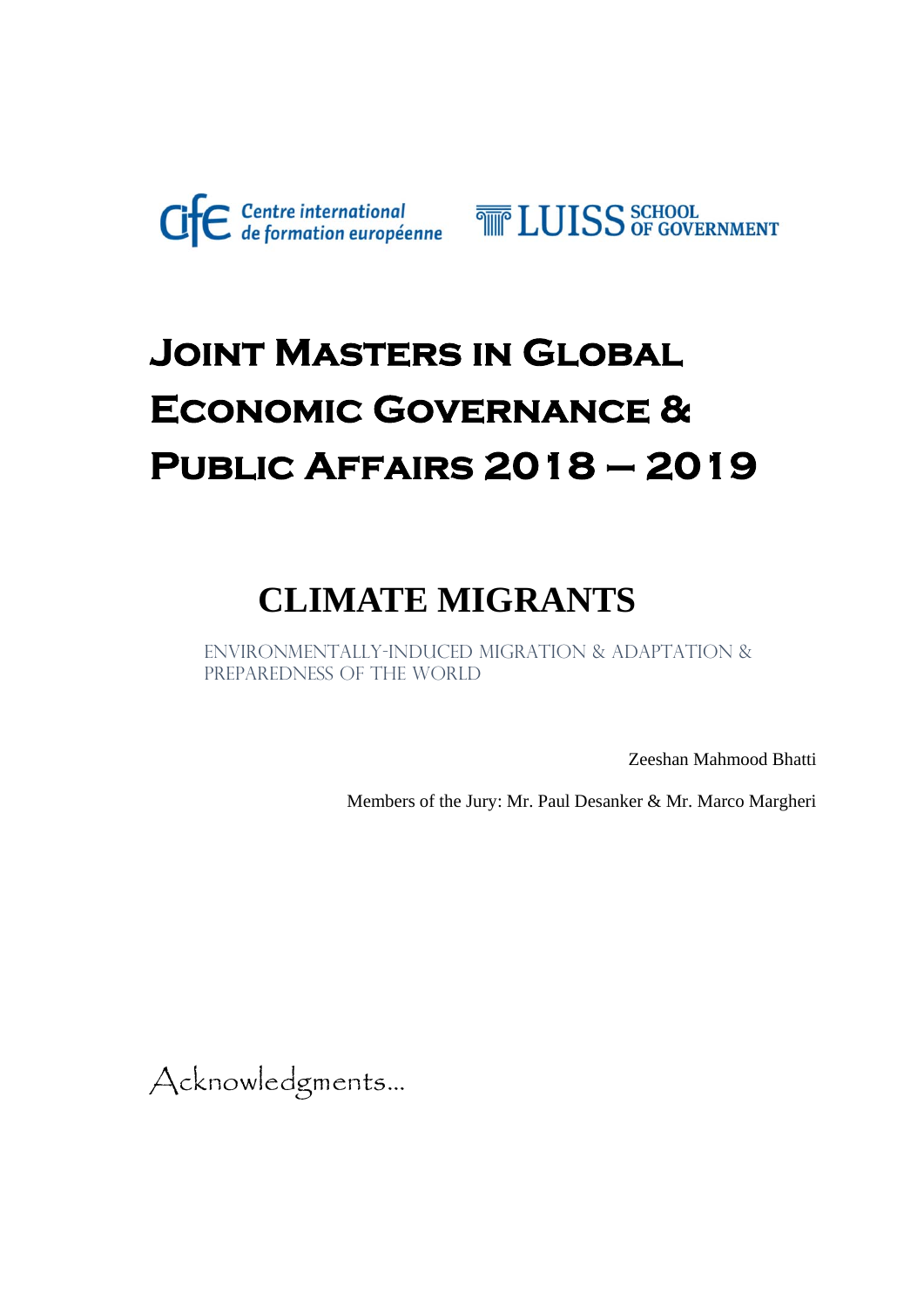I would like to thank my family for being the force that gives me life & George RR Martin for giving me the inspiration to be the best that | can be.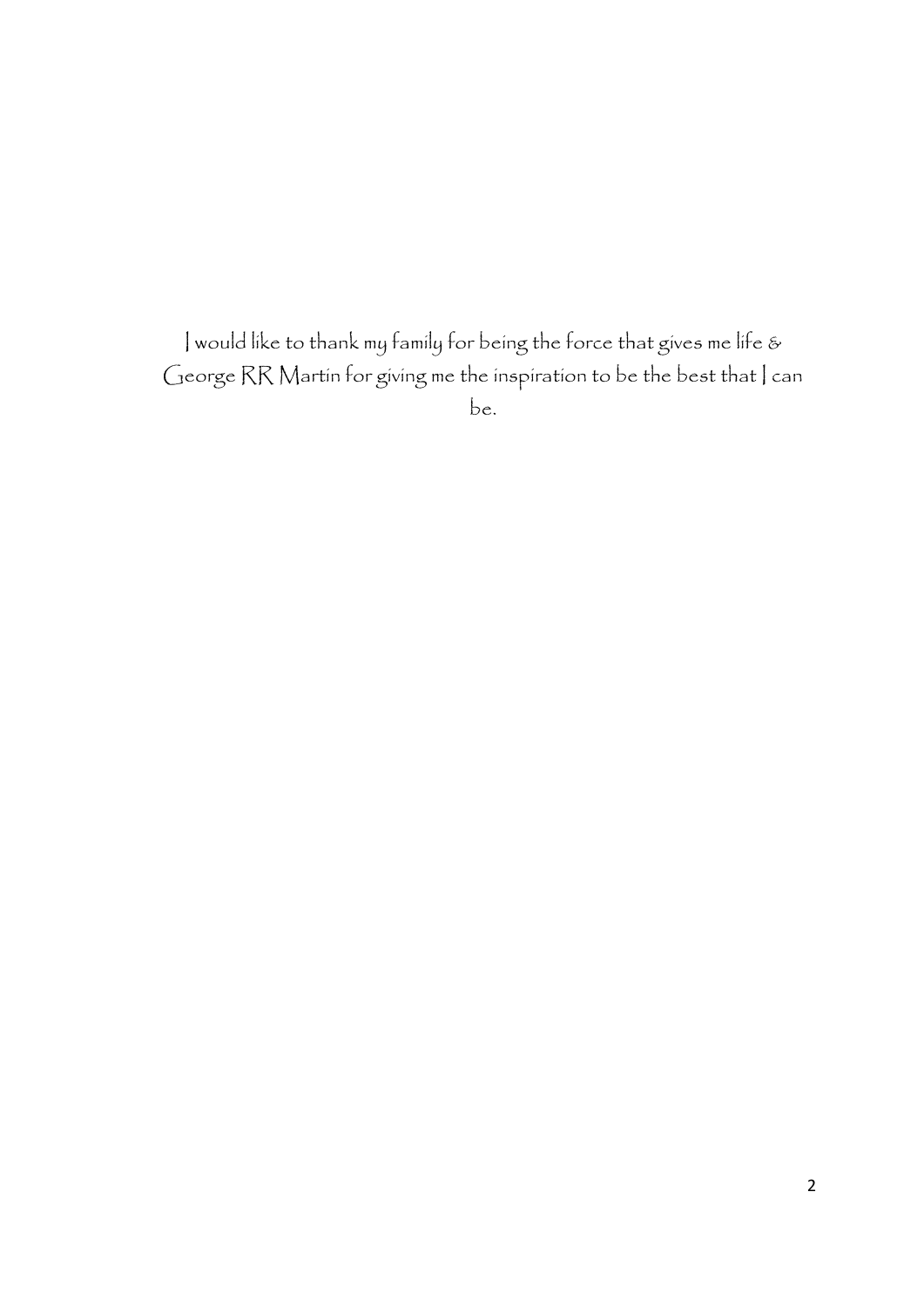## TABLE **OF CONTENTS**

| <b>Chapter I:</b> Elucidating the Different Manifestations of Climate Migration & Adaptation & |
|------------------------------------------------------------------------------------------------|
| Environmentally-induced Sudden Onset & Slow-Onset Change in the USA10                          |
|                                                                                                |
|                                                                                                |
|                                                                                                |
| Environmentally-induced Sudden Onset & Slow-Onset Change in Central America & the              |
|                                                                                                |
| Environmentally-induced Slow-Onset Change in the Middle East & the Case of                     |
| <b>Chapter II:</b> Is the World Prepared to Deal with the Human Face of Climate                |
|                                                                                                |
|                                                                                                |
|                                                                                                |

Climate Migrants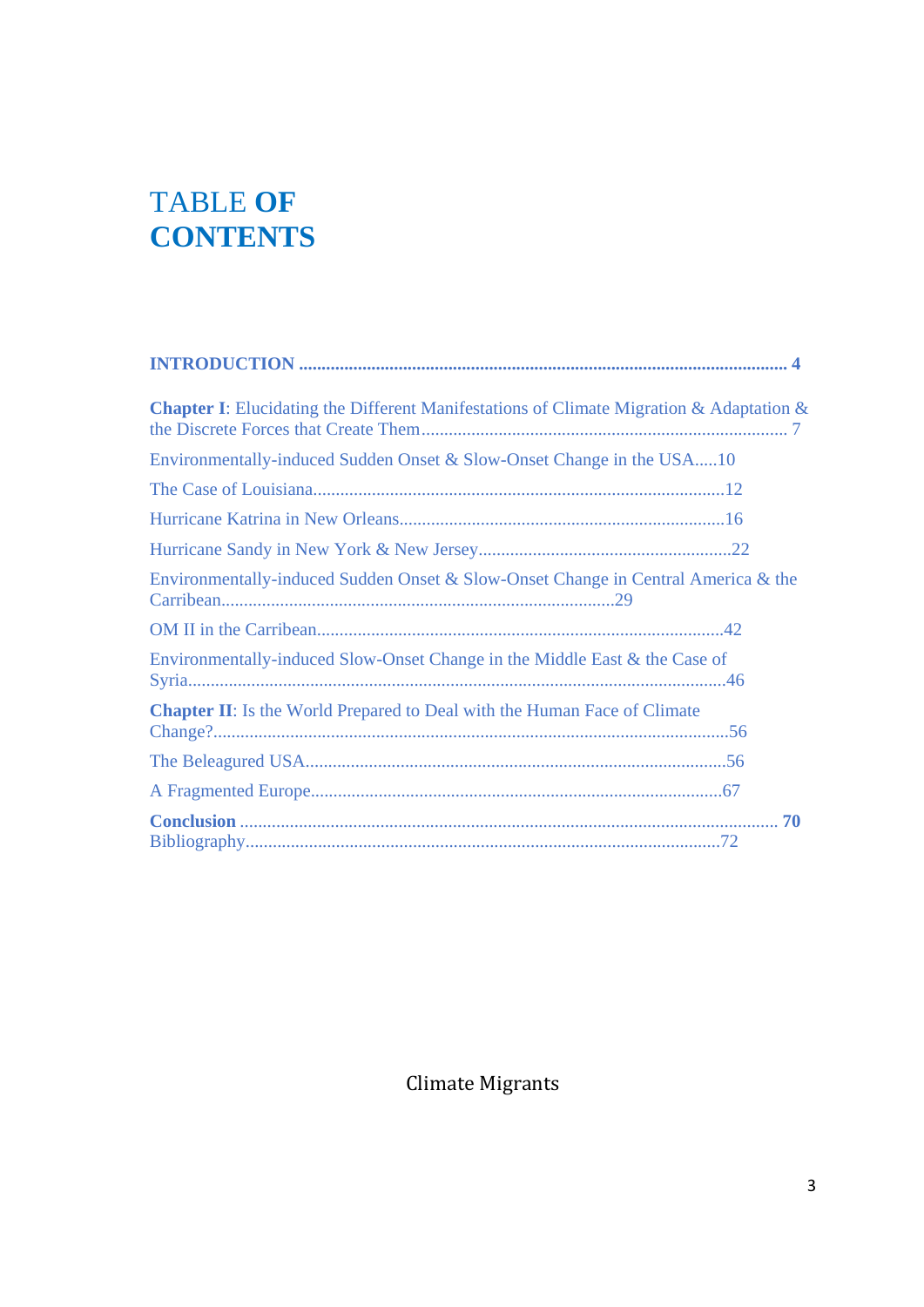### Environmentally-induced migration & Adaptation & PREPAREDNESS OF THE WORLD

#### Introduction

Anthropogenic climate change brings with it a whole host of negative effects. The disequilibrium of the carbon cycle & the large-scale alteration in the chemical constituency of the Earth's atmosphere spells disaster for the biodiversity of Earth & for the planet's water cycles. The intensity & frequency of hurricanes are increasing year over year. Sea surface temperatures are increasing globally, Arctic ice is melting at unprecedented rates, & ocean levels are rising. Storm surges & flooding are becoming more disastrous & rainfall rate is climbing higher & higher. Some regions of the planet are becoming vulnerable to severe drought conditions & the size of arable land in these areas is decreasing as a result. Water scarcity is set to become a fundamental issue as the  $21<sup>st</sup>$  century progresses. Where are the humans in this bleak illustration of the planet? What does the human face of climate change look like? What impacts will the aforementioned manifestations of climate change have on the human populations of Earth?

Climate change & extreme weather events are already taking their toll on human civilization. From the Americas to the Far East of Asia, environmental forces have displaced millions of people over the past decades & have triggered various forms of migration & adaptation. With global warming of close to 1.5°C above pre-industrial levels already locked into the atmospheric system by past & predicted greenhouse gas emissions, large-scale environmentally-induced migration & adaptation is set to be one of the most crucial existential issues of the  $21<sup>st</sup>$  century. Thus, this paper will seek to elucidate the concept of "climate migrants". As stated before, the consequences of climate change will vary across the globe. For example, in Bangladesh, millions of people who live at sea level will be forcibly displaced, both internally & externally, as a result of rising ocean levels, whereas in Eastern Africa, people will be forced to relocate,  $\&$  in fact are already doing so, because of extreme drought & water scarcity. Essentially, climate migrants will not be & are not created in a uniform manner. Indeed, both the forces that trigger internal displacement  $\&$  environmental migration  $\&$  adaptation  $\&$  the nature of the environmental adaptation responses themselves will vary throughout the world. This complexity must be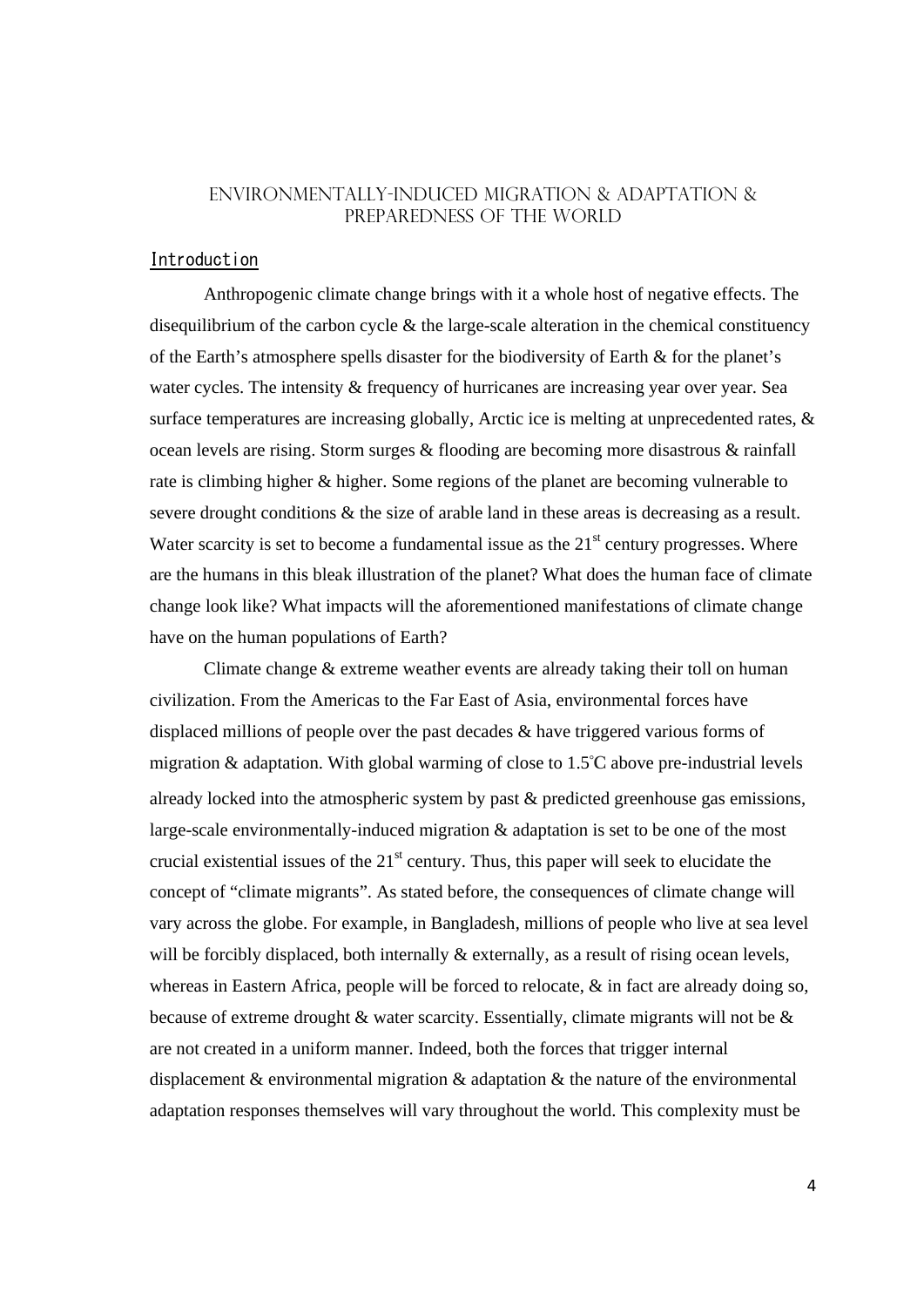appreciated if any analysis of climate migrants is to be successful. This complexity leads this paper to posit the following fundamental question: "what do the different manifestations of climate migration & adaptation look like?" This question necessitates a follow-up fundamental question: "are those regions expected to be most impacted by climate change & the global community at large prepared to deal with large-scale environmentally-induced displacement & the various forms of forced migration & adaptation that follow?"

Determining the nature of the different manifestations is essential in answering the second question because an understanding of the scale & scope of each discrete manifestation will shed light on the preparedness of both the vulnerable regions & the world. In other words, a rich appreciation of the environmental, political, & socioeconomic realities of those areas set to be most impacted by climate change is fundamental in determining whether or not both the global community  $\&$  the region in which the migration  $\&$  adaptations are triggered are capable of adequately dealing with intra-border climate crises & significant levels of inter-border migration.

Essentially, the higher the magnitude of potential environmental displacement, the greater the burden will be on both the global community  $\&$  the geographical location in which the displacement occurs. The magnitude of displacement  $\&$  the nature of the environmental adaptations in critical areas of the world along with geopolitical, legal & socioeconomic realities will be extrapolated upon when determining the readiness of the global community.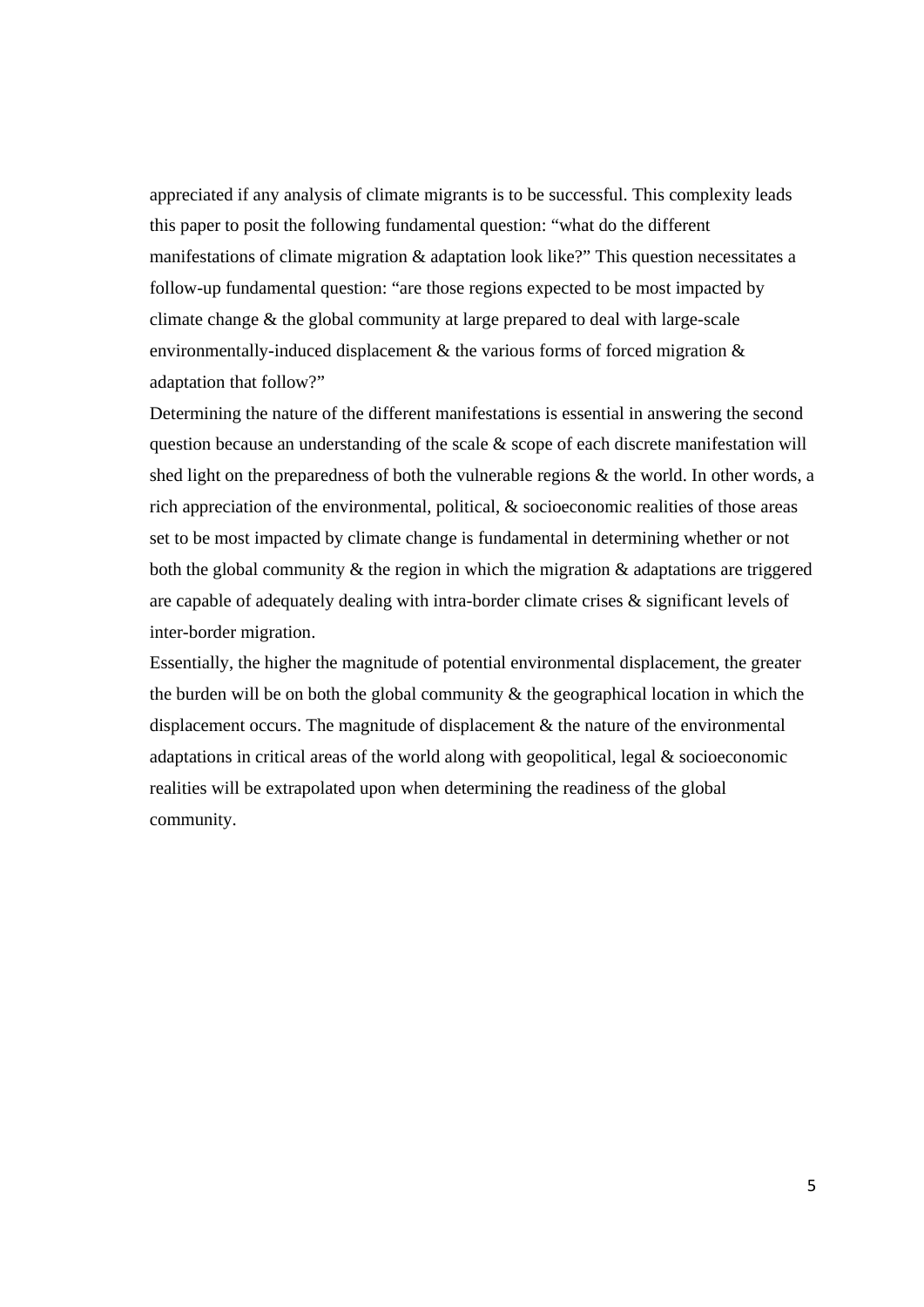## **Chapter I: Elucidating the Different Manifestations of Climate Migration & Adaptation & the Discrete Forces that Create Them**

#### *A) Characterizing the Manifestations*

The phenomenon of 'climate migrants' is often painted simply  $\&$  in a single color. The apocryphal narrative speaks of a post-apocalyptic world in which hundreds of millions of destitute & impoverished humans have suddenly been driven from their homes & are rushing to boats that are set to sail for safer lands. Statistics on climate-induced migration often reduces the immensely complex concept of 'environmental migration/adaptation' into a facile assumption which asserts that there will only be one manifestation of climate migrants: the climate migrant who is created by a devastating hurricane or who is suddenly forced to flee a drowning country & who seeks refuge beyond his or hers borders. This paper aims to elucidate the complexities of environmental adaptation & asserts, at this point in time, that there are 2 overarching manifestations of climate migrants  $\&$  these 2 overarching & independent characterizations give rise to separate & unique adaptation & migratory mechanisms. The two fundamental manifestations are: **I)** Climate migrants created by sudden dramatic onset changes & **II)** Climate migrants created via a pernicious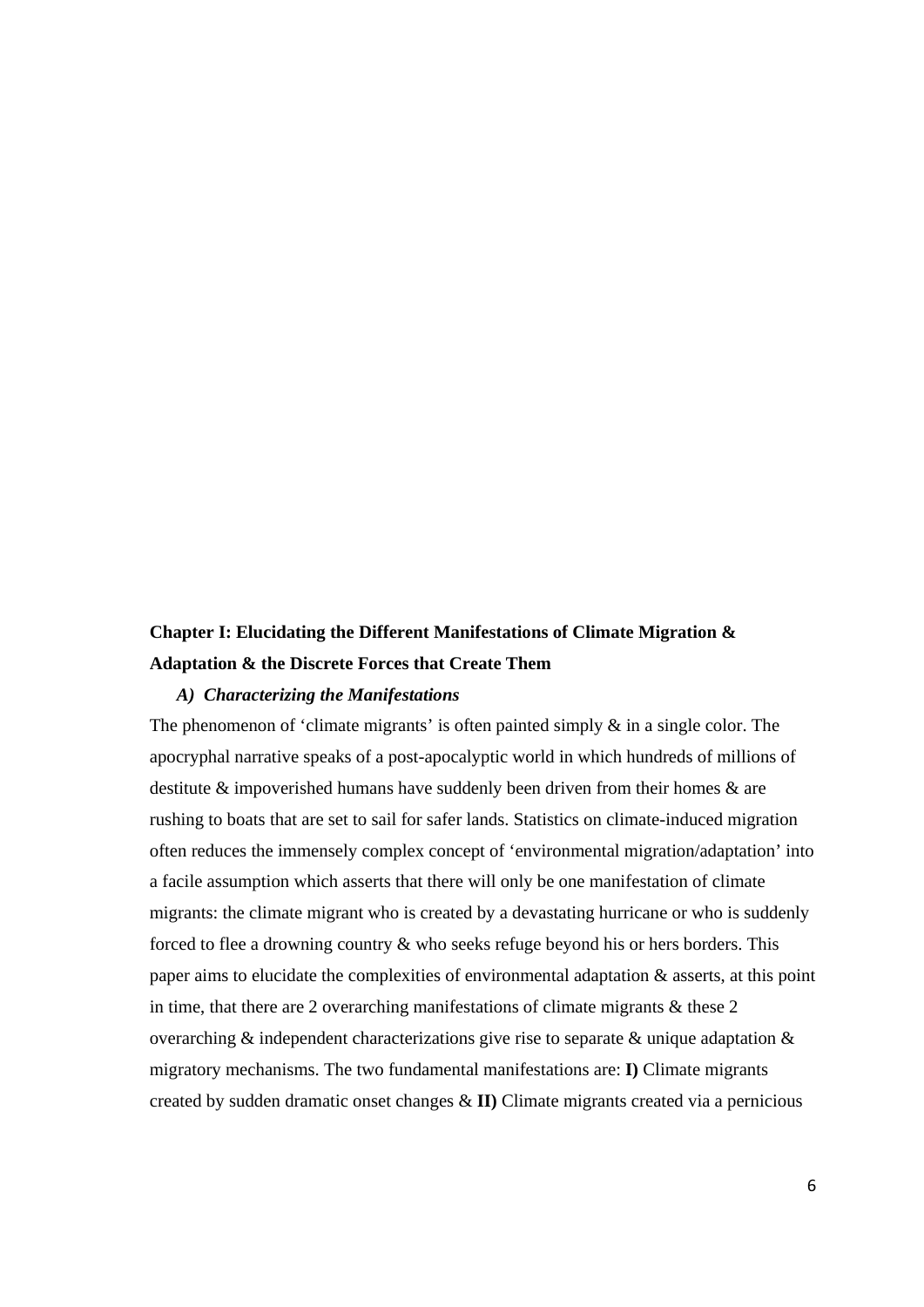process in which climate change gradually deteriorates the means of human existence over time; in other words, slow onset change impacts. Each overarching manifestation yields an assortment of idiosyncratic adaptation responses. Or in other words, each overarching manifestation begets a plurality of migration & adaptation responses. Moreover, migration itself is one form of adaptation  $\&$  there is expected to be an array of different migration  $\&$ adaptation strategies that are initiated in response to climate change & extreme weather events. As alluded to before, the different migration & adaptation strategies will be dependent upon the climate-change induced environmental distortion of the region, along with other factors. Climate-change induced environmental distortions  $\&$  their associated contexts will be nuanced throughout the globe  $\&$  thus migration  $\&$  adaptation strategies will also be nuanced.

This chapter will focus on developing an understanding of the environmental reality of those regions that are exceptionally exposed to the effects of climate change & the identification of actual migration & adaptation responses that have been triggered by climate-induced slow-onset & sudden-onset change. These responses are dependent on not only the nature of the environmental distortion, but also on the political, demographic, legal & socioeconomic realities of the region in which the migration/adaptation is being observed & of the global community. It is also important to note that those regions of the globe that are vulnerable to the consequences of climate change can experience both of the OMs. This will in fact be the case for 2 of the 3 regions of the world that will be analyzed in this paper. The regions that will be focused on include: The United States of America, Central America & the Caribbean, & the Middle East. The United States & Central America & the Caribbean, in particular, have been chosen because both regions are exceptionally vulnerable to the negative effects of climate change  $\&$  have a history of both sudden-onset change & slow-onset change. Moreover, as of 2017, the largest bilateral corridor in the world (migratory movements between pairs of countries) was Mexico – USA; as of 2000 & in particular, 2010, Central Americans constitute the majority of migrants traveling to the Mexico-USA border. Indeed, the number of migrants traveling from Central America into the USA has multiplied substantially in recent years & climate change appears to be the key driver of this.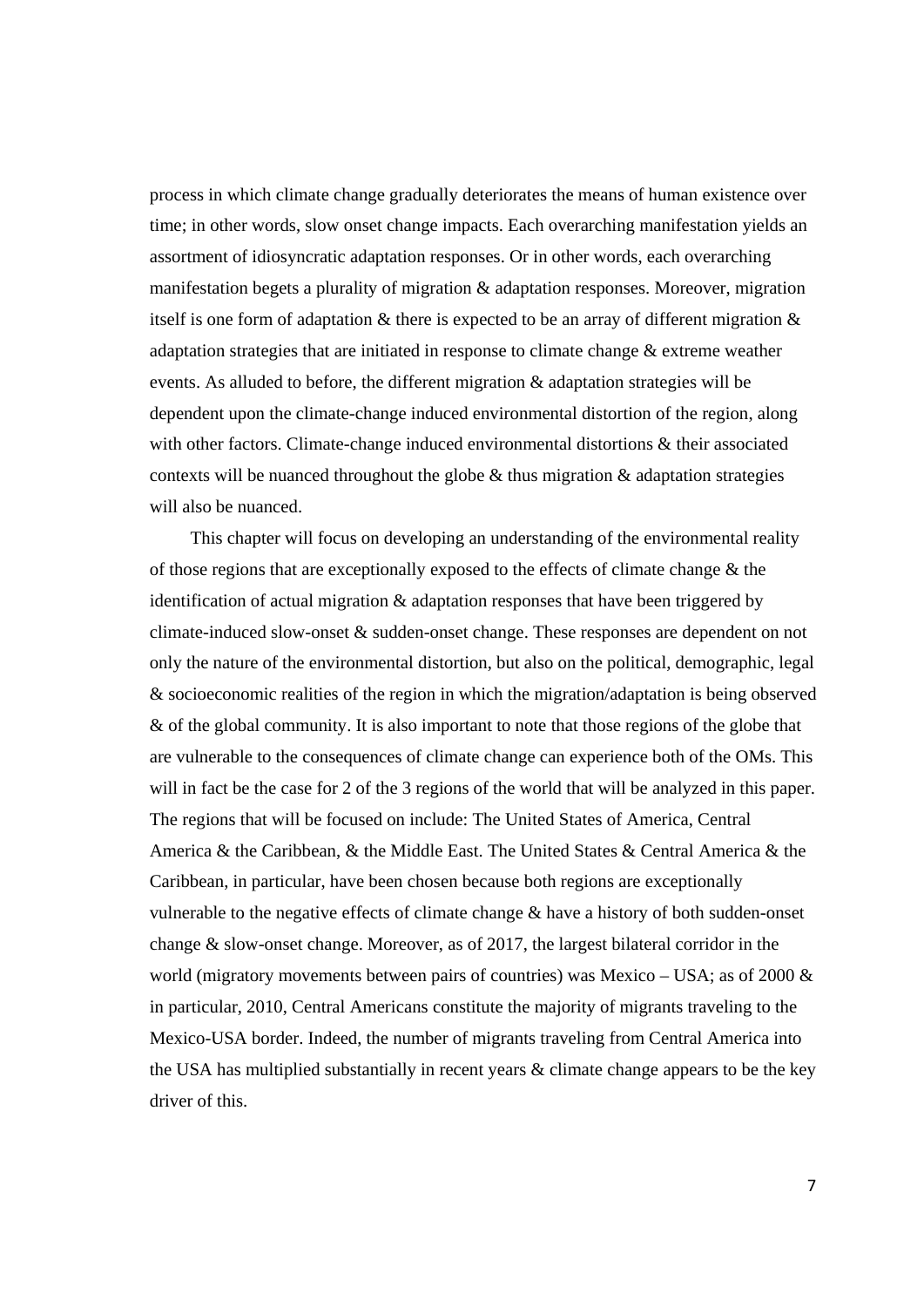This paper takes the stance that climate change is likely to exacerbate existing migration patterns, rather than create entirely new flows. Given the fact that certain regions of the USA & Central America are projected to be greatly impacted by the adverse effects of climate change, it becomes necessary to develop an understanding of the environmental realities in these areas, as these realities are likely to influence the pre-existing migratory flows between these regions to a great extent. Moreover, understanding the environmental realities of critical regions in the USA & the past adaptions to both environmentallyinduced sudden dramatic onset change  $\&$  slow onset change in these regions aids in determining the preparedness of the USA vis a vis environmental displacement, domestically & globally.

The Middle East at large is projected to be severely impacted by OM II & Syria in particular, serves as a telling example of what OM II looks like in the Middle East. The ongoing conflict in Syria gave rise to a refugee crisis & migrations that extended all the way to Western Europe. Most importantly, this paper posits that climate change, along with related factors, was an underlying trigger for this long-distance inter-border migration, & for regional migration in & around Syria. The fate of the Middle East & countries such as Syria appear to be connected to Europe, & thus it is essential to understand the environmental reality in this region. Moreover, the migratory routes that were established between the Middle East & Europe during the refugee crisis are likely to remain & intensify as planetary warming persists onward. This is problematic when considering the significant amount of struggle Europe had in dealing with the Syrian refugee crisis. Analysis of the environmental situation in the Middle East & the particular case of Syria can aid in shedding light on what OM II looks like in a geopolitical hotspot & how prepared Europe is to deal with global environmentally-induced migration in the future. These are the reasons for why the Middle East was chosen for investigation.

Developing a clear understanding of the discrete environmental realities of the chosen geographical locations is fundamental because they will interact with one another & those regions of the world that are being called upon to serve in the vanguard of climate mitigation & adaptation. For example, by ascertaining the past manifestations of climate change & the success or lack thereof of environmentally-induced adaptation & migration in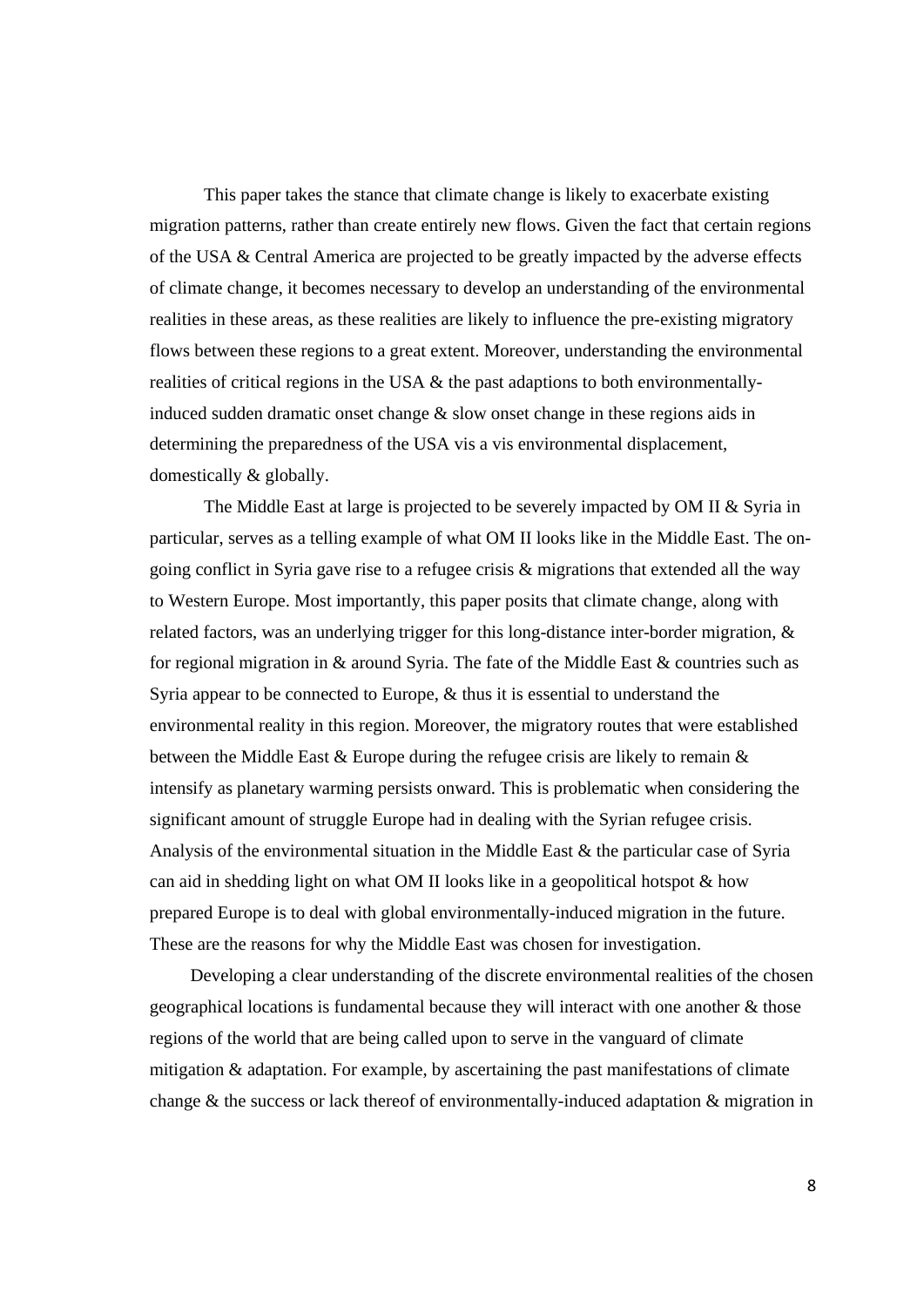the USA, the possibility of determining whether or not America is prepared to deal with environmentally-induced migration at large, or in this case, from its Southern neighbors, increases. The environmental realities of Central America directly feedback onto America, as they have had a principal role in the widening of the bilateral corridor between the two regions. The same is the case for the Middle East; the environmental reality of this region had a meaningful role in compounding migratory flows into Europe & consequently led to a political & humanitarian crisis within the continent. In essence, localized environmental catastrophes are being globalized. Establishing this truth is paramount in determining the preparedness of the world at large when it comes to climate migration & adaptation.

*i) Environmentally-induced Sudden-onset & slow-onset change in the USA*  The most powerful nation in the world will in fact be materially affected by the consequences of climate change. This reality is not only disturbing for America itself, but also for the rest of the world. America is one of the few regions of the world that has the technological & economic capacity to aid the poorer regions of the world that will be battered by climate-change-induced environmental degradation & natural disasters. However, America will be quite busy dealing with its own environmental costs  $\&$  its government is woefully unprepared to deal with the violent flooding, storm surges, & hurricanes that are on the horizon. America's seemingly low potential in aiding the rest of the world in building climate resilience will be discussed in Chapter II. This section will focus on the effects of climate change & environmental distortions in America alone & the manifestations of climate migration  $\&$  adaptation that have been seen  $\&$  are being seen in the country. This section will focus on the individual state of Louisiana & will also extrapolate upon 2 of the most extreme weather events that have taken place in America in the recent past. The events that will be assessed are none other than Hurricane Katrina in Louisiana & Hurricane Sandy in New York & New Jersey. This section will briefly explain the environmental realities of the aforementioned state, the form of migration & adaptation that has been seen  $\&$  is being seen in this area in response to climate-induced slow-onset change & sudden-onset change, & will ascertain what in fact happened in the aftermaths of both Hurricane Katrina & Hurricane Sandy. Analyzing these extreme weather events will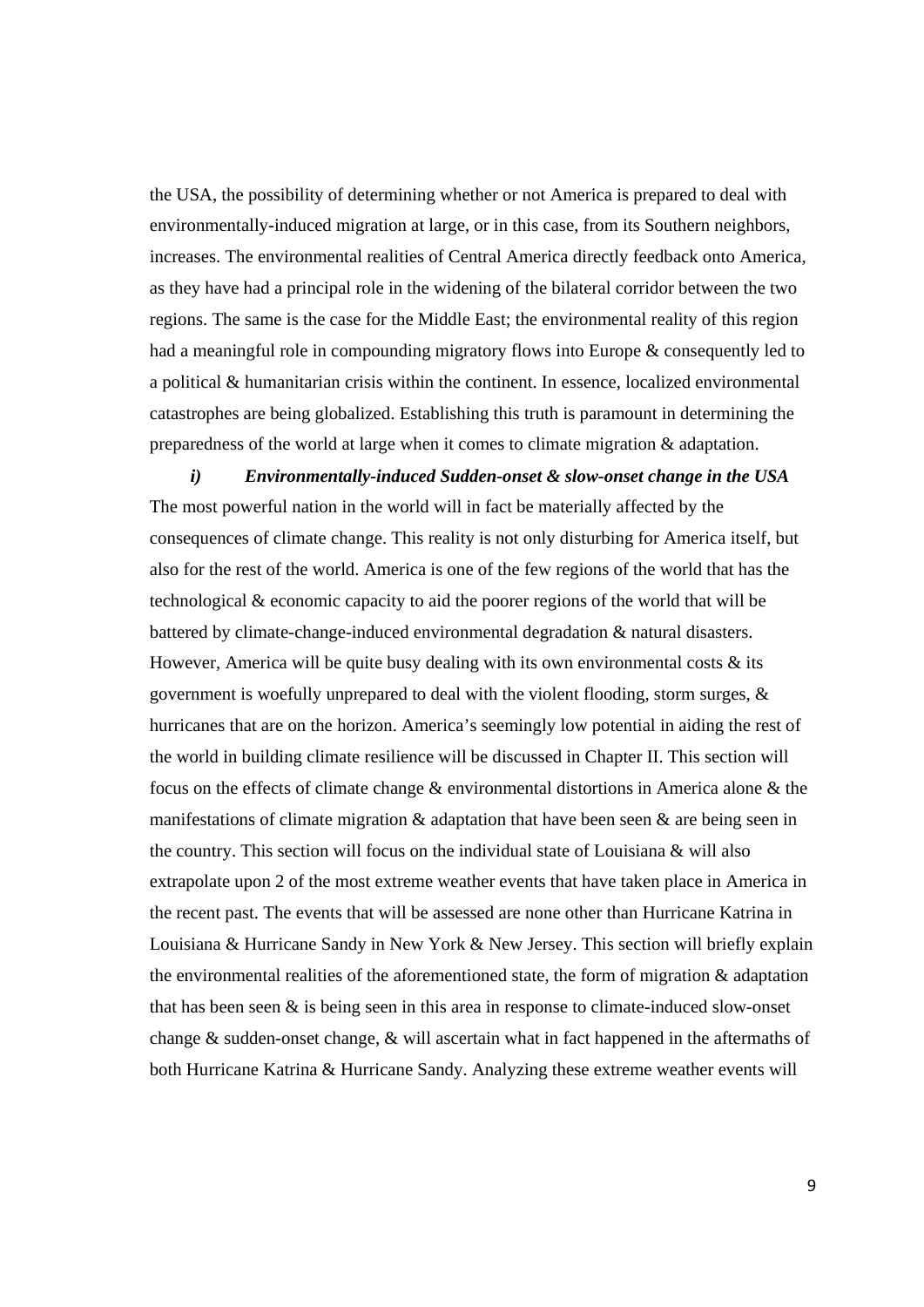help to establish a plausible notion of what migration & adaptation will look like in response to sudden-onset change, in America, as the century progresses.

 It goes without saying that the USA as a whole is far better equipped to deal with the adverse effects of climate change when compared to countries Bangladesh or Kiribati. In the USA,  $\&$  in the regions that will be discussed, much of the population has achieved middle-income status & thus have a greater capacity to deal with environmental hazards. The populations of the USA that are most exposed to climate change do not have many of the vulnerabilities that Bangladeshis & Pacific Islanders have. The preexisting geopolitical & economic risks in these developing regions will be exacerbated by climate change, driving further societal upheaval. Moreover, these regions lack the governmental capacities & financial resources needed to both abate environmental destruction & deal with intraborder migration & displacement. On the other hand, the federal government of the USA can accomplish any objective it sets & Americans largely have the wherewithal needed for responding to sudden-onset extreme events & slow-onset changes. This is due to the fact that the USA has the requisite public institutions & economic vitality needed to aid citizens who have been impacted by extreme weather events or who need to engage in either intrastate or inter-state migration. The exact opposite is the case for the other 2 regions that will be discussed in this paper. The governments of the Middle East & Central America & the Caribbean do not have the fiscal nor the institutional clout necessary for large scale climate mitigation & adaptation. This contrast is very important to illustrate because while America will be impacted immensely by climate change, it has the ability to cope well with the negative impacts that climate change brings. Essentially, the impact of environmental hazards is mediated not only by the severity of the hazard but by the community's resources to respond to that impact. Indeed, a regions resilience to slow-onset changes & sudden-disasters will likely determine both the nature  $\&$  success of the adaptation  $\&$ migration that follows. On the other hand, while a nation's government may have the resources to mitigate the negative effects of climate change & extreme weather events, it may very well not engage in a meaningful intervention. This idea can be properly tested when analyzing the case of Louisiana.

#### **The Case of Louisiana**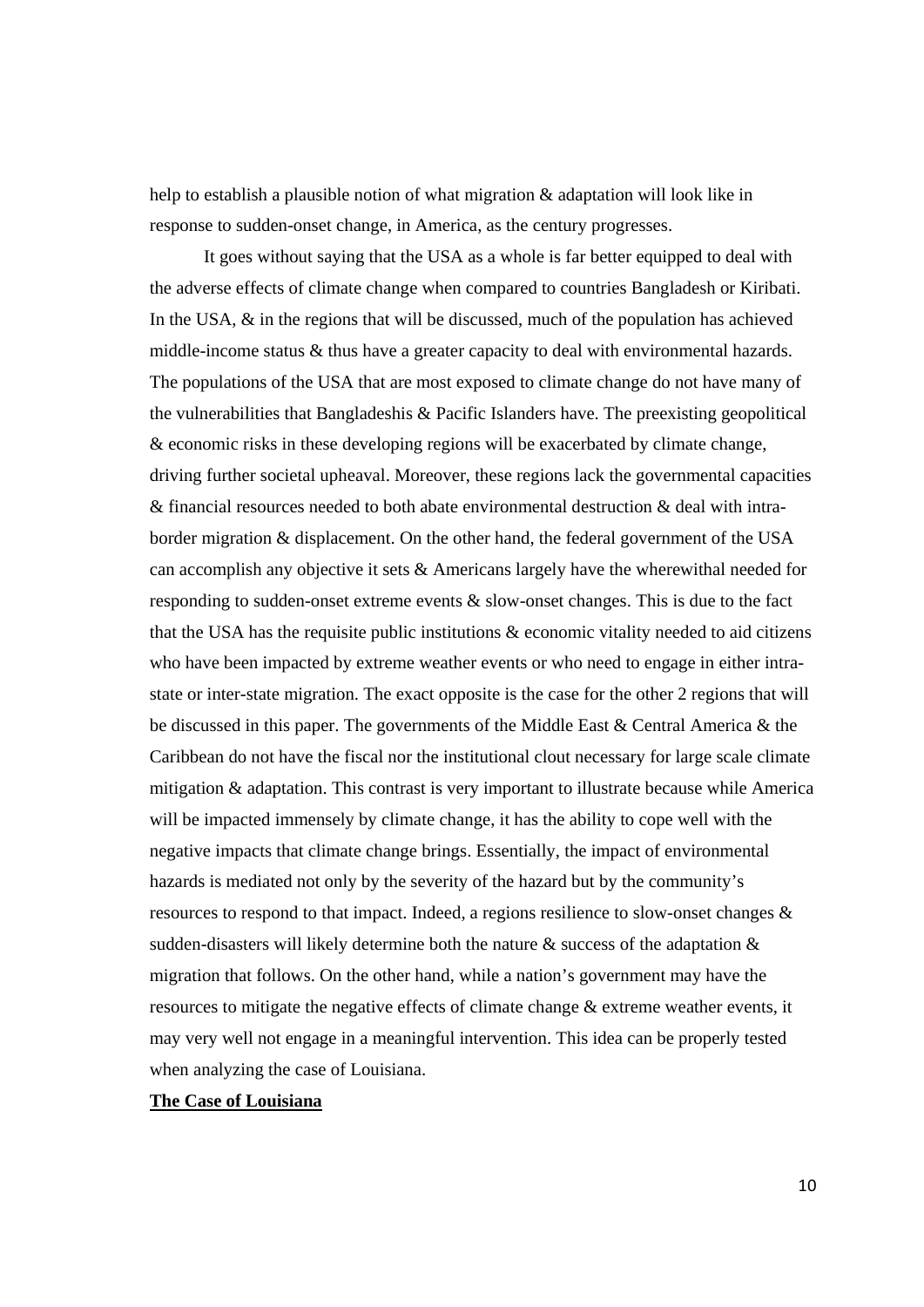In Louisiana, OM II (Overarching Manifestation: Climate migrants created via a pernicious process in which climate change gradually deteriorates the means of human existence over time; in other words, slow-onset change impacts) is the salient phenomena. The state is essentially losing massive amounts of land to the Gulf of Mexico. The extent of the land loss cannot be overstated, as every hour, an area equivalent in size to a football field disappears into the open water. Since the 1930s, Louisiana has lost nearly two thousand square miles of land, approximately the size of Delaware<sup>1</sup>. One area in particular, Plaquemines Parish, is being especially affected by the Gulf's consumption of the land. It has been estimated that this diminishing piece of land, which is occupied by some 25,000 people will be underwater by 2100, if no action is taken<sup>2</sup>. Isle de Jean Charles, a region within Plaquemines Parish, is the home of "America's first climate refugees". 60 years ago, the land was 11 miles long & 5 miles wide; now it is just 2 miles long &  $\frac{1}{4}$  miles wide<sup>3</sup>. This loss of land in the southern state is occurring because of 2 major reasons. Firstly, human mismanagement of the land is contributing to the land-loss. In a nutshell, levees were built to protect highly populated areas from flooding & these levees are preventing sediment (which is constantly brought downstream by the rivers, inlets, & channels) from washing down & replenishing the wetlands. This has been compounded by decades of dredging that keep waterways & ports navigable by gathering sediments & transporting it elsewhere. The aforementioned human activities are eroding the states coastline & this erosion is exacerbated by rising sea levels caused by anthropogenic climate change. Oil & gas operations have also contributed to the degradation of the wetlands. Apart from their CO2-producing activities, the Louisiana oil & gas industry has constructed an extensive array of canals – up to ten thousand miles in total length – to access the myriad of oil  $\&$  gas rigs scattered throughout the area. This transformation of the land has disrupted the

<sup>&</sup>lt;sup>1</sup> Andrew Freedman, "This Louisiana Tribe Is Now America's First Official Climate Refugees," Mashable,

February 18, 2016, http://mashable.com/2016/02/18/america-first-climate-refugees/#BdWnBWOIHiqL.<br><sup>2</sup> Bob Marshall, "New Research: Louisiana Coast Faces Highest Rate of Sea-Level Rise Worldwide," The Lens, February 21, 2013.<br><sup>3</sup> Terri Hansen, "Biloxi-Chitimacha-Choctaw Get \$48 Million to Move Off of Disappearing Louisiana Island,"

Indian Country Today, February 5, 2016.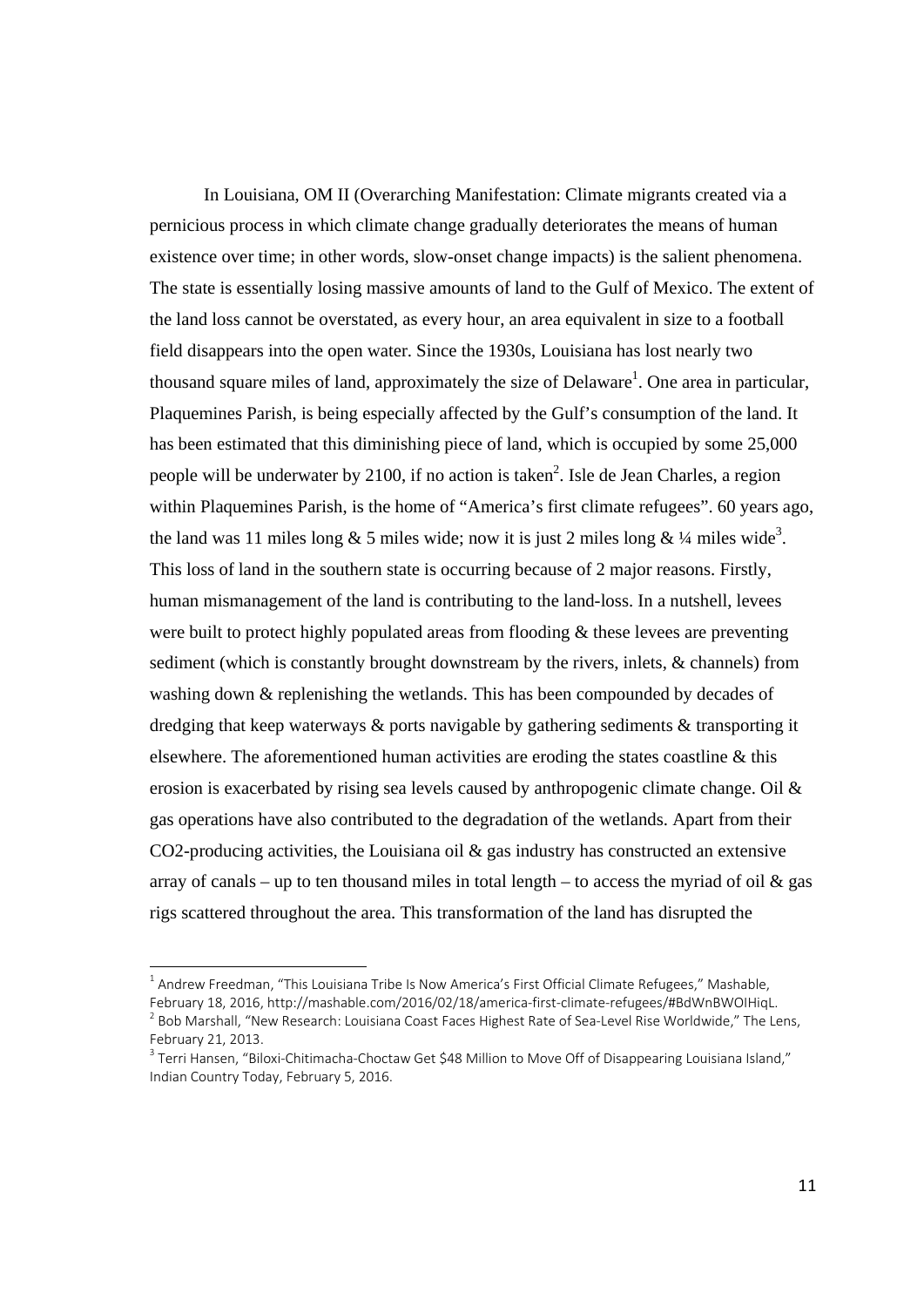wetlands' sediment deposition processes, allowed saltwater from the Gulf to breach the wetlands, & has removed valuable protections against storm surges, which in turn speeds up erosion. Louisianans are basically living in a land that is, bit by bit, being slowly engulfed by water. Secondly, the phenomenon of sea level rise is occurring at a much faster rate in Louisiana than the worldwide average. The National Oceanic & Atmospheric Association predicts that the Gulf of Mexico will rise over four feet by 2100, thus inundating everything outside of the levees. The man-made ecosystem alternations serve as a risk intensifier, with the ultimate risk being the rising ocean (Robbins, Wennersten 2017).

The human face of this dismal predicament presents itself through the tribe of Biloxi-Chitimacha-Choctaw Indians living in Isle de Jean Charles. The group won a \$48M grant in 2016 from the National Disaster Resilience Competition, a project from the US Department of Housing & Urban Development in collaboration with the Rockefeller Foundation<sup>4</sup>. This marks the first time that federal tax dollars had been granted to move an entire community reeling from the effects of climate change. Unfortunately, developments in 2019 show that the tribe ultimately declined to participate in the relocation program because of the state's decision to purchase land without consulting the tribe. Moreover, the tribe believes that the terms of the relocation are not in harmony with what they desire; essentially, they believe that the terms of the relocation put the tribe at risk of losing ownership of their existing homes on the Isle de Jean Charles. It can be seen here that there are cultural  $\&$  sentimental issues that also arise when relocating persons affected by climate change. Indeed, the socioeconomic, political & historical context of an at-risk area adds extra complexity to the linkage between environmental impacts & population mobility. All things considered, many people susceptible to environmentally-induced displacement, in both America & abroad, may very well decide to not migrate, or will wait until they are pushed to the very edge, Nonetheless, the relocation project in Louisiana is expected to

<sup>&</sup>lt;sup>4</sup> Sue Sturgis, "Losing Its Land to the Gulf, Louisiana Tribe Will Resettle with Disaster Resilience Competition Award Money," Facing South (February 9, 2016) https://www.facingsouth.org/2016/02/losing‐its‐land‐to‐ the‐gulf‐louisiana‐tribe‐will‐r.html.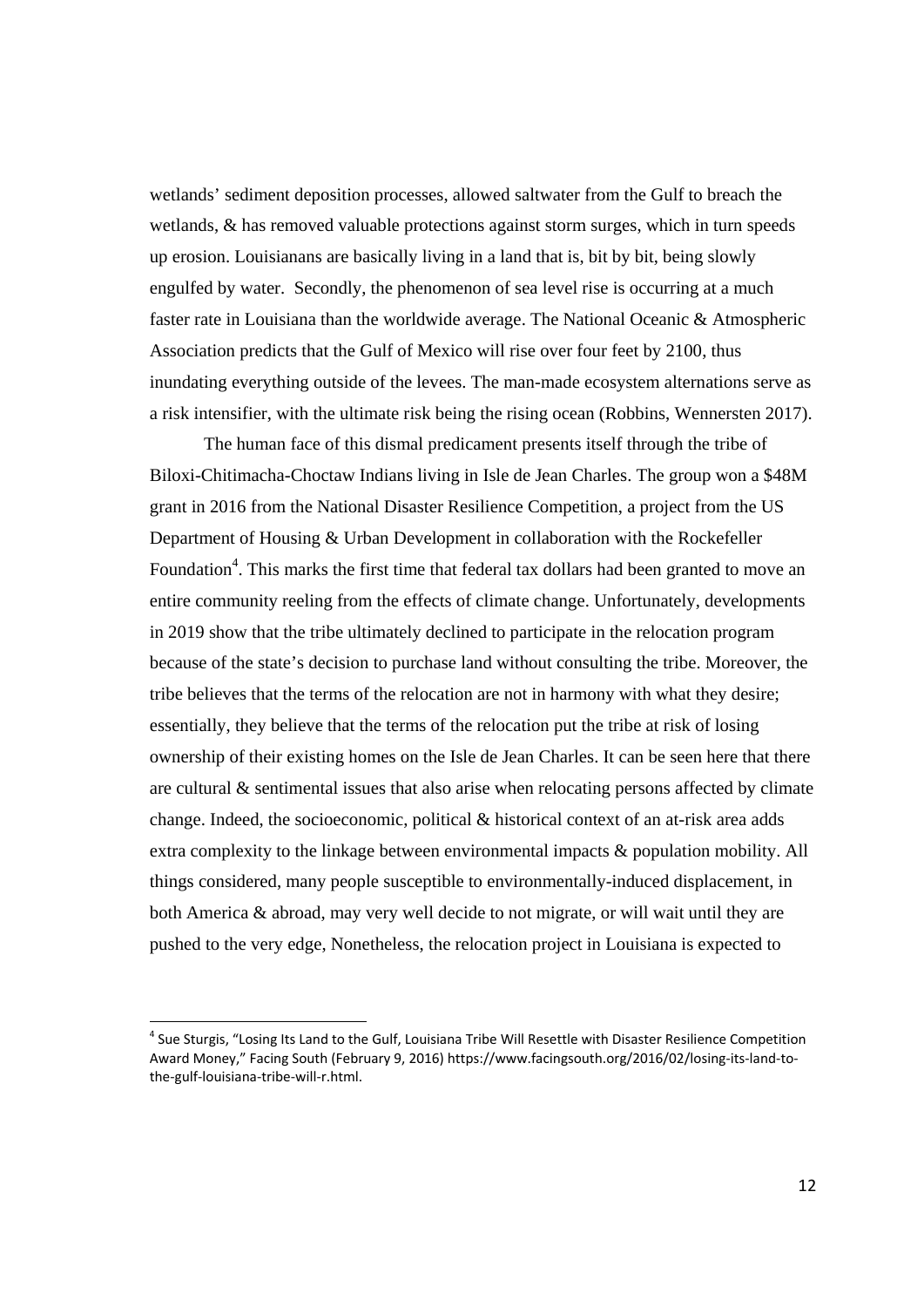continue on even though some stakeholders are not pleased with how the process has gone thus far.

Beyond the Isle de Jean Charles, Louisiana's wetlands are in trouble. The state laid out an ambitious mitigation-plan that will require a great deal of scientific innovation & money, to the tune of  $$50B$  dollars. For the project to be successful, scientists  $\&$  engineers have to figure out how to create a manmade system that replicates the delta's natural landbuilding process<sup>5</sup>. The cost of the project, however, is much smaller than the cost of letting Louisiana's wetlands disappear. The wetlands is in fact the site of the country's largest port & extreme weather could lead to shutdowns that cost the US economy \$300M each day. In 167 days of those ports being closed down, the cost of not adapting to climate change exceeds the \$50B price tag to protect the wetlands. If they disappear, or are severely damaged, the economic & social costs would be profound.

Securing funding for this endeavor has proven to be cumbersome. Some affected parties have opted to use lawsuits against the fossil fuel industry as a method for financing the project. There is precedent for this; government estimates attribute 59% of wetland loss to activities of the oil  $\&$  gas industry<sup>6</sup>. Unfortunately, all lawsuits levied against the industry have been consistently challenged  $\&$  dismantled by local  $\&$  state politicians who are interested in protecting the oil  $\&$  gas industry, a major source of economic activity. Indeed, Louisiana is one of the top oil & gas producing states in the US.

Former President Barack Obama attempted to divert subsidies away from the fossil fuel industry & towards climate adaptation in Louisiana. One major measure was the protection of the coasts from hurricanes. Alas, these proposals were shut down with haste. In Louisiana, a clear picture can be seen when it comes to climate change adaptation: the state & the federal government both have the capacity to deploy the programs necessary for ecosystem restoration  $\&$  yet both lack the political will to do so. The OM II that is slowly nipping away at Louisiana & its wetland communities has exposed tens of thousands of

 $6$  Nathaniel Rich, "The Most Ambitious Environmental Lawsuit Ever," New York Times, October 2, 2014, http://www.nytimes.com/interactive/2014/10/02/magazine/mag-oil-lawsuit.html? r=0.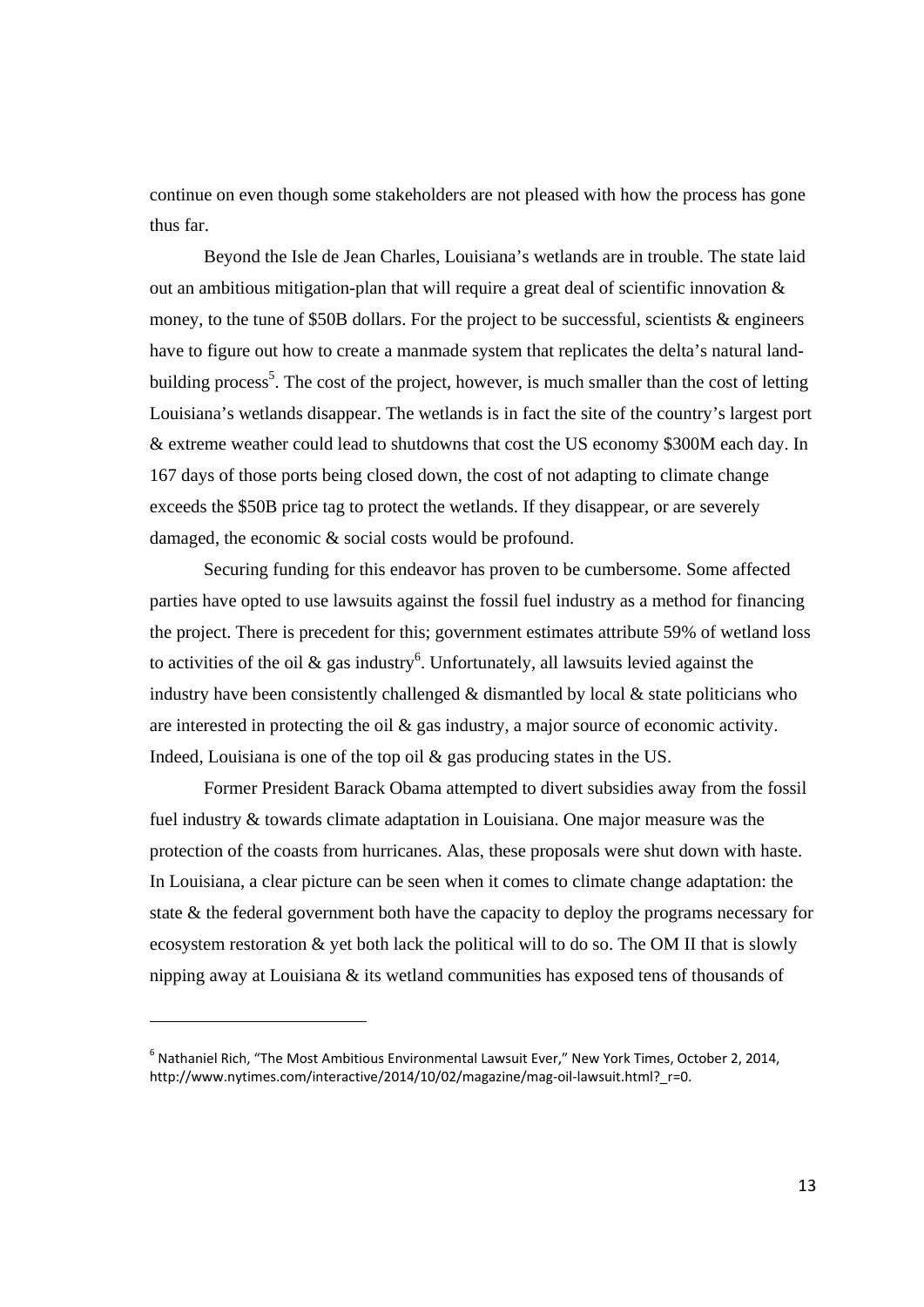citizens to land loss & rising ocean levels. There is discord between the civil society, their leaders, & corporations & this ultimately puts those citizens who are projected to be most impacted by the negative effects of climate change at a high risk of dislocation. Without a cogent  $\&$  unanimously agreed upon plan of action, the citizens of Isle de Jean Charles  $\&$ Louisianans at large are set to embark upon a journey of migration. What this migration will look like remains uncertain, but perhaps a look at Hurricane Katrina's & its impacts on the state of Louisiana can shed some light on this question.

#### **Hurricane Katrina in New Orleans**

The gradual loss of wetlands & ever-rising ocean levels in Louisiana represents OM II. This manifestation of climate change slowly spreads it roots & diminishes the means of human existence – in this case, habitable land – over a period of time, ultimately triggering a forced migration of inhabitants. To make matters worse, OM I is also present in Louisiana. OM I represents climate migrants created by sudden dramatic onset changes. Louisiana's most notorious incidence of OM I is, none other than, Hurricane Katrina. Katrina is in fact the cause of the greatest American internal migration event since the Dust Bowl. Moreover, the hurricane itself was also a major contributor to the degradation of Louisiana's wetlands. This is especially problematic when considering the fact that the wetlands act as a shock absorber, lessening the strength of the hurricane, before it reaches the heavily populated region of New Orleans. Thus, wetland loss increases the severity of any future hurricanes.

Over 1000 people were killed on August 23, 2005 & more than one million people were displaced. The forced dislocation that took place was idiosyncratic, & many displaced peoples remained without a home for many months. In fact, an interesting migration pattern took place. Some background on environmental migration must be given in order to contextualize why the migration that followed Katrina was interesting & somewhat novel. Conventional wisdom on the topic of displacement says that people who move from their homes in response to disasters often return. Most people seek to return to rebuild  $\&$ continue living in familiar ways & places. Such movements are also allegedly typically short. Moreover, the literature says that most migration remains confined within the borders of a particular country. Of course, there is substantial empirical evidence to support the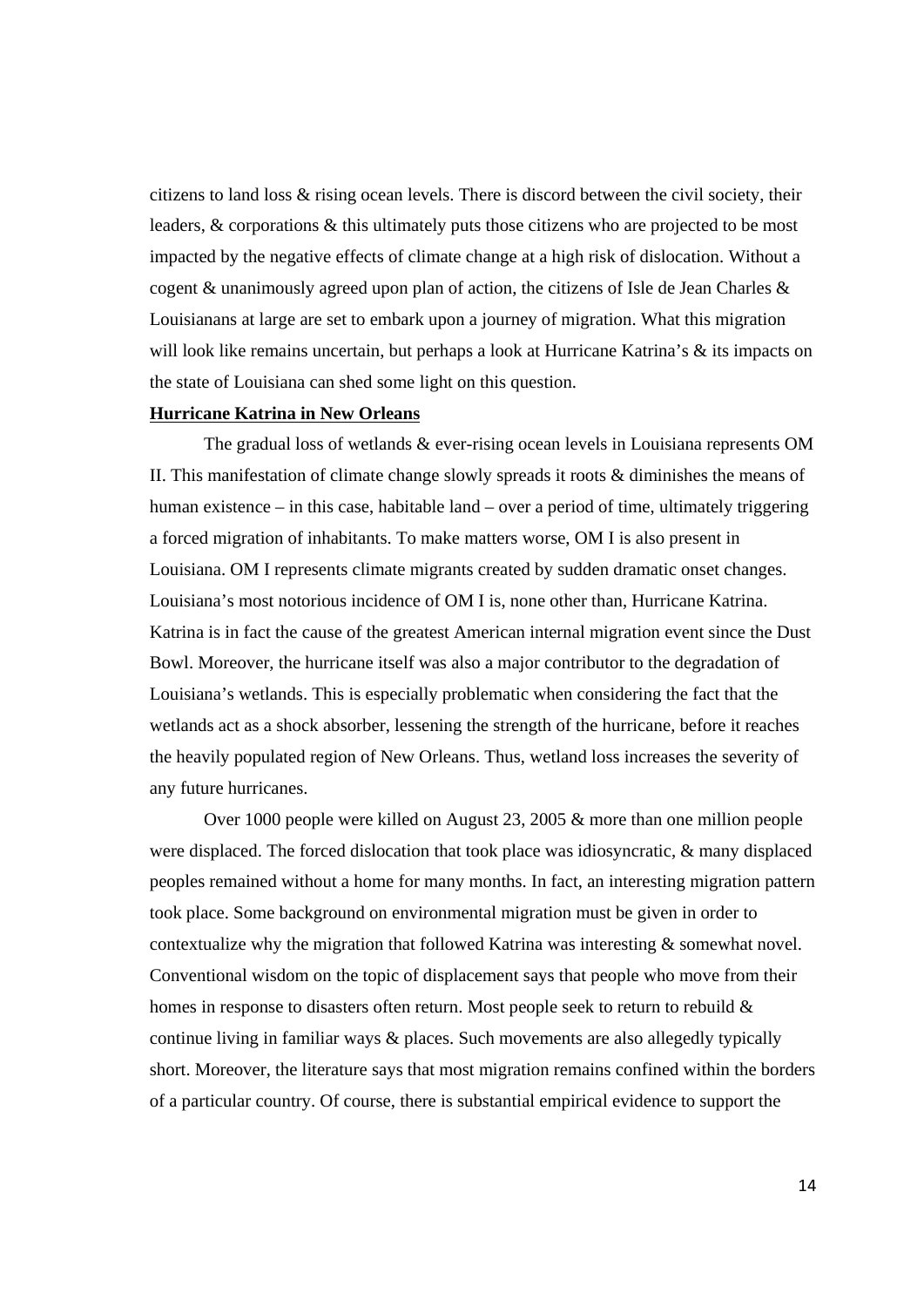preceding notions. One statistic in particular stands strong as a point of support: the number of internal migrants worldwide has been conservatively estimated at 740-763M (UNDESA, 2013; UNDP, 2009). These figures suggest that, at least 3X more people migrated within countries than across borders in 2013, & about twice as many people were displaced internally than across in borders in 2016 (IDMC, 2017; UNHCR, 2017).

Of course, Louisiana is a state, but the aforementioned pertains to the situation of Hurricane Katrina & the displacement it triggered. While Louisiana is a poor state, it is still a state in the richest country in the world. Intuition says that inter-state displacement should be quite small & if there is any displacement, it will be small & transient. Relative to regions like Bangladesh, the state & federal governments in the US have the institutional framework, financial clout, & political resources necessary for proper extreme-weather event adaptation. Thus, one could infer that most of the peoples affected by Katrina would remain within Louisiana because the requisite support structures do exist within their environment & also because empirical evidence – even though much of it originates in emerging economies – tells us that environmentally-induced migration remains internal to the domicile in which it originates. Louisiana, after all, is a semi-autonomous territory with distinct borders & is similar in nature to an actual country.

The adaptation response can be considered idiosyncratic because of the fact that the disaster resulted in a diaspora, with peoples being displaced throughout the country, to Georgia, Florida, Texas, South Carolina, New York, Mississippi, Colorado & other states<sup>7</sup>. Perhaps the most telling part of this reality, is the fact that many of the states where Louisianans migrated to did not share a border with Louisiana. Many people likely joined family in other states but a fundamental notion arises: Americans opted to move out of their state quite quickly, going against the conventional wisdom which says that displacement as it relates to sudden-onset disasters is localized  $\&$  does not extend across long distances. The story becomes more compelling when acknowledging the fact that 5 years after the storm,

 $7$  "Mapping Migration Patterns post-Katrina," Times-Picayune,

http://www.nola.com/katrina/index.ssf/page/mapping\_migration.html.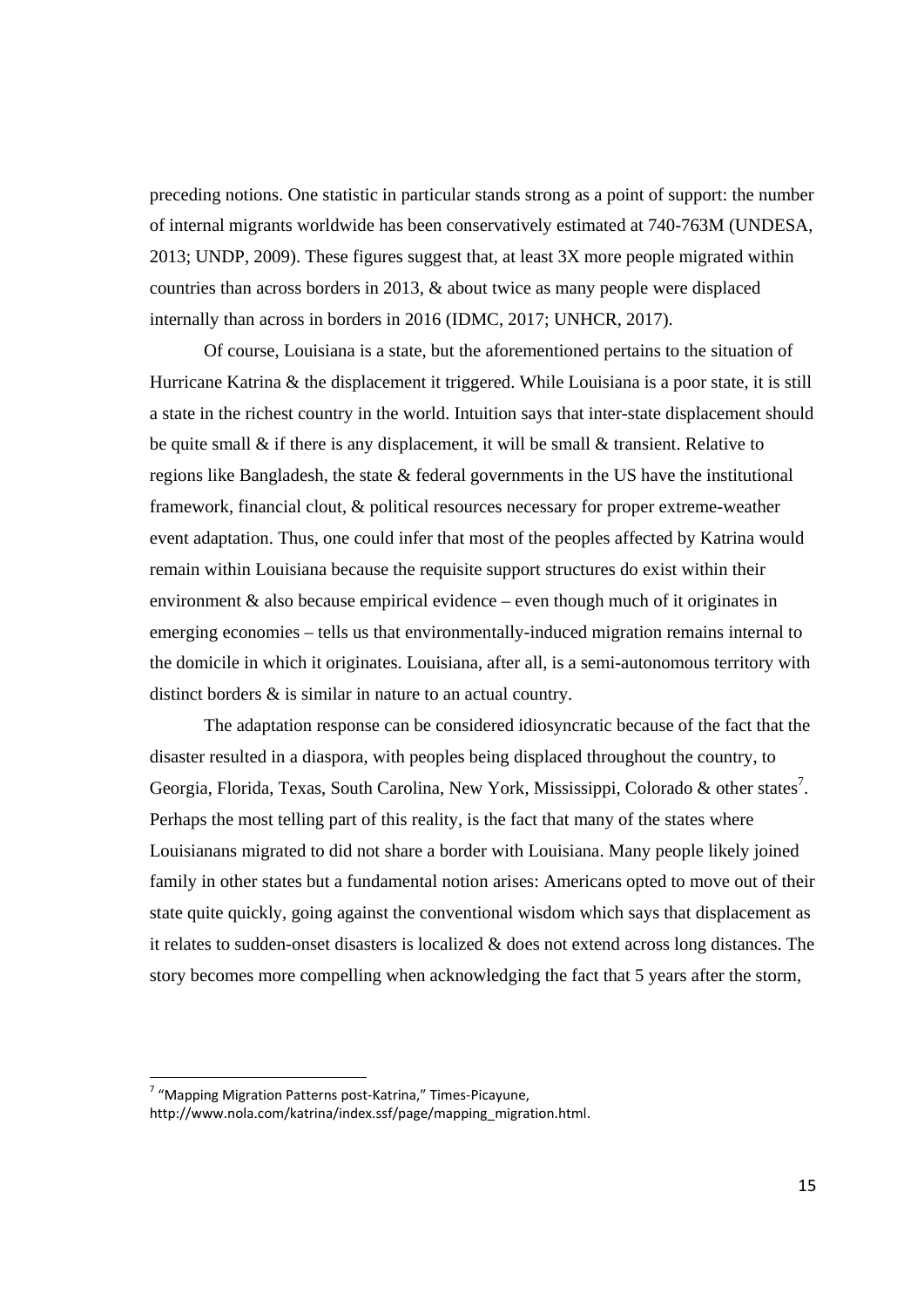$100,000$  – disproportionately black – still hadn't returned home<sup>8</sup>. The aftermath of Hurricane Katrina invalidates the argument that disaster relocation in America will always be temporary. 5 years later, whole neighborhoods were still abandoned, & the city's four major public housing complexes were destroyed or condemned. Tens of thousands of people remained displaced  $&$  homeless<sup>9</sup>.

Black & low-income displaced residents were more likely to have been displaced to far-flung locations while white  $\&$  higher-income residents were more likely to have been displaced to nearby locations<sup>10</sup>. While it is generally true that migration is less available to the poor as an adjustment mechanism to cope with extreme weather impacts  $\&$  thus is seen as a last resort option, the poor in Louisiana not only opted for migration, but also traveled the farthest distances. Blacks were substantially less likely to return to the New Orleans metropolitan area than nonblacks. Blacks were also less likely to return their original dwellings when compared to whites. This dimension of the issue reflects how demographic & socioeconomic conditions also contribute greatly to the kind of migration an environmental migrant will choose.

The nature of the displacement that occurred in Louisiana offers interesting insights on the matter of inter vs intra-border migration. The number of people who relocated to Texas was greater than the number of those peoples who relocated to another place in Louisiana. As mentioned before, non-border states like Georgia, absorbed significant amounts of displaced peoples as well. Education levels & age also played prominent roles in determining the adaptation method of Louisianans. For example, less-educated nonblacks were statistically more likely to be living both outside their original residence & outside of their home state. In the case of age, young adults, relative to middle-aged adults,

 $^8$  Jonathan Tilove, "Five Years after Hurricane Katrina, 100,000 New Orleanians Have Yet to Return," Times-Picayune, August 24, 2010,

http://www.nola.com/katrina/index.ssf/2010/08/five\_years\_after\_hurricane\_kat.html. <sup>9</sup> Robbins, Denise, and John R. Wennersten. *Rising Tides: Climate Refugees in the 21st Century*. Indiana

University Press, 2017, *Indiana University Press*,

<sup>&</sup>lt;sup>10</sup> Frey WH, Singer A, Park D. Metropolitan Policy Program report. Washington, DC: The Brookings Institution; 2007. Resettling New Orleans: The first full picture from the census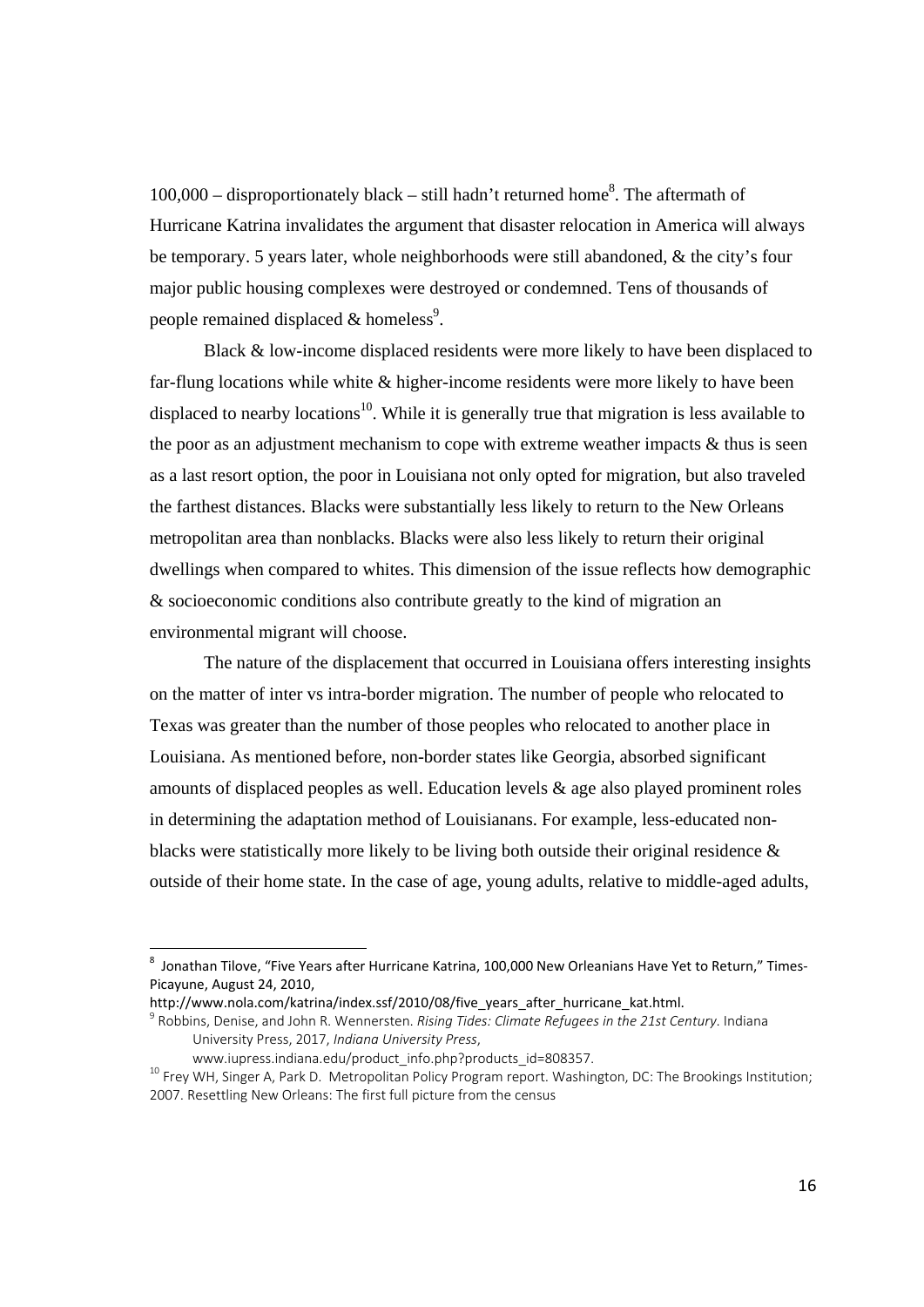were 75-80% more likely to have moved outside of the state, to Texas or somewhere else in the South, & were 3X more likely to be elsewhere in the  $US<sup>11</sup>$ .

In all, approximately 1.2-1.5 million people were displaced by Hurricane Katrina  $\&$ the sheer scale of this displacement placed an incredible burden on the government's capacity to aid all affected persons. Consequently, post-disaster housing  $\&$  shelters began to close down & evacuees had to transition to another form of adaptation. A significant minority of New Orleanians had to live in someone else's home, a majority were in an apartment, & less than 5% were in their pre-Katrina home. When it came time for people to return to their homes, it was the government who determined who would return to their homes & when. The first neighborhoods that were reopened were those located in more affluent areas. Moreover, not only were these neighborhoods higher in value, they were the least impacted by the hurricane. The last neighborhoods to be reopened were low-lying, most impacted & less valuable ones, where the socially disadvantaged African-Americans lived. The same multi-dimensional dynamic occurred in the process of insurance disbursements as well. Homeowners with private insurance received payments relatively quickly & this enabled them to make confident decisions about relocating or rebuilding. For those who were being supported by federal assistance, the story was not the same. Not only did the disbursement of monies to homeowners covered by federal disaster assistance come years after the disaster, the amounts were paltry. To make matters worse, homeowners in neighborhoods with lower property values received smaller grants even though their homes would cost as much to rebuild as a comparable one in a neighborhood with higher values<sup>12</sup>.

These two developments taken together, the multidimensional dynamic of neighborhood reopening's & financial support, can potentially serve as an explanation for why low-income blacks were more likely to not only be living elsewhere in Louisiana, in Texas, & elsewhere in the South relative to nonblacks, but also for why many low-income blacks never returned home. This segment of the population simply did not have the

 $^{\rm 11}$  Sastry, Narayan, and Jesse Gregory. "The Location of Displaced New Orleans Residents in the Year after Hurricane Katrina." *Demography*, U.S. National Library of Medicine, June 2014, www.ncbi.nlm.nih.gov/pmc/articles/PMC4048822/.

<sup>12</sup> Fussell, Elizabeth. "The Long Term Recovery of New Orleans' Population after Hurricane Katrina." *The American behavioral scientist* vol. 59,10 (2015): 1231‐1245. doi:10.1177/0002764215591181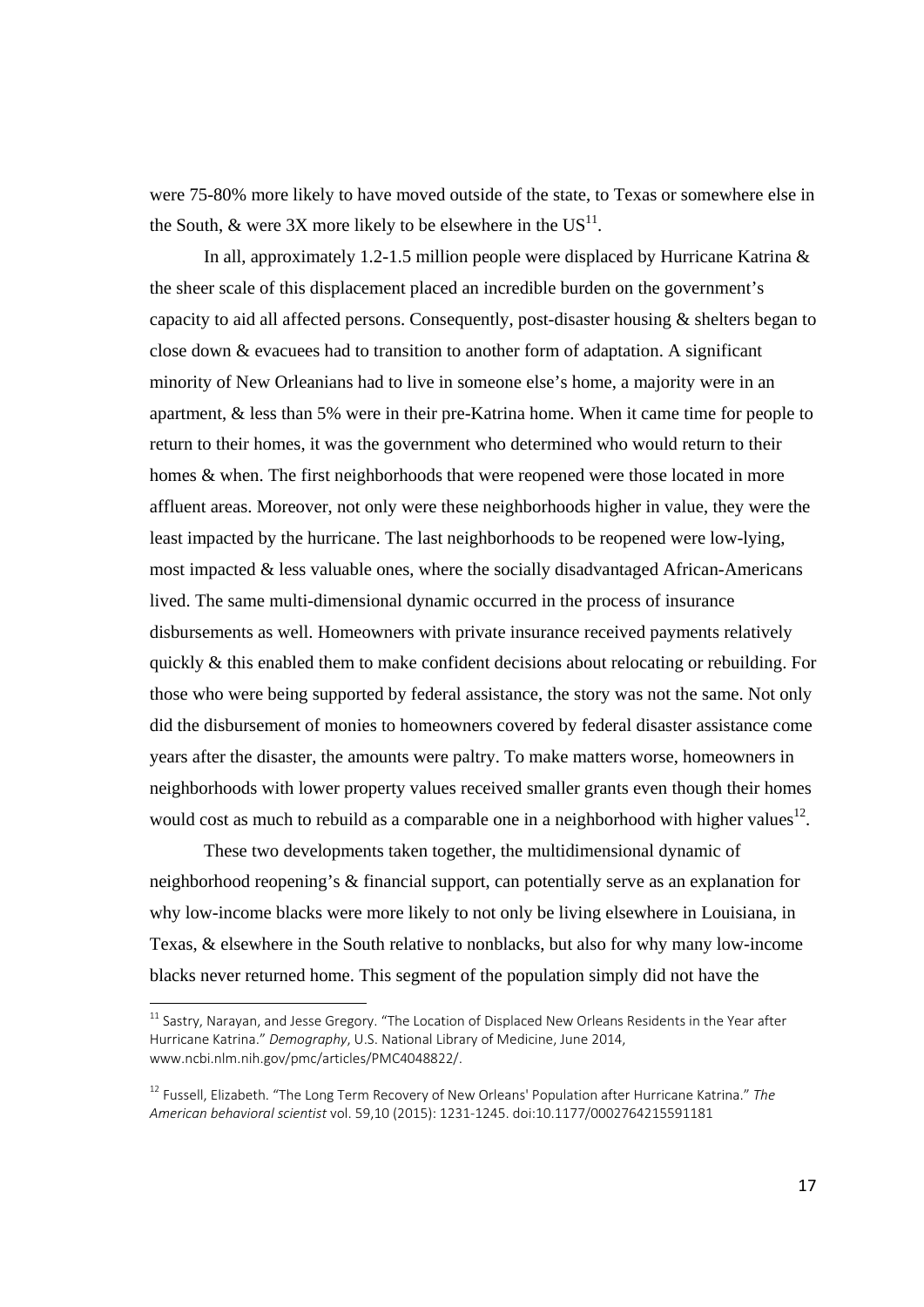capacity to return home. This reality gives credence to the assertion which states that income-level is a major determinant in the adaptation decision-making process. The story of Katrina also shows that demographic  $\&$  socioeconomic (age  $\&$  ethnicity) factors contribute to adaptation responses, at least in the case of the Southern US. The government's disaster assistance was inadequate, as evidenced by the delayed response to the marginalized segment of the Southeast Louisiana population, the slow evacuation of flood survivors, & the fact that the city holds 134K fewer residents, 39K fewer housing units, & nearly 2K fewer business establishments since Katrina hit<sup>13</sup>. While much of this damage was unavoidable in the face of such a devastating storm, harms could have been at least mitigated by better government preparation & a stronger response. Despite boasting a GDP of nearly \$20T & containing a cohesive & coherent political infrastructure, the USA was unable to efficiently respond to a climate crisis. The sudden-onset change that is Hurricane Katrina ultimately triggered substantial long-term inter-state migration (primarily poor blacks & younger people), temporary internal displacement & permanent internal & external displacement. If Louisiana's experience of OM I is coupled with the OM II that also exists in the state (slow-onset change characterized by rising sea levels & land loss), it becomes clear to see that Louisianans are in a precarious situation. The US's withdrawal from the Paris Agreement & the apparent devolvement of responsibility from the federal level to the state level on matters pertaining to climate mitigation policy, both add pessimism to the future of Louisiana.

#### **Hurricane Sandy in New York & New Jersey**

Climate change reared its head in the US Atlantic coast in 2012 & produced a hurricane that triggered a level of displacement & destruction that comes second to only Hurricane Katrina. Unusually high sea-surface temperatures produced a Hurricane that was able to travel further North than usual  $\&$  one that was able to retain a remarkable level of strength. The general increase in atmospheric temperatures also caused more ocean water to evaporate. This increase in water vapor means that there is more potential energy within the atmosphere, & this gives rise to a much more violent storm. Essentially, as a hurricane

<sup>&</sup>lt;sup>13</sup> Lopez. "7 Facts about Hurricane Katrina That Show Just How Incompetent the Government Response Was." *Vox*, Vox, 28 Aug. 2015, www.vox.com/2015/8/23/9191907/hurricane‐katrina.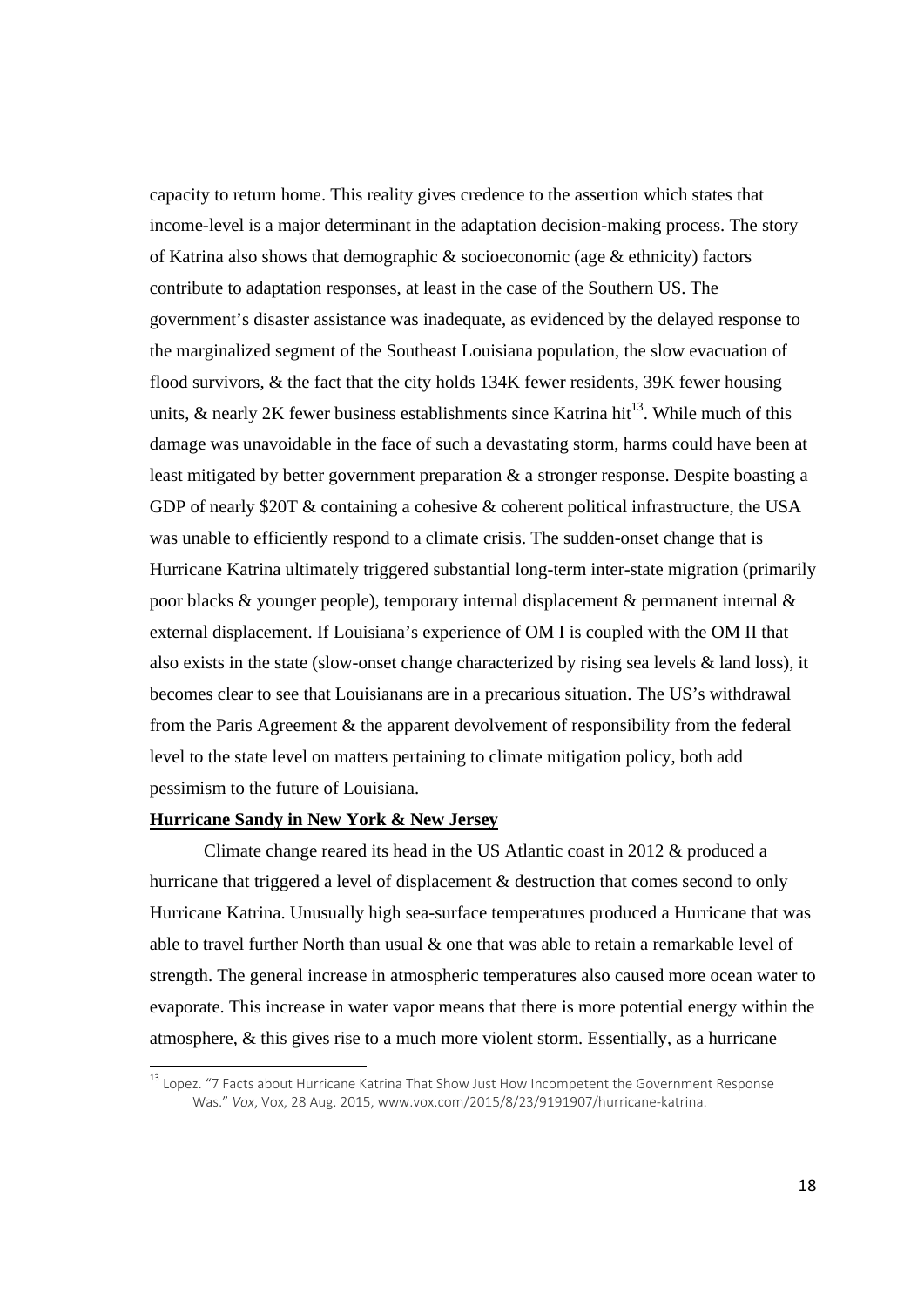develops, water vapor condenses outward, releases latent heat, & drives further uplift. Thus, more water vapor begets a more powerful storm. This was the case for Hurricane Sandy. On top of all of this, another climate-change induced environmental distortion was at play during Hurricane Sandy. Sea levels off of the coast of Manhattan have risen by about one & a half feet since the pre-industrial era & is expected to rise another four feet by the end of the century<sup>14</sup>. Moreover, sea levels are rising on the East Coast about four times faster than the national average. The higher-than normal sea levels, along with Sandy's violent storm surge & high rainfall rate, led to a record storm tide, reaching fourteen feet – four feet above the previous record set in  $1992^{15}$ . The extensive flooding that followed severely damaged the infrastructure of New York City & New Jersey. Climate scientist Kevin Trenberth said that the subways & tunnels that were inundated by water may not have been "flooded without the warming-induced increases in sea level & in storm intensity & size, putting the price tag of human climate change on this storm in the tens of billions of dollars." The cost of this disastrous event cannot be understated: damage estimates peaked at \$67B, 159 storm-related deaths, 650,000 residences were damaged or destroyed, & unemployment claims increased from 35,000 to more than 100,000 for up to three weeks after the storm $^{16}$ .

Hurricane Sandy represents OM II; a sudden-onset change that triggers immediate dislocation. Unfortunately, the exact migration routes that were taken in the aftermath of Sandy remain unclear to this day. While there is little known about the nature of the migration that took place in the Atlantic cities, much is known about other adaptation efforts that took place; namely, the governmental intervention in ameliorating the devastating effects of Sandy in New York & New Jersey. Thus, the aim of analyzing Hurricane Sandy is to determine the effectiveness of governmental & civic intervention as an adaptation response  $\&$  to begin to understand the capabilities of a fully developed nation

 $^{14}$  "Sea Level Rise Accelerating in U.S. Atlantic Coast," USGS.gov, June 24, 2012,

https://www.usgs.gov/news/sea-level-rise-accelerating-us-atlantic-coast.<br><sup>15</sup> Andrea Thompson, "Storm Surge Could Flood NYC 1 in Every 4 Years," Climate Central, April 25, 2014,<br>http://www.climatecentral.org/news/storm-sur

<sup>&</sup>lt;sup>16</sup> Economics and Statistics Administration, *Economic Impact of Hurricane Sandy* (U.S. Department of Commerce, 2013), available at http://www.esa.doc.gov/ sites/default/files/sandyfinal101713.pdf.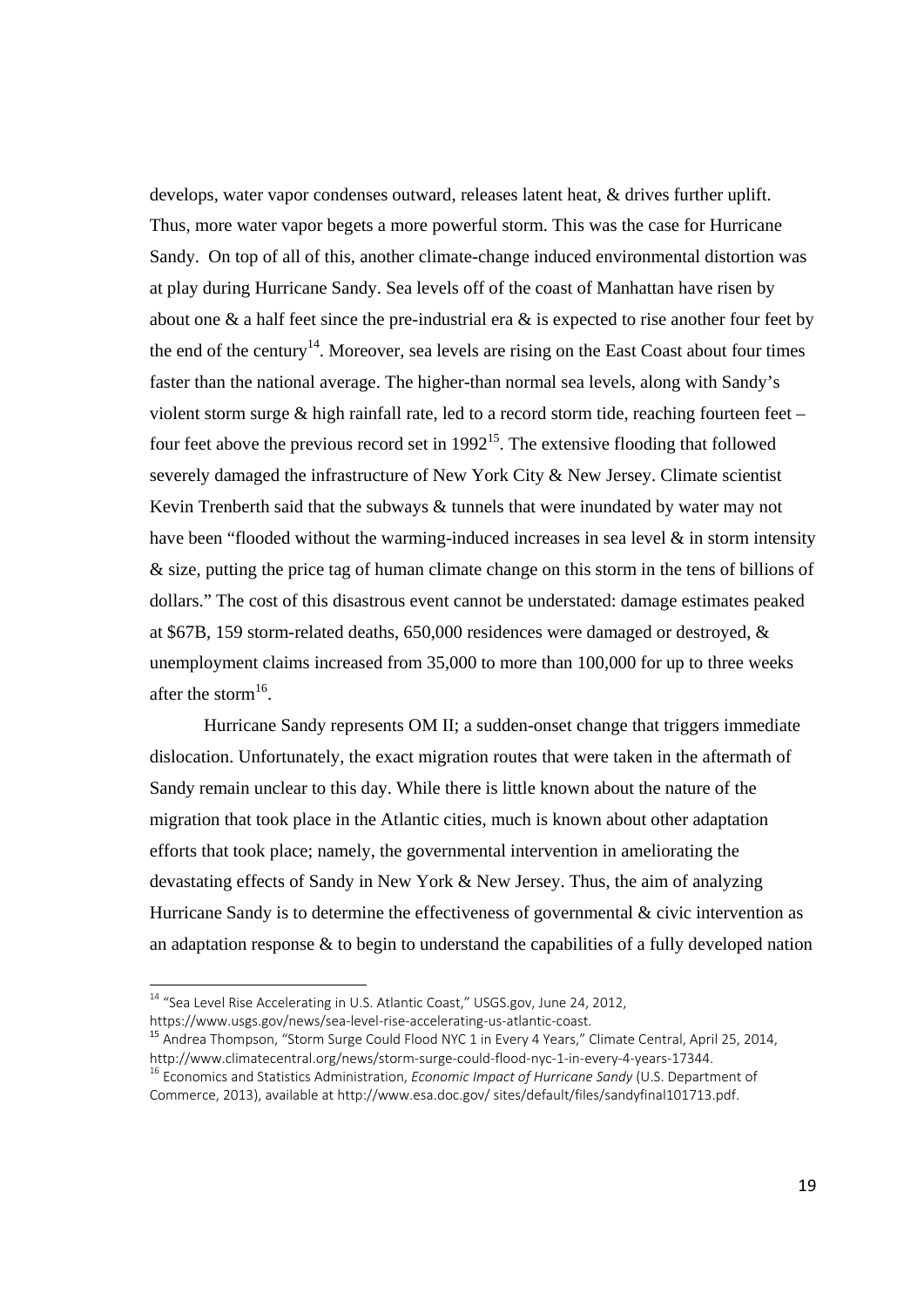to face environmental distortions. This is important for two reasons. Firstly, a wholistic comprehension of climate-induced migration & adaptation in America can be developed. In one hand, analyzing Hurricane Katrina helped to develop an understanding of both the nature of sudden & dramatic environmental migration in America & the factors that contribute to that migration  $\&$  in the other hand, is the case of Hurricane Sandy  $\&$  the potential to elucidate another facet of climate adaptation. Namely, governmental & civic support for parties affected by climate disasters. Secondly, an understanding of climate adaptation at the governmental & civic level in America can serve as the starting point for illustrating the contrast between adaptation capacities among developed  $\&$  developing nations. This will be expounded upon in the coming sections that cover Central America & the Caribbean & the Middle East. For this section, the success or lack thereof, of governmental & civic intervention in the aftermath of Hurricane Sandy in New York & New Jersey will be the focal point.

The response to Superstorm Sandy in New York City & New Jersey was commendable. Before the storm even made landfall, the cities of New York & New Jersey, along with the Federal Emergency Management Agency (FEMA), took preemptive actions to mitigate the impacts of Superstorm Sandy. This included emergency declarations for vulnerable areas, activation of a multi-agency coordination center that coordinated overall Federal support for major disasters & emergencies, deployment of liaison officers, incident management assistance teams, & emergency response teams, & the establishment of incident support bases  $\&$  federal staging areas.<sup>17</sup> When the storm ravaged the Atlantic cities, a "Whole of Community" approach was initiated in response to Superstorm sandy. All levels of government, private & nonprofit sectors, faith-based organizations, communities,  $\&$  individuals all synergized their efforts  $\&$  directed their output towards adequate response tactics.

Reconstruction programs were immediately launched & offered both temporary & permanent fixes for damaged residences, at no cost to residents. This was essential in the recovery efforts as it helped to prevent long-term displacement by restoring basic services. One program, Rapid Repairs, a bilateral effort coordinated between FEMA & the city of

 $^{17}$  https://www.fema.gov/media-library-data/20130726-1923-25045-7442/sandy\_fema\_aar.pdf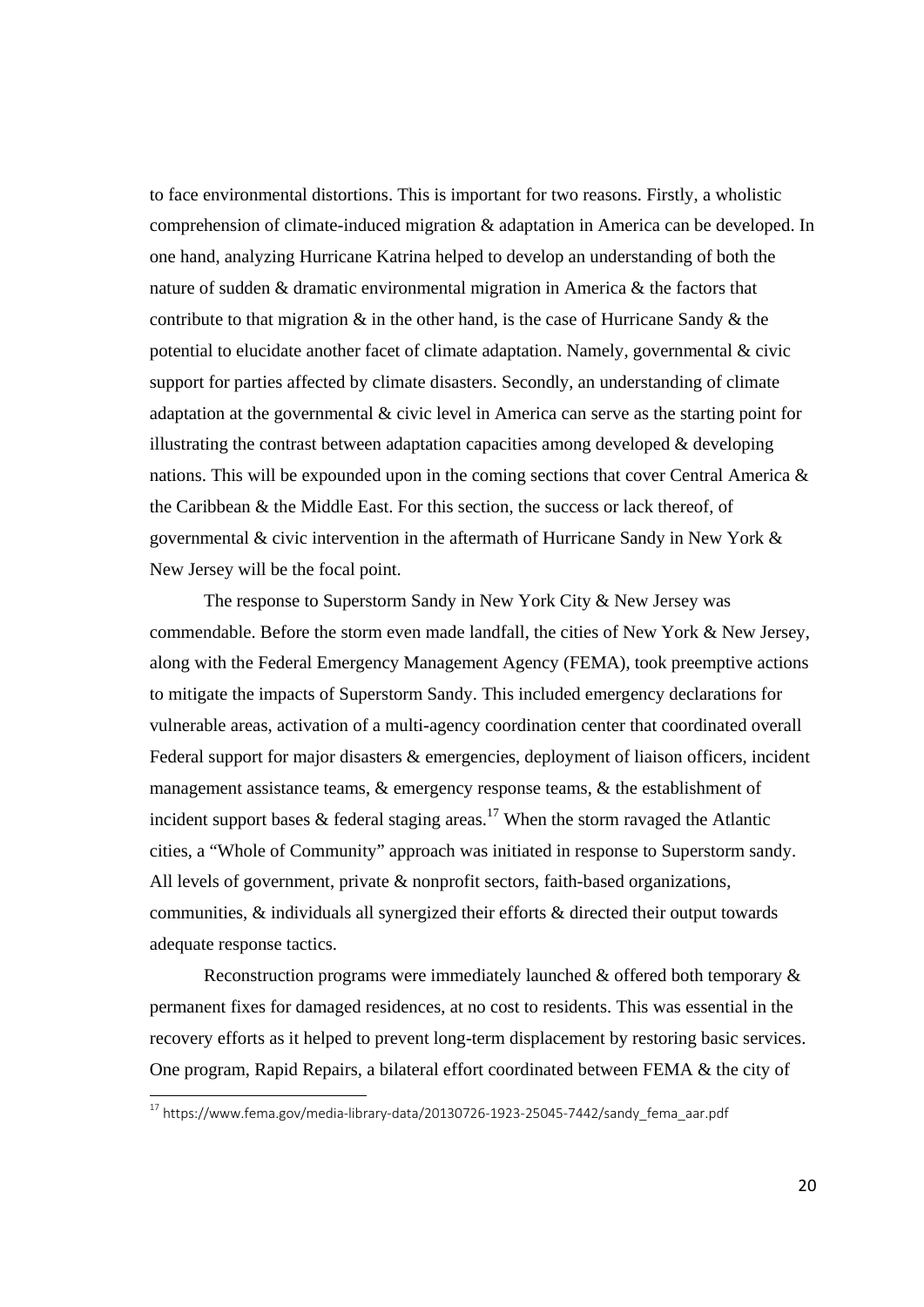New York, had helped in preventing the displacement of 20,000 households.<sup>18</sup> Moreover, the rebuilding programs rebuilt homes with the intention of making them more resilient to future climate impacts. These programs, however, did run into speed bumps. One in particular, Build it Back, had poor outcomes 2 years out from Superstorm Sandy. The program was targeted at homeowners at risk of long-term displacement because their homes suffered substantial structural damage, contained health risks, or were demolished by the storm<sup>19</sup>. Two years after its launch, only about half of the original applicants remained in the program, some were deemed ineligible, & many others dropped out because of frustration with the program's slow pace. Communication mismanagement between the various parties involved & inefficiencies in the bureaucratic processes resulted in a dismal outcome: after 16 months, none of the more than 19,000 homes accepted into Build it Back had begun construction<sup>20</sup>. By late 2015, following a systematic overhaul of the program's mechanics, more than 1,600 homes were under construction, 1,000 homes had been completed, & \$85.8M in reimbursements had been provided.<sup>21</sup> The overarching achievement of this program was its ability to prevent many hard-hit households from slipping into a state of homelessness. Other achievements in the governmental response to Sandy include the announcement of availability of D-SNAP benefits to low-income households in the hardest-hit areas, thereby lessening the risk of food insecurity, & the restoration of 80% of the New York Metropolitan Transit Authority Service by the US Army Corps of Engineers.<sup>22</sup>

The federal government awarded over \$80M dollars to homeowners affected by Sandy, two months after the storm<sup>23</sup>. Another unique direct assistance effort included the extension of buyout offers to damaged & vulnerable households. This adaptation measure is a unique form of relocation & enables residents to depart from a high-risk area & also

<sup>&</sup>lt;sup>18</sup> https://cdn.americanprogress.org/wp-content/uploads/2015/10/27134743/SandyClimateDisplacement.pdf<br><sup>19</sup> NYC Build it Back, "Frequently Asked Questions" avail- able at http://www.nyc.gov/html/recovery/html/faq/ faq.shtml (last accessed July 2015).<br>
<sup>20</sup> Ibid.<br>
<sup>21</sup> Ibid.<br>
<sup>22</sup> Ibid.

<sup>23&</sup>lt;br>Maura McDermott , "NY Rising: Nearly 2,400 LIers hit by Sandy to Get 82.8M in Federal Funds," *Newsday,* December 17, 2013, available at http://www.newsday. com/classifieds/real‐estate/ny‐rising‐nearly‐2‐400‐liers‐ hit‐by‐sandy‐to‐get‐82‐8m‐in‐federal‐funds‐1.6630534.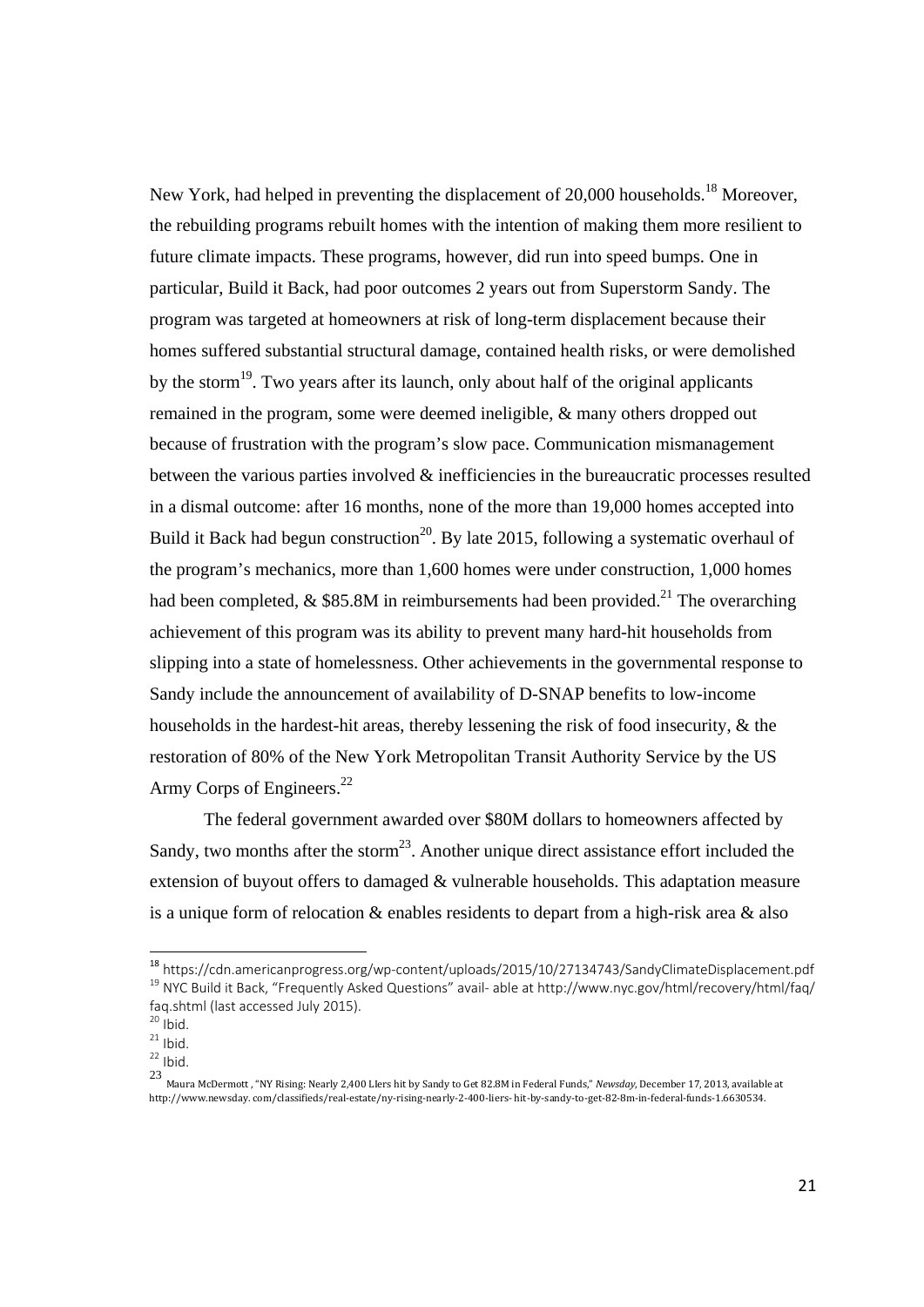have the means to establish an economically stable living arrangement in another location. This is often quite a complex endeavor, as the cost of living in regions outside of the area that has been affected by the climate disaster can often be relatively higher. Nonetheless, this serves as an example of an idiosyncratic adaptation method employed by state actors in the US. Homeowners within damaged communities who either lacked the ability to rebuild or did not wish to rebuild were granted this privileged adaption option by both New York State & private money.

Civic organizations & citizen-led crisis management hubs were deployed and provided critical relief to disaster victims in the form of hot meals, supplies, & rapid housing. Community organizations relayed critical, on-the-ground information to government emergency responders & enabled involved parties to develop a clear understanding of the status of key matters such as power, heat, & water services. In fact, an online crisis management system to coordinate federal response operations was developed. Volunteers aided in moving displaced residents from unsuitable areas to shelters at local churches that could meet their basic needs. The multilateral efforts continued with the coming together of governmental & private-sector representatives who collectively set up an emergency relief fund to quickly disburse money to ten community organizations that helped to keep people in their homes or neighborhoods. This initiative reached more than 9,000 vulnerable households & connected them to recovery resources<sup>24</sup>. In Newark New Jersey, the Ironbound Community Corporation filled the gap in recovery efforts left behind by the absence of action from state & city governments. This organization provided lowincome community members with easy access to rental & housing assistance. This detail becomes quite salient when considering the fact that the New Jersey State government program took more than 2 years to provide rental assistance<sup>25</sup>. Other unmet needs, such as provisions of shelter, food, & transportation, were filled by community-based organizations & volunteer groups.

 $24$  Ihid

<sup>&</sup>lt;sup>25</sup> State of New Jersey Department of Community Affairs, "Sandy Recovery: Christie Administration Launches Two New Affordable Housing Programs for Low‐ to Moderate‐Income Families Impacted By Superstorm Sandy"; Ironbound Community Corporation, "Hurricane Sandy/Disaster Relief."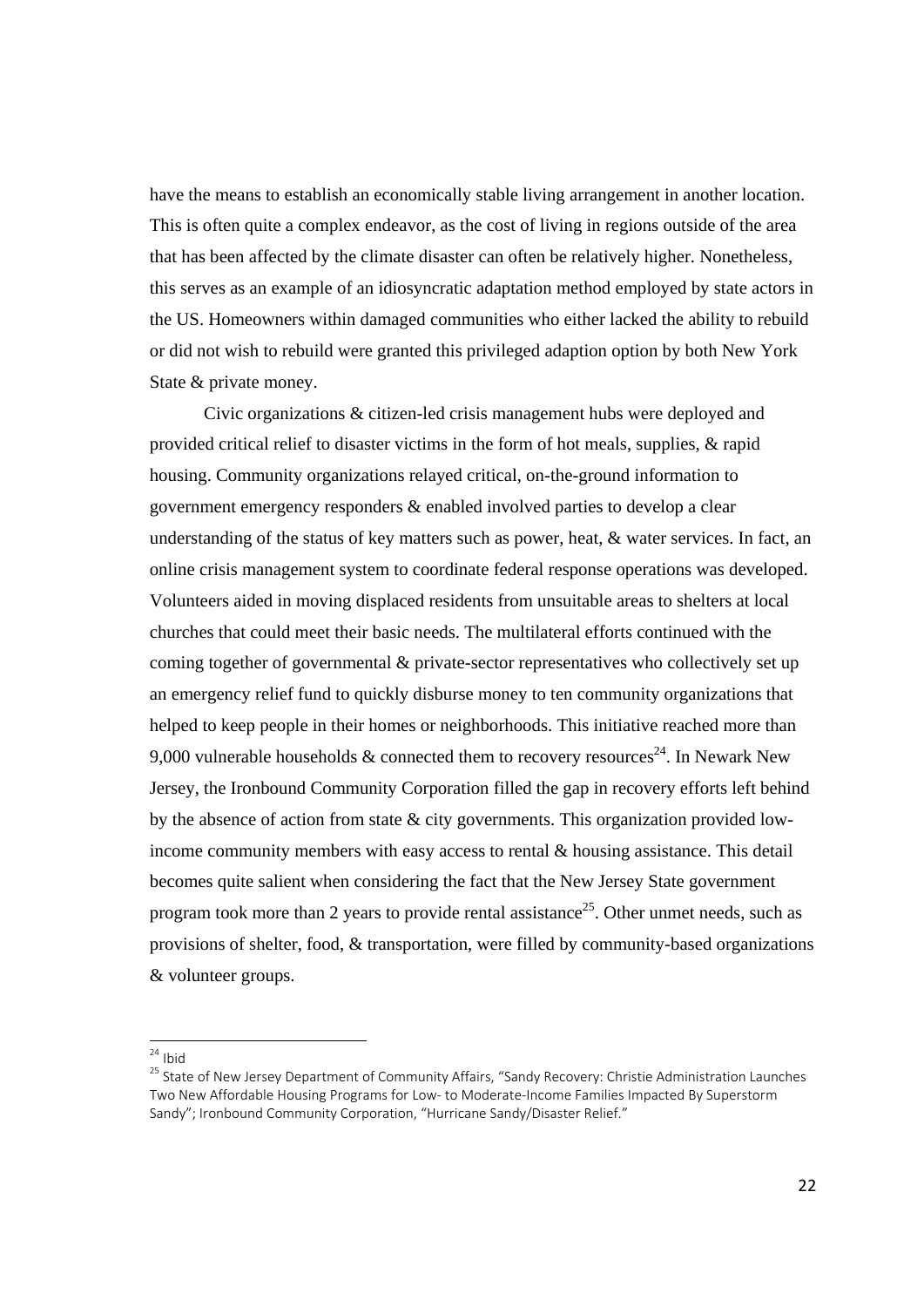Community-based organizations truly played a critical role in aiding people affected by Sandy. In New York City, Make the Road New York, a nonprofit empowering Latino & working-class neighborhoods, played an important role in advocating for the Temporary Disaster Assistance Program to be more inclusive of immigrant, homeless, & public housing communities.<sup>26</sup> The Alliance for a Greater New York also lobbied the city to create a Build it Back hiring program to increase job opportunities & income building within economically depressed, storm-damaged neighborhoods.<sup>27</sup> Perhaps the greatest success of civic society in supporting persons displaced by Sandy was the success of a multilateral effort, composed of the New Jersey Fair Share Housing Center, Latino Action Network & New Jersey NAACP, in settling a lawsuit with the state of New Jersey. The lawsuit claimed that the state was engaging in discriminatory use of federally allocated funds. Under the terms of settlement, the state agreed to increase resources to displaced low-income renters; direct more storm assistance to hard-hit areas of the state; provide assistance recourse for households that were erroneously deemed ineligible; & provide multilingual information on housing resources.<sup>28</sup> The lawsuit had a direct effect on the state's expansion of displacement aid in the beginning of 2015. This success, along with all of the efforts by government (state & federal) & civil society, demonstrates that the US does have a substantial ability to adapt to extreme environmental distortions. Nonetheless, Hurricane Sandy exposed structural fault lines that lie within the Atlantic cities, in the same way that Hurricane Katrina did in Louisiana. This "dark side" of Sandy's aftermath will be expounded in Chapter II & will serve as empirical evidence for why the US, is in fact, in a precarious position when faced with OM II & climate migration at large.

Environmental distortions in America are not limited to the 3 states discussed so far in this chapter. Alaska & Florida are also incredibly susceptible to OM II; climate migrants

<sup>&</sup>lt;sup>26</sup> Miranda Shafer, "How Hurricane Sandy Impacted New York City's Immigrants," Feet in 2 Worlds, October 29, 2013, available at http://fi2w.org/2013/10/29/how-hur- ricane-sandy-impacted-new-york-citys-

immigrants/.<br> $27$  Alliance for a Greater New York, "ALIGN 2014 Impact Report" (2014), available at http://www.alignny.org/wp‐ content/uploads/2015/08/ALIGN‐2014‐Impact‐Report. pdf.

<sup>&</sup>lt;sup>28</sup> Fair Share Housing Center and others, "The State of the Sandy Recovery" (2014), available at http://www. hcdnnj.org/assets/documents/report%20state%20 of%20sandy.pdf.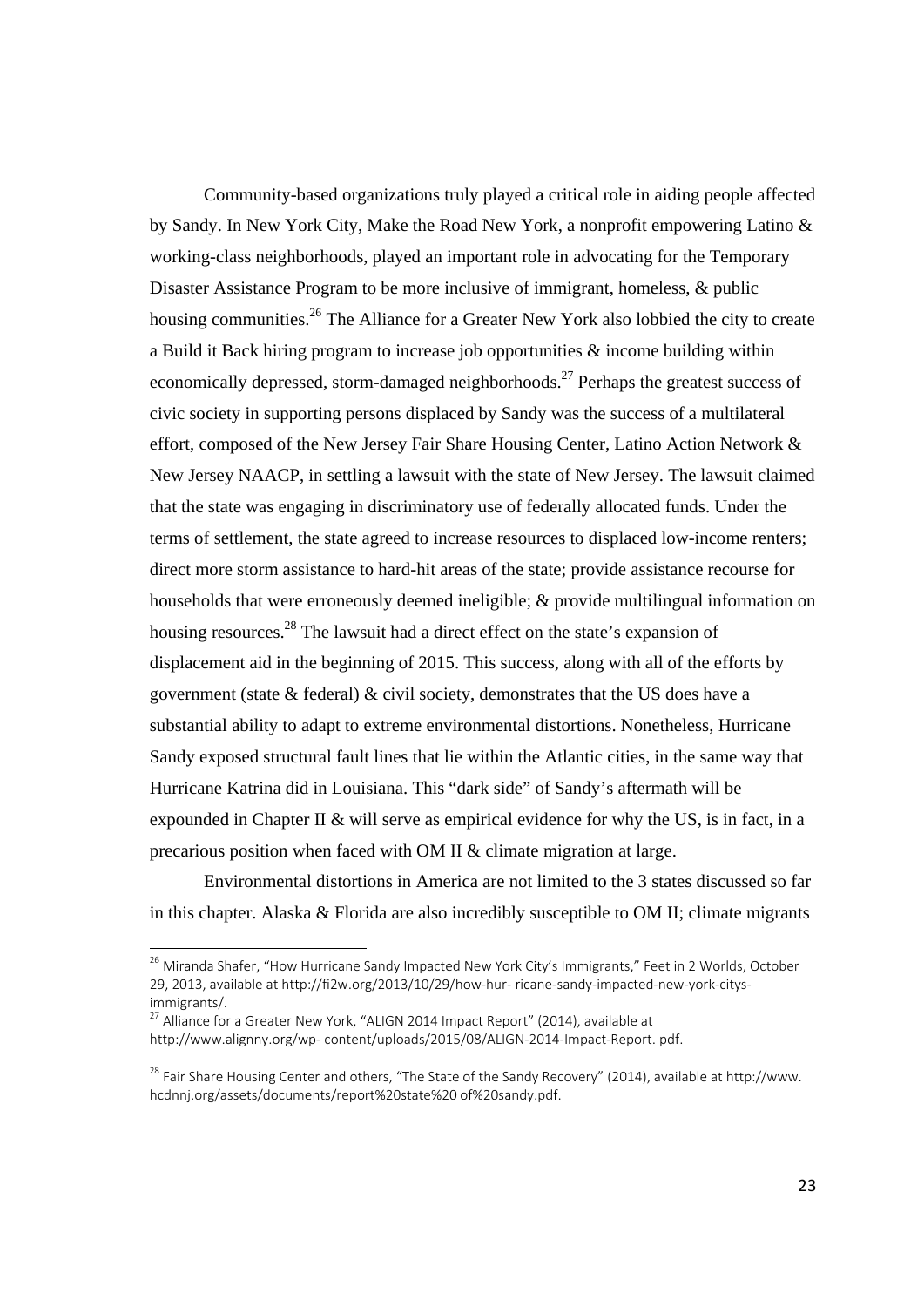created through slow-onset change. In this case, the change is rising sea levels. Florida is also vulnerable to OM I; climate migrants created through sudden dramatic onset change. In this case, the change is warmer sea-surface temperatures & higher global average temperatures driving ever-more violent hurricanes. Louisiana, New York, & New Jersey were chosen because the former was home to both overarching manifestations & the latter 2 states were the sites of the most violent extreme weather events in recent American history. Analysis of these regions enabled the development of a qualitative & wholistic understanding of what environmental migration  $\&$  adaptation looks like in America  $\&$  what it may look like in the future. The analysis has also shown that America itself is severely exposed to the adverse effects of climate change. America has to contend with environmental migration & adaptation within its own borders. The cases of Hurricane Sandy & Hurricane Katrina have showed that the country & its citizens have to bring forth their full collective financial & political wherewithal to respond effectively to environmental ruin. Even when doing so, major issues still remain. Furthermore, the country has immense climate-related problems to deal with beyond its borders. Indeed, the US's southern neighbors have been immigrating in droves to the US-Mexico border & the impetus driving this exodus appears to be climate change & extreme weather.

## *ii) Environmentally-induced Sudden-onset & slow-onset change in Central America & the Caribbean*

Unlike the micro-analysis of the different manifestations of climate change & climate migration/adaptation in the USA, this section will adopt a macro-approach in analyzing the manifestations of climate change & associated migratory & adaptation methods in Central America & the Caribbean. This section will explore, in particular, a region of Central America known as the "Dry Corridor". Panama, El Salvador, Guatemala, Nicaragua, the Dominican Republic & Honduras all have land in this area; primarily Central American countries. Not only does Central America serve as a potential ground-zero for climate change in Latin America at large, it is also a critical location, in geopolitical terms. Recent headlines of migrant caravans traveling from Central America to the USA has gripped global headlines as of late. This observed migration in fact has strong ties to the negative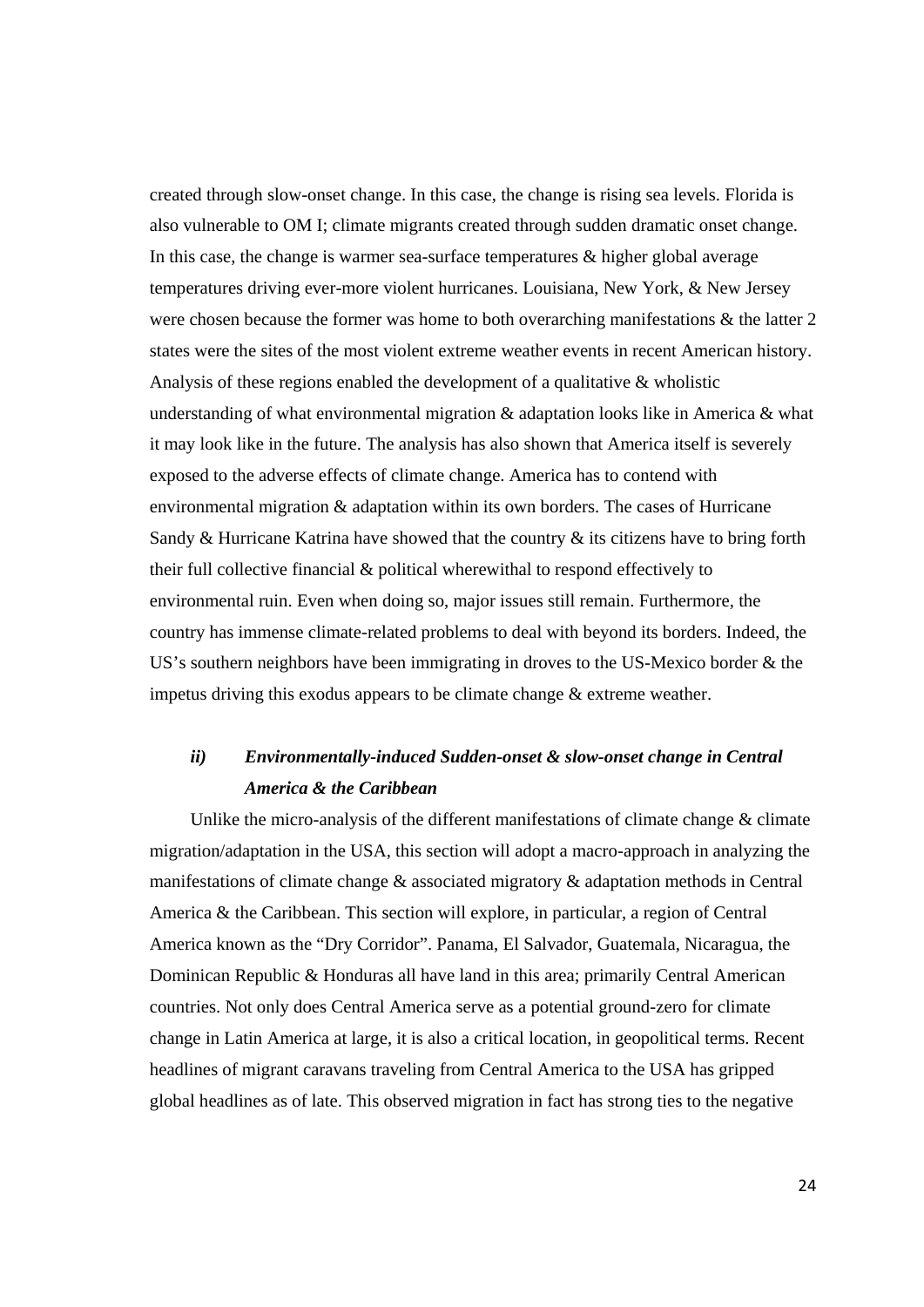effects of climate change in the Dry Corridor & Latin America at large. Caribbean areas, Puerto Rico in particular, have also been at the center of discussions on climate change & extreme weather. In fact, the Caribbean also carries a geopolitical dimension to its environmental reality & associated adaptation responses. In order to understand the recent migratory & adaptation responses that have been observed in this region of the world, a conception of the environmental reality of the region must be developed.

 The Dry Corridor is a region of Latin America that has been historically characterized as being extremely vulnerable to the El Nino phenomenon. As of late, the term now symbolizes the region's high vulnerability to the effects of climate change. The El Nino is a naturally occurring environmental phenomenon in which the normal pattern of trade winds blowing from east to west over the Pacific Ocean, is disrupted. Normally, these winds carry warmer water from the western coast of South America to the eastern coast of Asia. These warmer waters then sink down to the bottom of the ocean & travel back along the ocean floor to South America. The water, as a result, cools down & when it reaches South America, it rises up, along with nutrients from the ocean floor, thus cooling the atmosphere. The El Nino disrupts this entire process. During El Nino years, Westerly winds push back on the eastern trade winds, & the warm waters comes back to South America's eastern shores. What follows is a warming in temperatures in Central America, leading to hotter days & prolonged drought in the dry season. Moreover, Central America along with the Caribbean coast, experience heavier rain & flooding as the warmer atmosphere holds more moisture. In a nutshell, planetary warming is plausibly intensifying this phenomenon & consequently, is also intensifying drought conditions in this region of the world.

 Here begins the story of OM II in Central America. The pernicious deterioration of the means of human existence  $\&$  the adaptation responses that this inevitably begets, can be vividly seen in this region of the world. Climate change serves as a steroid for both the dry periods of region & the El Nino & effectively begets droughts that last longer than usual. Historically speaking, the region's dry period has lasted between January & April. Recently, the dry period has been extending into June & even July. In El Nino years, the dry period lasts even longer. In recent periods of extreme drought, the dry season lasted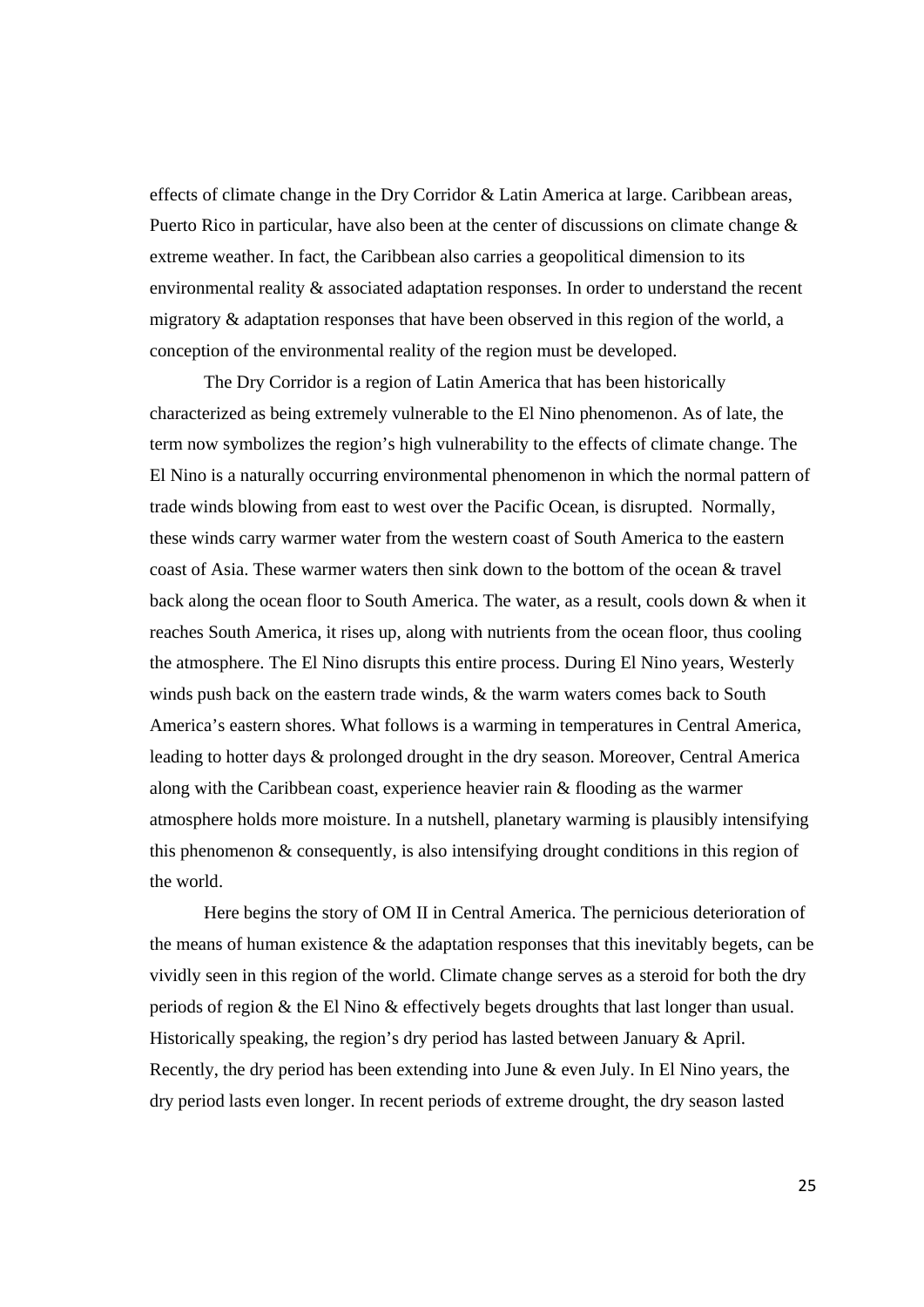until even October. For a region that depends on the rainy seasons to replenish the land, the prolonged dry periods are sucking the region dry. To make matters worse, the total land area of the Dry Corridor appears to be expanding. Consequently, the number of peoples that will be affected by climate-change related intensification of dry seasons & El Nino's, increases.

 Studies show that climate change could lead to more frequent extreme or "super" El Nino's (Robbins, Wennersten 2017). A Super El Nino is stronger than historical El Nino's, & leads to hotter, drier conditions & creates the conditions for more violent storms as well. In fact, as climate change continues to warms the oceans & raise global average temperatures, such Super El Nino's may happen twice as often as they do now according to climate researchers at Australia's Commonwealth Scientific & Industrial Research Organization (Robbins, Wennersten 2017). Extreme El Nino events have historically occurred once every 2o years; with climate change the likelihood increases to once every 10 years (Robbins, Wennersten 2017). The 2015 Super El Nino, which was complicit in the extreme drought of 2014, lasted through 2016, & serves as the best supporting evidence for climate change being a primary contributor to ever-more intense El Nino's. Indeed, the 2015 El Nino was the strongest in recorded history & its human impacts were catastrophic.

 In May 2015, many farmers throughout Central America sowed their seeds expecting rain that never came. Rain was expected to be present from May to November, but the new feature of abnormally long dry conditions prevented this expectation from materializing into a reality. These seeds dried up, no harvest came & drought permeated through Guatemala, Honduras, El Salvador, & Nicaragua – the Central American "Dry Corridor. Over a million farmers were impacted & 400,000 farmers in Honduras alone, were severely impacted – harvests here were completely lost. According to the Central American Agricultural Council, there was a loss of 80% of bean crops  $\&$  60% of corn.<sup>29</sup> This detail becomes even more salient when considering the fact that maize & beans are the staple crops in the Central American economy. Moreover, a third of all employment in Central America is linked to agriculture, so any disruption to farming practices can having devastating consequences. In an environment in which livelihoods are tied to the ability to

<sup>29</sup> http://www.fao.org/news/story/en/item/328614/icode/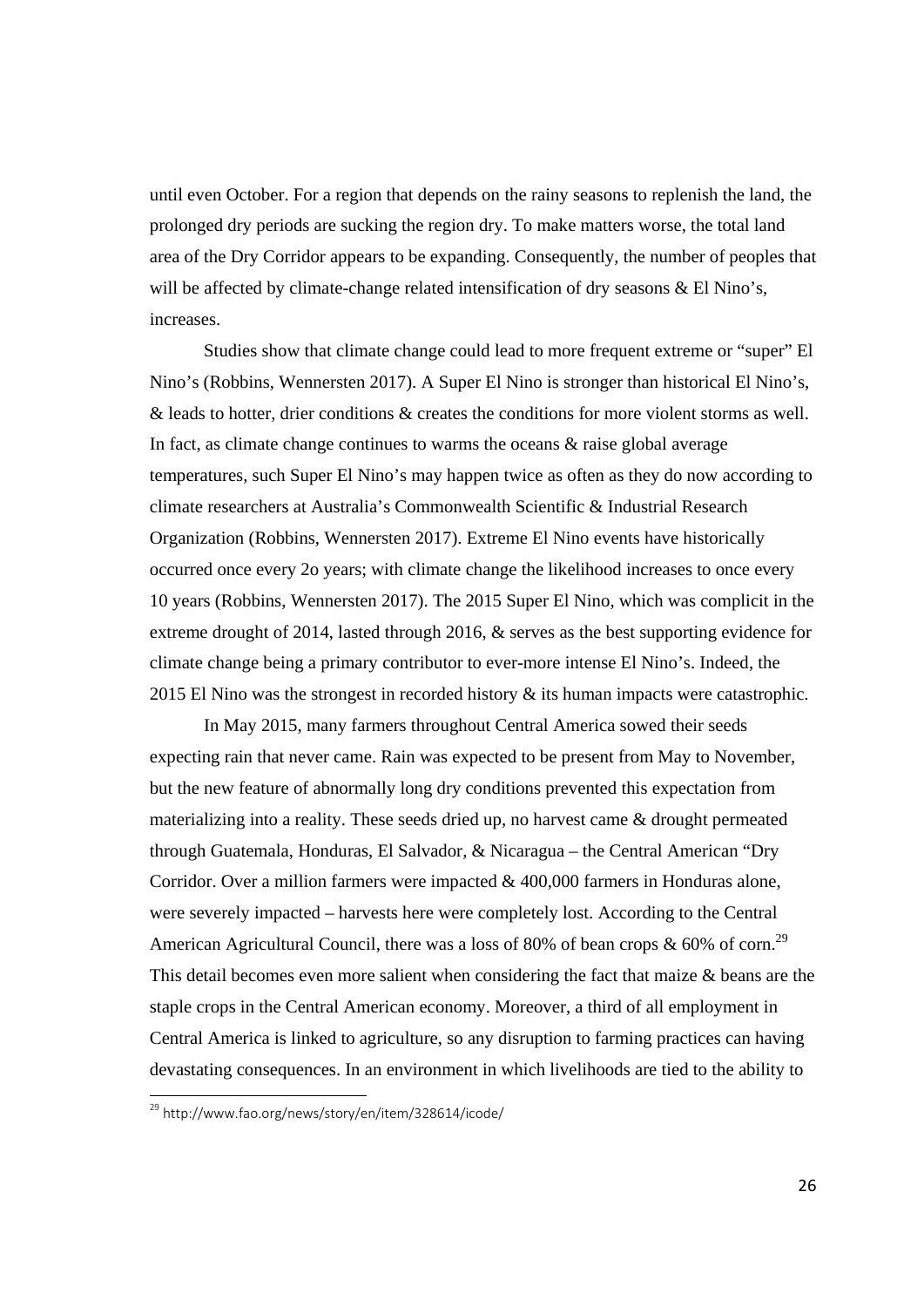interface with the natural environment, it goes without saying that the human impact of the 2015 El Nino was immense.

Wild gyrations in rainfall patterns leads to crop failures & harms food supplies, threatening the livelihoods of these farming communities. The drought of 2014 – 2015 also bore significant economic costs: nearly \$100M in crops were destroyed in El Salvador alone, affecting over 100,000 farmers. As of October 2015, 2 million people were in dire need of food, health care,  $\&$  assistance.<sup>30</sup> In 2014, Guatemala's government declared a state of emergency & imposed drastic water restrictions. In August 2015, both Panama & Honduras did the same. The UN Office for the Coordination of Humanitarian Affairs stated that, throughout 2014-2015, 3.5M people were affected by the long-lasting drought than ran through the Dry Corridor.<sup>31</sup> The 2014 Central American Drought ultimately led to a food crisis that left nearly three million unable to feed themselves<sup>32</sup>. The subsistence farmers, laborers, & low-income families who live in the Dry Corridor were faced with a seemingly insurmountable obstacle. Central Americans living in this region were essentially faced with food insecurity & debilitating economic hardships, & their apparent adaptation response was one of inter-border migration.

Drought-induced migration is a complex phenomenon  $\&$  is potentially dependent on the context of the region where it is occurring. Nonetheless, in Central America, drought has proven to be a substantial push-factor for residents who rely heavily on stable rainfall. This is so because drought breeds poverty conditions via decreased agricultural output  $\&$ consequently, reduced income per capita. Laborers have no choice but to look elsewhere for a means of sustenance. Their issues are compounded by the fact that they do not even food to keep them alive. Where the link between drought & migration may be up for dispute, the connection between food security & migration is stronger. As the aforementioned explanation of the 2014-2015 extreme drought conditions in the "Dry Corridor" demonstrates, it can also be said that drought is a principal contributor to food insecurity. The connection between food security & migration is made stronger by the case

 $30$  Ihid.

 $31$  Ibid.<br><sup>32</sup> Gustavo Palencia, "Drought Leaves up to 2.81 Million Hungry in Central America: U.N.," Reuters, September 4, 2014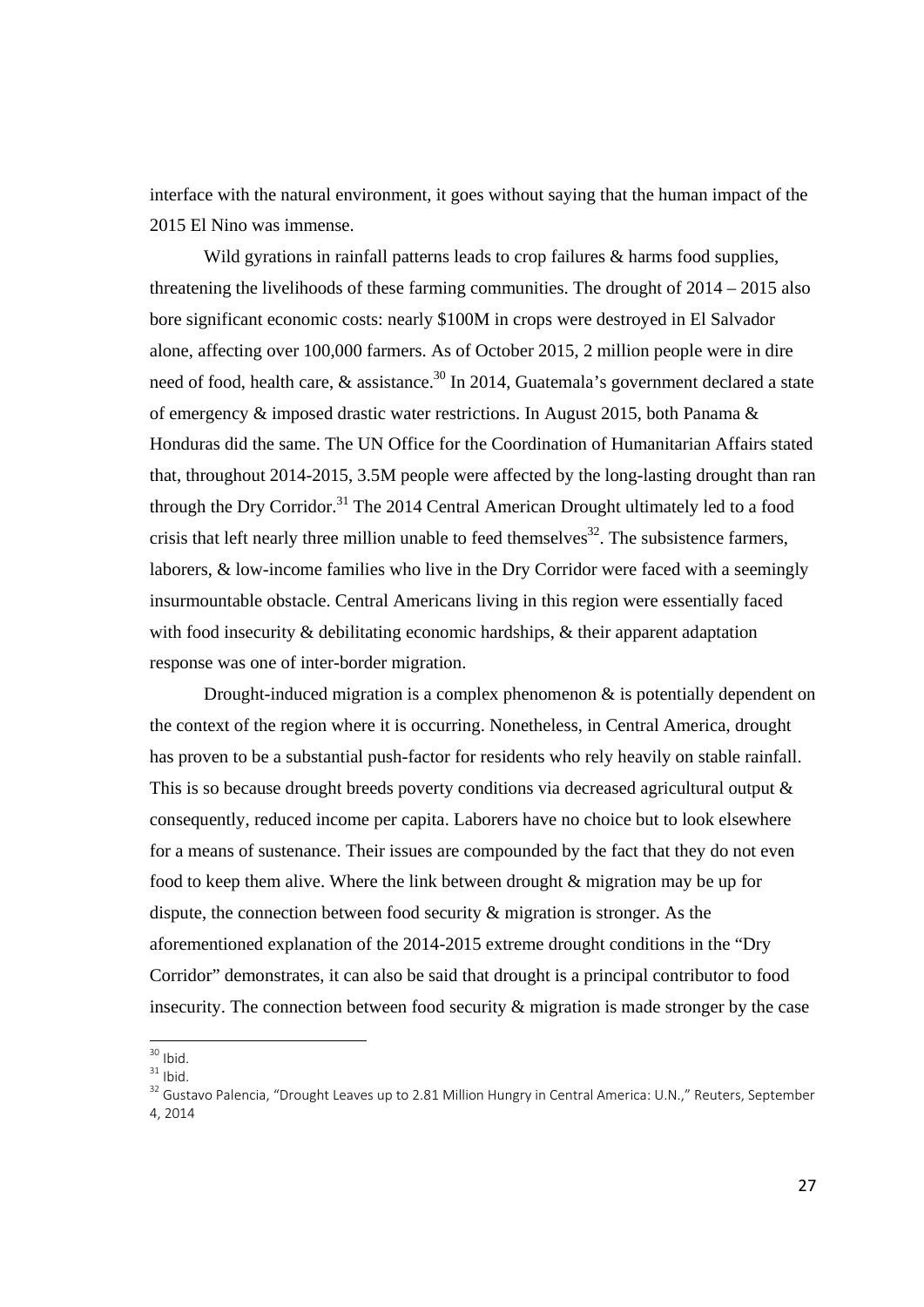of the 2014-2016 Dry Corridor drought crisis & acknowledging a very curious & concomitant development at the US's southern border during 2014. Indeed, the US faced one of the biggest border crises in recent history & the migrants at the border were primarily coming from none other than, the "Dry Corridor".

 During the fiscal year 2014, 68,541 unaccompanied children were apprehended at the US/Mexico border – a 77% increase over the previous year<sup>33</sup>. Minors were not the only ones who were traveling northward into the US; nearly as many family units (68,445) were apprehended at the border.<sup>34</sup> This is  $3X$  the amount families that were apprehended in the prior year.35 These migrants were almost exclusively coming from El Salvador, Guatemala, & Honduras; the countries most impacted by the Central American Drought. Of course, it cannot be categorically stated that climate-related factors alone contributed to the substantial increase in immigration from Central America to the US. Violence & the prospect of greater economic opportunities in America can also serve as driving forces. Nonetheless, it is important to keep in mind that the gang violence that is often blamed for triggering Central American migratory movements, is often a consequence of economic instability. This section has clearly illustrated the devastating economic instability that was triggered by the 2014-2015 drought (drought conditions persist even to this day). Drought conditions during this time virtually eroded the means of sustenance for Honduras, Salvadorans, & Guatemalans & forced them to relocate. Residents of these regions were unable to pay their debts, get money for food  $&$  thus started to migrate. There is evidence that demonstrates internal movement first, where someone will go to Guatemala City, for example,  $\&$  then perhaps gets extorted by a gang  $\&$  then moves to the US.<sup>36</sup> When they get to the US, they will say that they moved because of violence – but in reality – climate change was the exacerbating factor.

Moreover, the cities that "Dry Corridor" migrants are traveling to, before they decide to travel to the North America, are incredibly strained already. 59% of Central

<sup>&</sup>lt;sup>33</sup> https://www.vox.com/2014/10/10/18088638/child-migrant-crisis-unaccompanied-alien-children-riogrande‐valley‐obama‐immigration<br><sup>34</sup> Ibid.<br><sup>35</sup> Ibid. 35 Ibid. 2018/oct/30/migrant‐caravan‐causes‐climate‐change‐central‐

america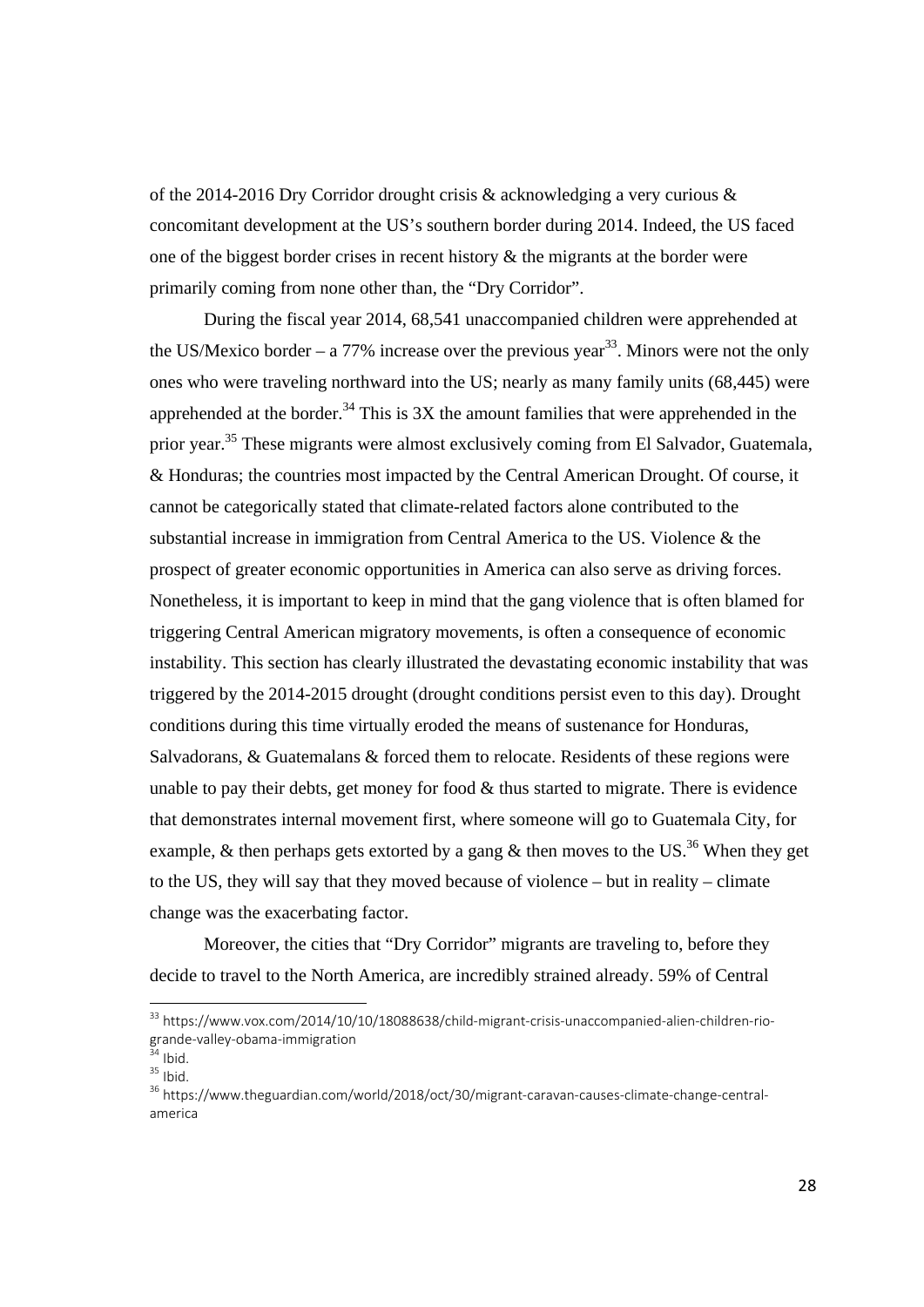America's population currently lives in urban areas & the rate of urbanization in Central America is expected to grow substantially in the coming years<sup>37</sup>. These already crowded urban areas contain inadequate housing, income equality, economic exclusion, low access to quality basic services & 70 to 80% of the assets of Central American cities are at risk or are exposed to the potential effects of adverse natural events $38$ . Given these realities, the situation in Central America as it relates to migration can be characterized as an example of climate change intensifying the competition for access to natural  $\&$  economic resources, thus adding to the onset & deepening of conflicts & forced displacement. In conclusion, this paper posits that climate-change-related intensification of drought conditions in Central America, in part, contributes to the violence  $\&$  gang activity that is commonly seen as being the primary driver of Central American migration into the US. Establishing a causal link between drought-induced economic instability, gang violence, & interborder migration is not the objective of this paper. Rather, this paper aims to point out, firstly, that the marked increase in Central American – US migration in 2014 was concomitant with a drought & El Nino that decimated Central American economies & created wide spread food insecurity. Secondly, the violence observed in this region can perhaps be influenced  $\&$ intensified by climate change & extreme weather, as food insecurity & competition for limited resources & opportunities are commonly viewed as potential triggers for conflict. What can be said conclusively, is, there is a basis for positing that extreme drought conditions contributed to the surge in immigration to the US. Extreme weather conditions pushed Central Americans to either flee directly to Mexico & into the US in 2014 in search of economic salvation, or first forced them to a nearby unwelcoming urban center, & then to the US. In both situations, extreme weather  $\&$  its associated food  $\&$  economic insecurity served as an underlying driver of relocation.

So far, apart from the El Salvadoran's Ministry of Agriculture & Livestock distribution of hundreds of thousands of staple seed packets to farmers & small-scale farming resilience efforts, the primary adaptation method observed in Central America is

 $38$  Ibid

<sup>37</sup>https://openknowledge.worldbank.org/bitstream/handle/10986/24664/6C000Central0A00for0Central0Am erica.pdf?sequence=1&isAllowed=y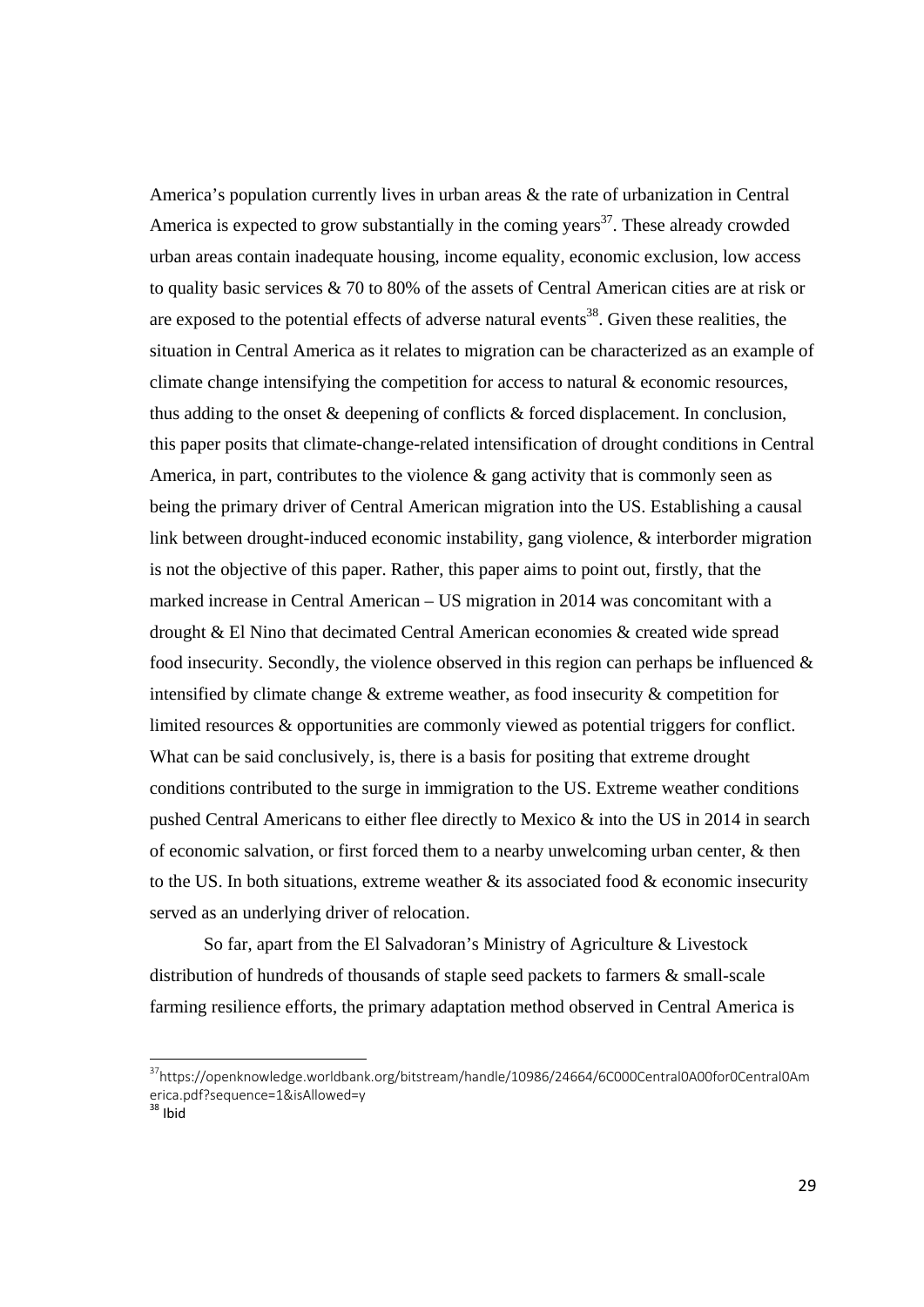both intra & inter-border migration, with a significant number of migrants traveling through Mexico, into the US. The trend of high Central American migration into the US can be seen outside of 2014. In fact, Central American – US migration has been on the rise since 2000, with notable increases in the 2010s. The number of immigrants in the US from El Salvador, Guatemala & Honduras rose by 25% from 2007 to 2015<sup>39</sup>. In 2015, the number of Central American migrants in transit northwards was estimated at 417,000. Most of them came from Guatemala, El Salvador and Honduras and aimed to reach the United States (Canales and Rojas, 2018). While there is also regional migration that is occurring within Central America, it is eclipsed by US immigration. The table below shows that while there is significant regional migration in the "Dry Corridor", the number of migrants from this region traveling to the US on both an individual country basis & in aggregate, is far greater than the number of migrants migrating within Central America, for 2013. The only exception is Nicaragua to Costa Rica. Guatemalans & Salvadorians also increasingly choose Belize as a destination. Nonetheless, 80% of migrants from Belize, based off 2015 estimates, settled in the US. The predisposition towards the US as a destination point for Central Americans is quite strong on nearly all levels.

| Table 2: Geographic Destination of Central American migration (2013) |  |  |  |  |  |  |  |
|----------------------------------------------------------------------|--|--|--|--|--|--|--|
|----------------------------------------------------------------------|--|--|--|--|--|--|--|

| Country of<br>Origin | <b>Destination Countries and Regions</b> |            |                        |       |  |  |
|----------------------|------------------------------------------|------------|------------------------|-------|--|--|
|                      | <b>United States</b>                     | Costa Rica | <b>Central America</b> | World |  |  |

<sup>&</sup>lt;sup>39</sup> https://www.pewhispanic.org/2017/12/07/rise-in-u-s-immigrants-from-el-salvador-guatemala-andhonduras‐outpaces‐growth‐from‐elsewhere/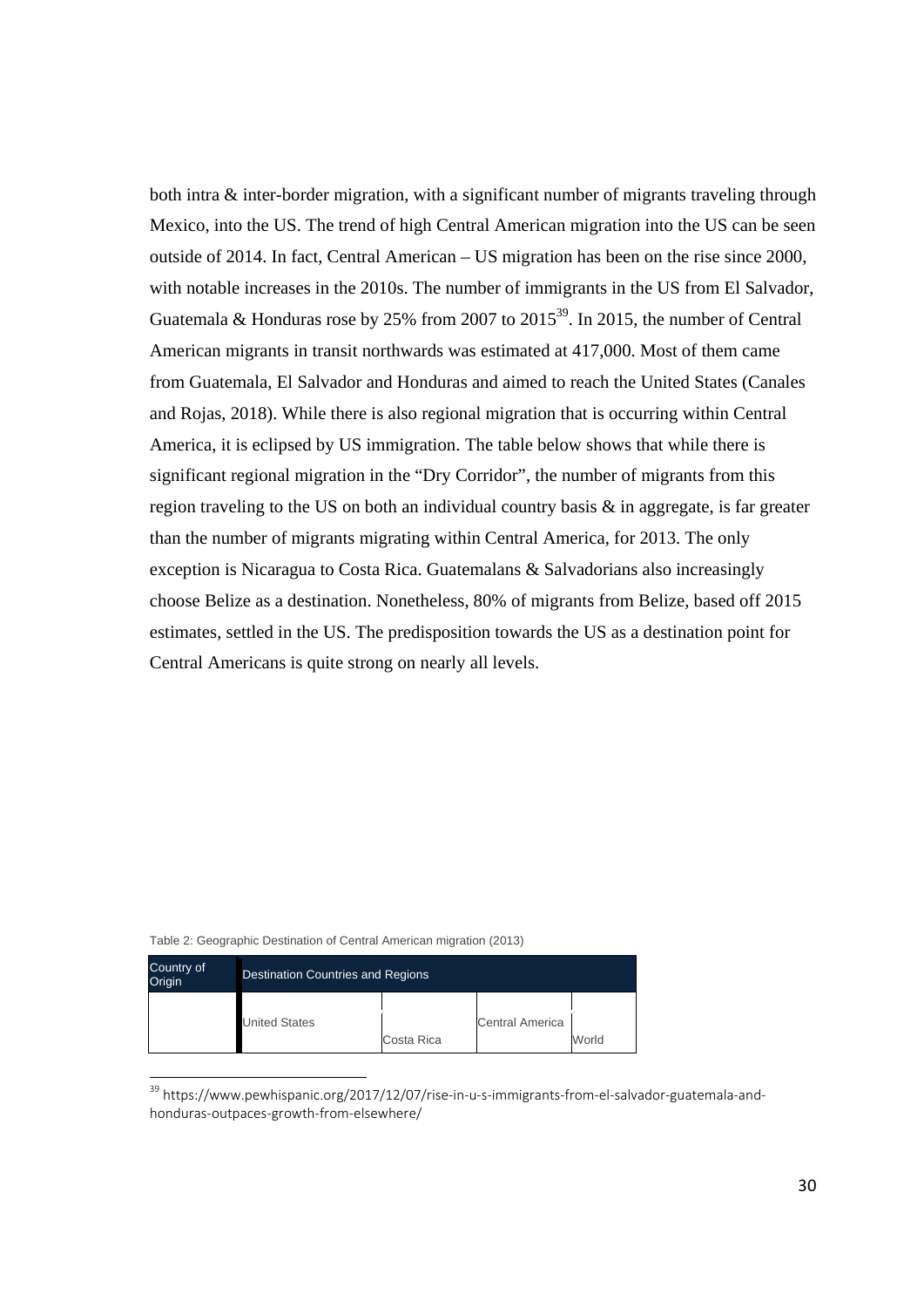|                           | (#)       | $(\% )$ | (#)     | (%)   | $(\#)$  | $(\% )$ | (# )      |
|---------------------------|-----------|---------|---------|-------|---------|---------|-----------|
| Costa Rica                | 90,455    | 63%     |         |       | 23,161  | 17.8%   | 143465    |
| El Salvador               | 1,392,663 | 89%     |         |       | 61,177  | 4.0%    | 1,526,093 |
| Guatemala                 | 975,504   | 87%     |         |       | 79,790  | 7.6%    | 1,049,865 |
| Honduras                  | 597,647   | 83%     |         |       | 54,778  | 8.3%    | 659.606   |
| Nicaragua                 | 275,909   | 42%     | 303,523 | 46.3% | 340,185 | 51.9%   | 658,203   |
| Panamá                    | 114,181   | 76%     |         |       | 17,235  | 11.5%   | 149.220   |
| Central America 3,446,359 |           | 80%     |         |       | 576,326 | 14%     | 4,350,597 |

Source: United Nations, Department of Economic and Social Affairs. Population Division (2017). Trends in International Migrant Stock: The 2017 revision (United Nations database, POP/DB/MIG/

Illustrating the contrast between regional immigration & long-distance immigration in Central America is essential in understanding the  $2014 \&$  then the subsequent 2016 Central America – America border crisis. Conventional migration theory posits that migrants typically follow pre-existing routes & that adverse weather events are likely to exacerbate these existing migration patterns. This was in fact the case for migrants who left the Dry Corridor in 2014  $& 2016$ , as a substantial portion of them headed for the US – Mexico border; a trend observed throughout the 2000s & particularly, in 2013.

In 2016, the US was face to face with yet another border crisis  $\&$  yet again, the migrants were overwhelmingly families & unaccompanied minors from Guatemala, Honduras, & El Salvador. By the end of fiscal 2016, over 122,132 families & children, mostly from Central America, had been apprehended at the US border.<sup>40</sup> The underlying factors that triggered Central American immigration, both regionally & internationally, in 2014, are present in the 2016 Central America – America migration crisis. A 2017 study published by the WFP supports this assertion. The study analyzed data about migrants from El Salvador, Honduras, & Guatemala who were turned back by Mexican immigration authorities as they tried to reach the US. It is here where an environmental dimension arises, again. The study found a correlation between the prolonged droughts in El Salvador, Guatemala, & Honduras – exacerbated by the El Nino phenomenon from  $2014 - 2016 - \&$ 

<sup>&</sup>lt;sup>40</sup> https://www.washingtonpost.com/politics/flow-of-central-americans-to-us-surging-expected-to-exceed-2014‐numbers/2016/09/22/ee127578‐80da‐11e6‐8327‐

f141a7beb626\_story.html?utm\_term=.93aedc815668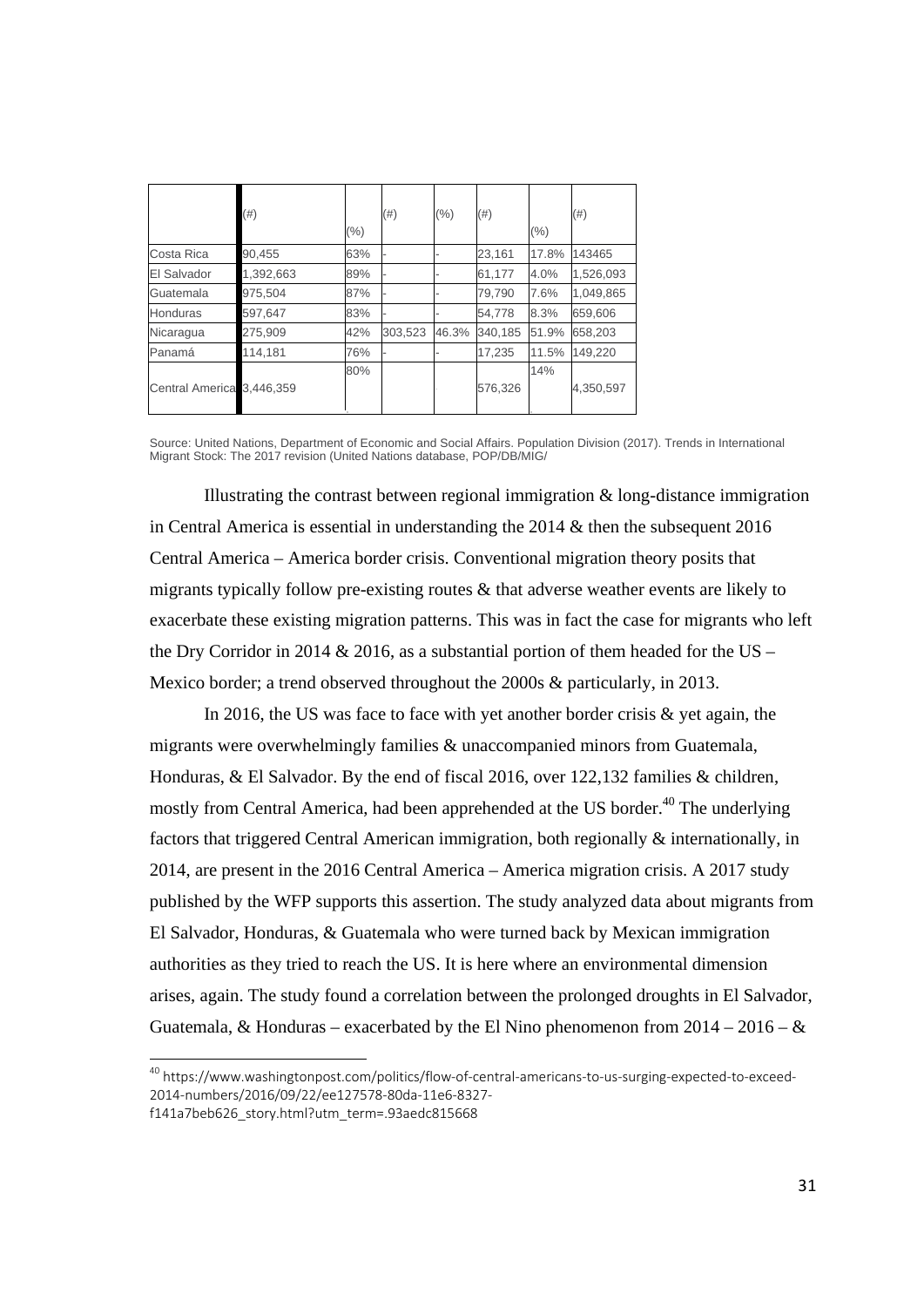the increase in irregular migration from these countries to the  $US<sup>41</sup>$ . 50% of these migrants were employed by the agriculture sector prior to leaving.<sup>42</sup> 65% of them cited unemployment or economic hardship, & 19% low income & poor working conditions, as reasons for leaving<sup>43</sup>. The document also pointed out that  $47\%$  of the families interviewed were food-insecure; such levels of food insecurity have not been previously recorded in the region.44 Moreover, according to a Pew Research Center Analysis of 2016 data, 91% of Guatemalans deported from the US, 96% of Hondurans deported from the US, & 97% of Salvadorans deported from the US, cited work as a main reason for coming.<sup>45</sup> In fact, the Economic Commission for Latin America  $\&$  the Caribbean has found that majority of these migrants are agricultural workers who come from the rural areas of Guatemala, Honduras  $&$  El Salvador.<sup>46</sup>

The El Nino conditions of 2015, which were the most severe conditions on record, effectively decimated the economic productivity of agriculture in the aforementioned Central American countries & significantly heightened food insecurity in the region. This development laid the foundation of the 2016 Central American exodus & in part, seems to have triggered forced displacement of rural agricultural workers. In regard to the significant numbers of unaccompanied youth & families, the UN has reported that nearly half of Guatemalan children under 5 years old "suffer from stunting as a result of chronic undernutrition (Robbins, Wennersten 2017)." This could perhaps be the reason why so many youth & families are traveling to America; families simply do not have the means to support their younger members. The primary adaptation response of Central American migrants in 2016, as previously shown, was long-distance inter-border migration to the US. This however, was not the only adaptation response. Residents of regions that were massively exposed to the intensified drought conditions also engaged in temporary regional

<sup>&</sup>lt;sup>41</sup> https://www1.wfp.org/news/new-study-examines-links-between-emigration-and-food-insecurity-dry-

corridor‐el‐sa<br><sup>42</sup> Ibid.<br><sup>43</sup> https://insight.wfp.org/driven‐away‐from‐home‐by‐climate‐change‐e37a65871f36<br><sup>44</sup> Ibid.<br><sup>45</sup> https://www.pewhispanic.org/2017/12/07/rise‐in‐u‐s‐immigrants‐from‐el‐salvador‐guatemala‐and‐<br>hond

<sup>&</sup>lt;sup>46</sup> https://repositorio.cepal.org/bitstream/handle/11362/44288/1/S1801071\_en.pdf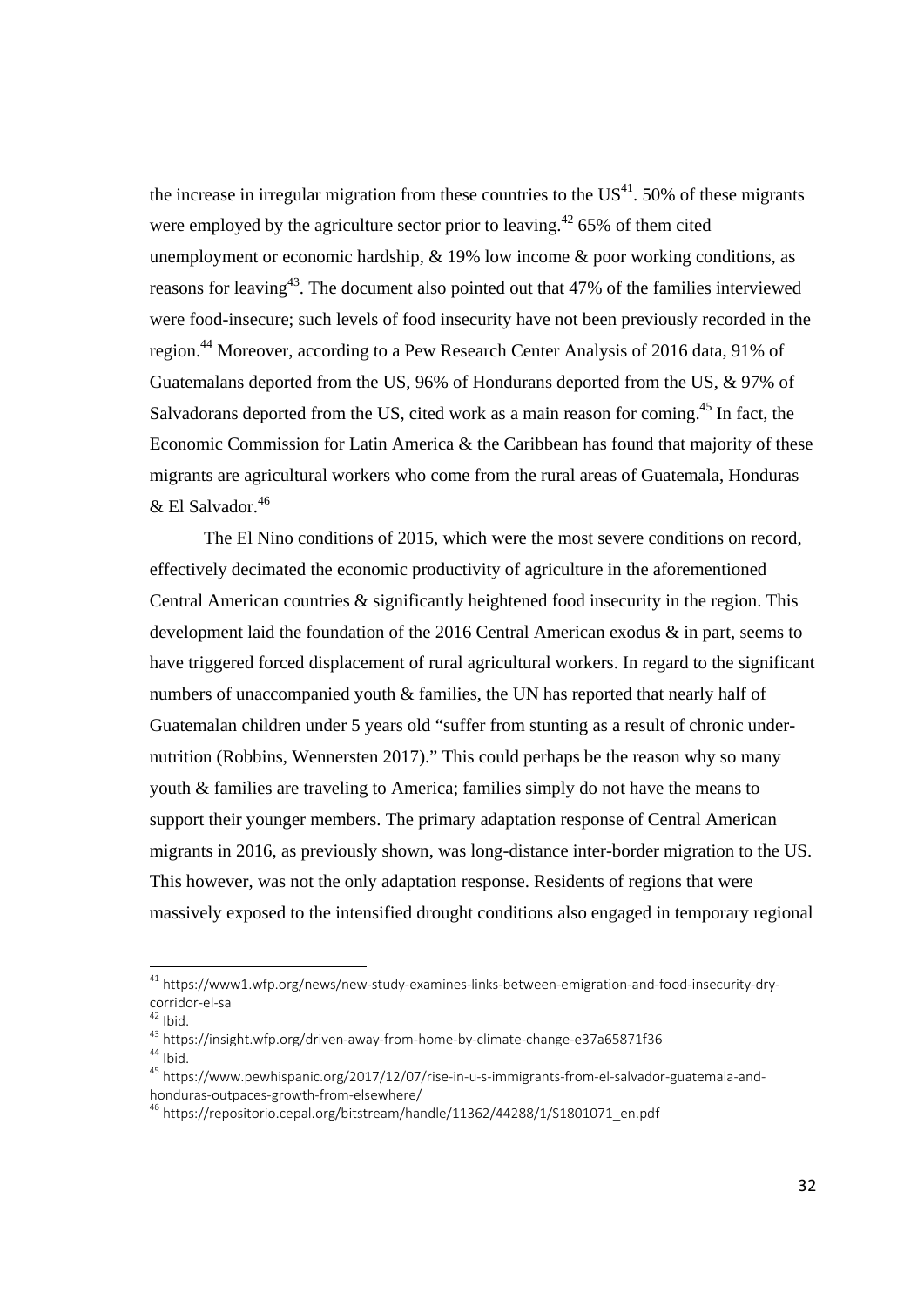migration as a means of adaptation. For example, Hondurans would travel to neighboring El Salvador for short-term employment opportunities and then would return to their home country with money.

Central American rural migrants, who are rely on agriculture as a way of life are representative of OM II; their means of existence, sustenance, & productivity have been eroded away through the slow-0nset change of intensified drought & El Nino conditions. Thus, they have resorted to alternative means of economic security; they are traveling far & near in search of income. Many move with the intent of never returning (nearly 58% of Salvadorans to the US if they could), some move temporarily & others move in an attempt to diversify household income. Indeed, in 2016, according to World Bank estimates, remittances to the 3 nations totaled \$15.9B, of which most came from the  $US^{47}$ . This indicates that people in the Dry Corridor are responding to their unfortunate environmental reality by traveling to foreign labor markets where wages & employment conditions are negatively correlated or weakly correlated with those in the local area. These realities are likely to persist as time goes on. As of late 2018, the governments of Guatemala, El Salvador & Honduras have reported losses of 281,000 hectares of their main staple foods<sup>48</sup>. These losses will increase the cost of these foods for the entire population. The Honduran government declared an emergency in the Dry Corridor in August of 2018 & the El Salvadoran government declared a red alert in July 2018.<sup>49</sup> In 2018, The International Research Institute/Climate Prediction Center stated there was a 70% chance of a new El Nino between September & December 2018; they were correct.<sup>50</sup> Drier-than-normal conditions were present along with reduced rainfall. This contributed to forest fires across Northern Guatemala & Honduras. Consequently, preliminary reports indicate that if these conditions persist to May, planting operations of the 2019 main season maize crop could be

<sup>&</sup>lt;sup>47</sup> http://www.worldbank.org/en/topic/migrationremittancesdiasporaissues/brief/migration-remittances-data <sup>48</sup> https://www1.wfp.org/news/fao-and-wfp-concerned-about-impact-drought-most-vulnerable-centralamerica

<sup>&</sup>lt;sup>49</sup> https://reliefweb.int/report/guatemala/giews-update-central-america-continuation-el-ni-o-conditionsraises-concerns-over<br><sup>50</sup> Ibid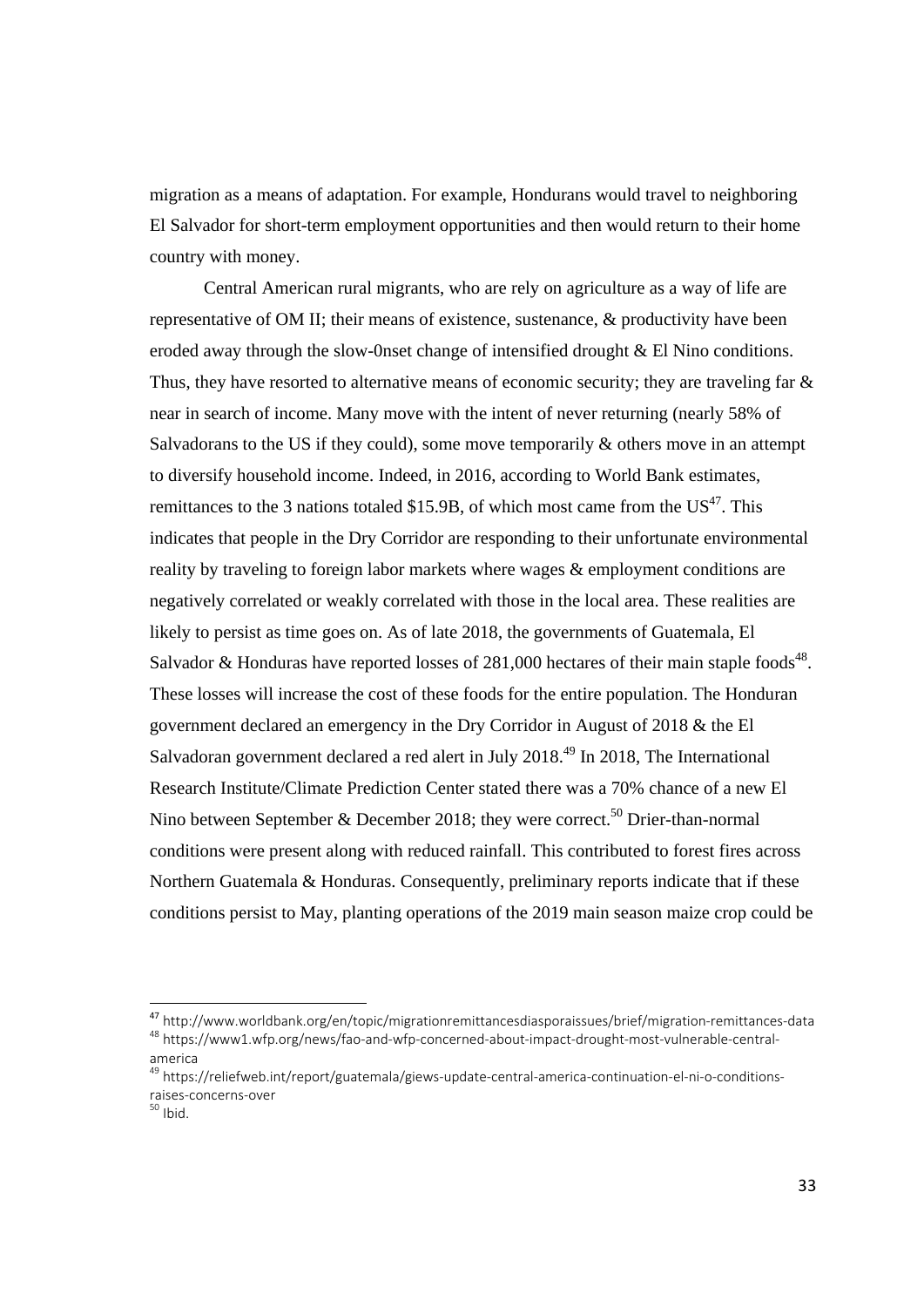disrupted & delayed.<sup>51</sup> A repeat of the adaption responses witnessed during the 2014 & 2016 Central American migration crises seems likely.

 The focus of this section has primarily been to illustrate, in detail, what OM II looks like. It is important, however, to acknowledge that OM I is also very much in existence in Latin America & the Caribbean. Hurricanes have decimated Central America & the Caribbean Islands over the past few decades. Hurricane Mitch, which struck Central America in 1998, was the second-deadliest Atlantic hurricane on record, killing 11,000 people in Central America. Over 7,000 Hondurans, alone, died.<sup>52</sup> The hurricane displaced millions of people from Nicaragua, Honduras, & El Salvador, many of them permanently. According to the Nansen Initiative, nearly 2 million people were displaced  $\&$  internal  $\&$ cross-border displacement  $\&$  migration took place.<sup>53</sup> In the aftermath, visa requests at US consulates increased by 40% from the previous year.<sup>54</sup> Mexico apprehended nearly  $6,000$ migrants on its southern border at the end of 1998, an increase from nearly 3,000 individuals in the prior year<sup>55</sup>. While it seems that much of the dislocation  $\&$  migration was internal to the affected regions, the cross-border adaptation method observed in this case bears a similarity to the adaptation response observed in Central America in 2014 & 2016; long-distance northward migration.

 Hurricane Ida (2009), displaced nearly 15,000 El Salvadorans and the primary adaptation response was internal migration<sup>56</sup>. Ida also led to record rains in El Salvador – up 10 17 inches of rain were dumped in 2 days  $-\&$  gave rise to landslides that destroyed scores of homes. 10,000 people were displaced & forced into shelters as result of this (Robbins, Wennersten 2017). The landslides witnessed in the aftermath of Ida are emblematic of a general environmental truth in Central America: landslides are a principal contributor of deaths. These landslides are in effect, another example of environmentally-

 $51$  Ibid.

 $52$  https://en.wikipedia.org/wiki/Hurricane\_Mitch  $53$  http://www.nanseninitiative.org/wp-

content/uploads/2015/02/FINAL\_Background\_Paper\_Central\_America\_EN.pdf<br><sup>54</sup> Ibid. 55 http://www.nanseninitiative.org/wp-

content/uploads/2015/02/FINAL\_Background\_Paper\_Central\_America\_EN.pdf<br><sup>56</sup> Ibid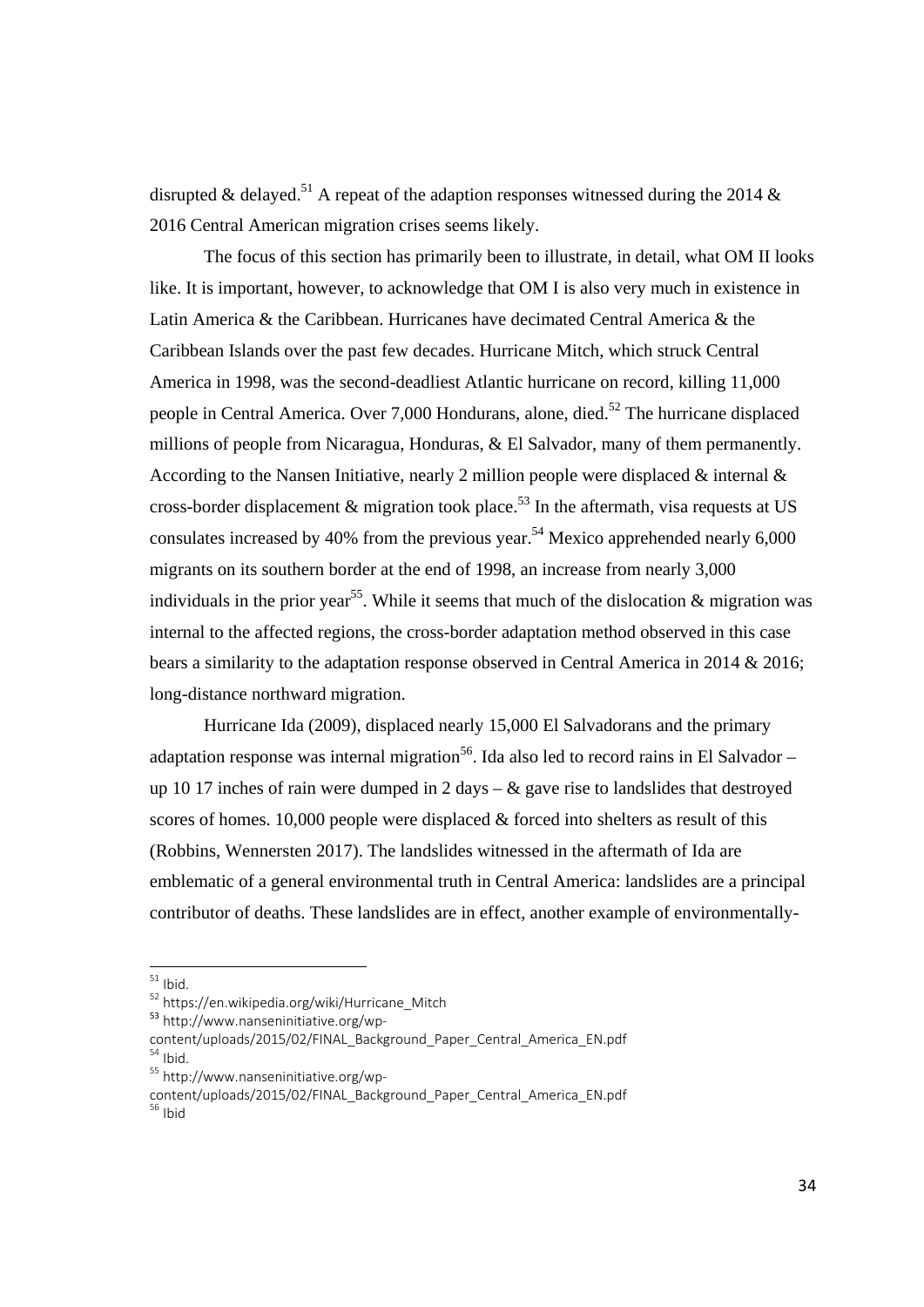induced sudden-onset dramatic change in Central America. They are the result of extreme rainfall on parched land. Once drought has scorched the lands of the Dry Corridor, heavy rains follow. This was in fact the case for Central America during 2009: in the year prior to Ida, extreme drought came first & contributed to great losses in food production in Guatemala, El Salvador, & Nicaragua. In 2010, tropical rains battered Central America, with total precipitation well above the yearly average. The rain came in torrents, leading to flash floods,  $\&$  washed away the arable land. The resulting flooding  $\&$  landslides deteriorated agricultural production, which is vital for the region's food supply. In the same year (2010), Hurricane Agatha slammed into Guatemala, triggering landslides & the destruction of homes & consequently, the internal migration of nearly 160,000 people<sup>57</sup>. There is essentially an interplay between environmentally-induced slow-onset change  $\&$ sudden-onset dramatic in Central America that fundamentally threatens the existence of Central Americans. This fundamental threat is projected to intensify as climate change is expected to worsen extreme rainfall & drought conditions as the years go by.

#### **OM II in the Caribbean**

 Environmentally-induced sudden-onset dramatic change & associated adaptation responses in the Caribbean will be illustrated by analyzing the case of Hurricane Maria in Puerto Rico in 2017. The Hurricane made landfall on September  $20<sup>th</sup>$  & the death toll reached into the thousands (4,645 according to the New England Journal of Medicine); 72X more fatalities than were officially reported by the US federal government.<sup>58</sup> It was the third costliest financial disaster in US history.<sup>59</sup> Climate change, also, seems to have had a prominent role creating this unusually violent hurricane. Maria was more intense than any of the other 128 storms that are on record for Puerto Rico & it dropped more rainfall than any of those storms – about 30 to 60% more rainfall than any other storm in the history of Puerto Rico<sup>60</sup>. Research by the Department of Geography at the University of Alabama shows that Maria & Maria's precipitation is about 5X more likely now in the climate of

 $57$  Ibid

<sup>58</sup> https://www.scientificamerican.com/article/hurricane-maria-contributed-to-nearly-5-000-deathsresearchers‐say/<br><sup>59</sup> https://coast.noaa.gov/states/fast‐facts/hurricane‐costs.html<br><sup>60</sup> https://www.scientificamerican.com/podcast/episode/hurricane‐maria‐rain‐amount‐chances‐are‐boosted‐

by‐climate‐change/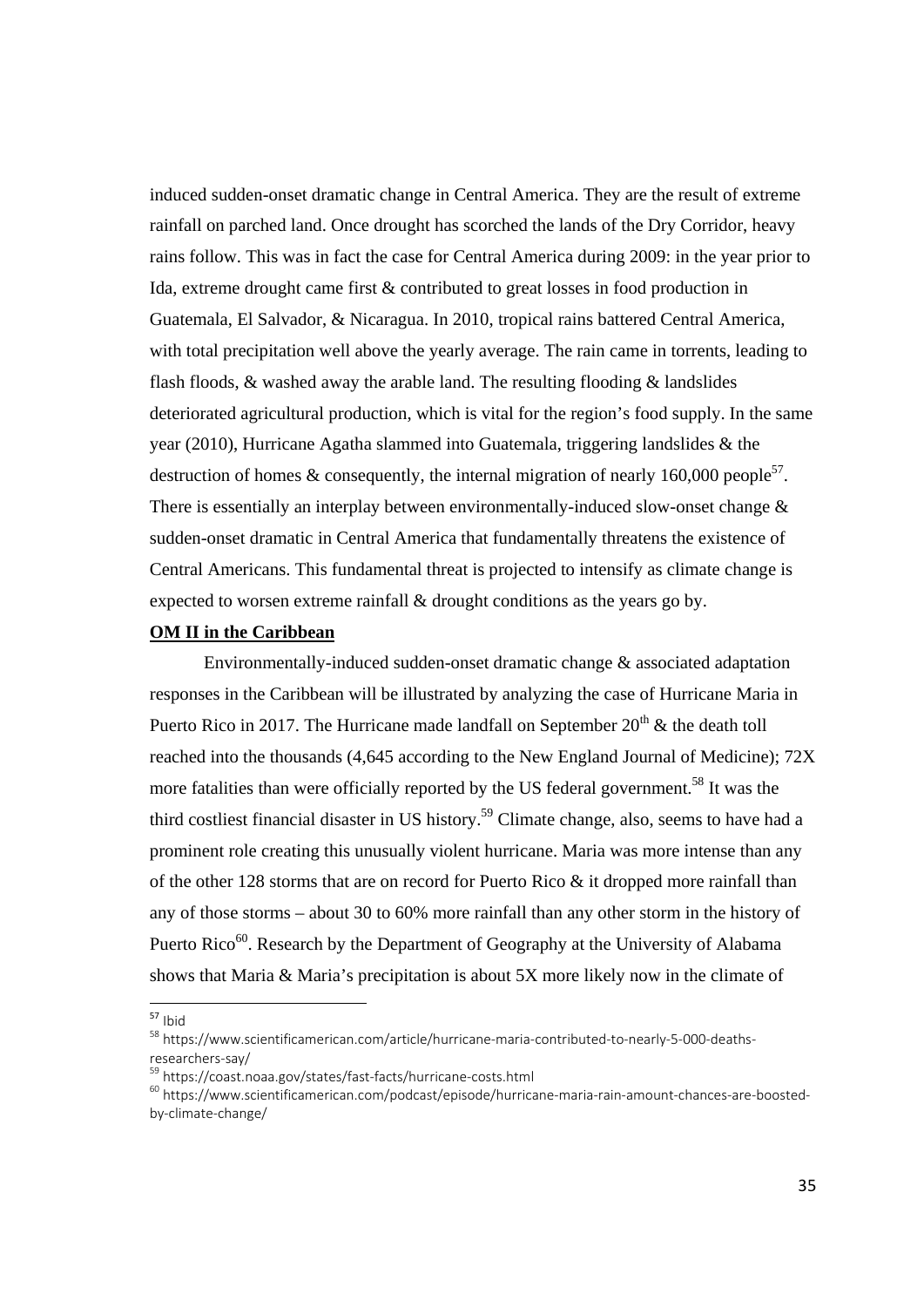today versus the climate of the  $1960s^{61}$ . This 5X increase in likelihood is directly attributable to long-term climate change.

 The island lost 100% of its electricity capacity & residents lived without energy for up to 6 months, sometimes even longer. The months-long power outage spelled disaster for Puerto Rico's ability to deliver healthcare to patients. Patients who relied on oxygen tanks, insulin or dialysis were directly affected by the electricity losses. Day-long power outages are still common & FEMA along with insurance companies have been accused of being inefficient in their disaster response. Water contamination & food shortages were parts of the aftermath as well. There was lack of water filters on the island  $&$  importing supplies was very difficult as airports were severely damaged. Thus, many residents were forced to drink water that potentially carried the risk of contamination. Women faced higher risks of domestic abuse. Phone lines were knocked down by the storm & thus were no emergency hotlines to turn to. Moreover, women's shelters were shut down. Lastly, & perhaps most concerning, the trend of extreme weather events having a disproportionately detrimental effect on poorer residents continues in Puerto Rico. Poor Puerto Rican's not only had fewer resources to aid in climate adaptation, but they also live in far-flung areas of the mountains and thus were the last to regain access to water & have their electricity restored.

 It took nearly a year for the Puerto Rico Electric Power Authority to fully restore power to 100% of its customers.<sup>62</sup> As of early 2018, thousands of families remained internally displaced, living in shelters, with friends or relatives, or at hotels with assistance from FEMA. Some beginning the arduous process of reconstruction while others continue to take shelter in temporary blue tarps. While the federal government was criticized for negligence & inadequacy, the aid efforts of NGOs, nonprofits, civic associations were immense. Hundreds of thousands of meals, millions of dollars in emergency cash, solar lanterns, water filters, & life essentials (i.e. toiletries), economic recovery programs, cash grants, business training, & reconstruction projects were all deployed to the island. The solidarity of citizens, foundations, private actors, nonprofits & NGOs was truly admirable.

<sup>&</sup>lt;sup>61</sup>https://agupubs.onlinelibrary.wiley.com/doi/epdf/10.1029/2019GL082077?referrer\_access\_token=2\_GgUw EoFyqgSPRp0sBmW8OuACxIJX3yJRZRu4P4ervOzpSOBv\_qfvOVb\_zjKlNtYYyIyTa1UUubkYWFAQFLR-\_k8-<br>KVBCDFlgb91rYmvobSeWjzIfRVcxVjupQPPyIMuGWFG\_GrbN5AsUSM\_sX9cw%3D%3D

 $62$ https://www.mercycorps.org/articles/united‐states/quick‐facts‐hurricane‐marias‐effect‐puerto‐rico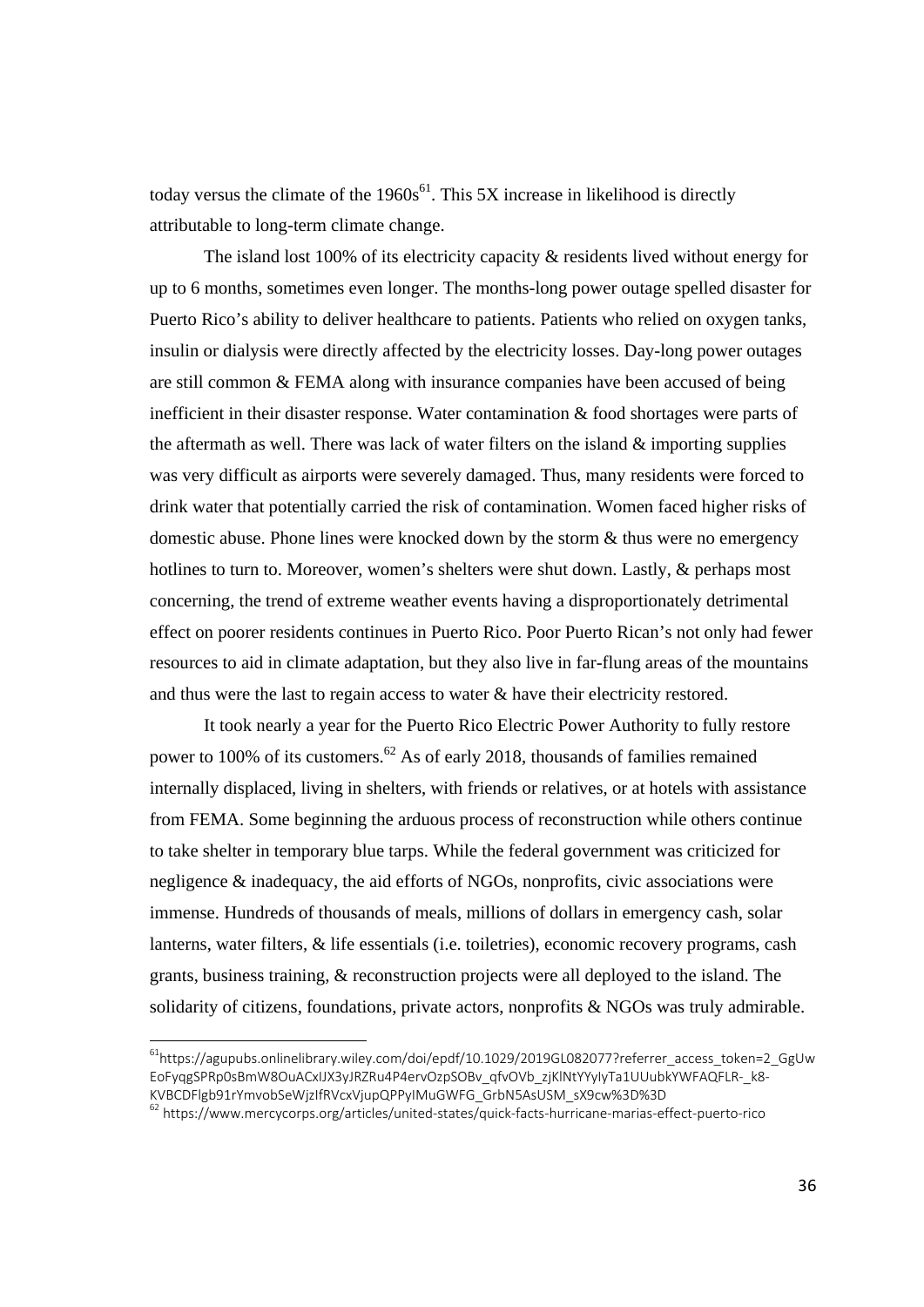This positivity of this reality, however, is diminished, slightly, by a very startling statistic: 200,000 Puerto Ricans immigrated to Florida within 2 months of the storm.<sup>63</sup> This mass exodus is made worse by the fact that an estimated 130,000 people – almost 4% of the population – permanently left the island between July 2017  $& 2018^{64}$ . It is estimated that nearly half a million residents will leave Puerto Rico by the end of 2019, as a consequence of Hurricane Maria<sup>65</sup>

 In Puerto Rico, the predominant adaptation response to environmentally-induced sudden-onset change was cross-border migration to the US. The sheer size of the exodus is indicative of the large-scale devastation that Hurricane Maria brought to the island. The statistics show that while several thousand Puerto Ricans temporarily migrated to the US mainland, eventually returning home, the majority of displaced peoples chose to remain in mainland USA. Moreover, it seems as though Puerto Ricans continue to exit their homeland. Beyond Puerto Rico, Hurricane Maria displaced nearly 60,000 other inhabitants of Caribbean Islands, namely the Dominican Republic, Dominica, & the US Virgin Islands<sup>66</sup>. To make matters worse, Caribbean displacement was not limited to Hurricane Maria in 2017; indeed, the 2017 Atlantic hurricane season, which consisted for 3 major hurricanes (Harvey, Irma & Maria) displaced nearly 2 million Caribbean peoples<sup>67</sup>.

As was the case in Central America, an interplay of environmentally-induced slowonset & sudden-onset change exists in the Caribbean. The literature shows sea level increases of anywhere between 1 to 2 meters over the  $21<sup>st</sup>$  century. Even the low end of that estimate will have severe ramifications on countries in the Caribbean community. Just one meter – the low end of the spectrum – will result in the permanent inundation of 1% of the land. This 1% is significant, as it represents some of the region's most valuable land (Robbins, Wennersten 2017). Coastal area flooding & saltwater infiltration of coastal aquifers, as a result of sea level rise, severely threatens the region's water supply. In the Bahamas, 22% of the population is at risk of flooding due to sea level rise & storm surge;

<sup>63</sup> https://grist.org/article/130000-the-number-of-puerto-ricans-who-never-returned-after-maria/

 $^{64}$  https://www.census.gov/newsroom/press-releases/2018/estimates-national-state.html<br> $^{65}$  lbid.<br> $^{66}$  http://www.internal-displacement.org/sites/default/files/publications/documents/2018-GRID-spotlight-

atlantic-hurricane-season\_0.pdf<br><sup>67</sup>Ibid.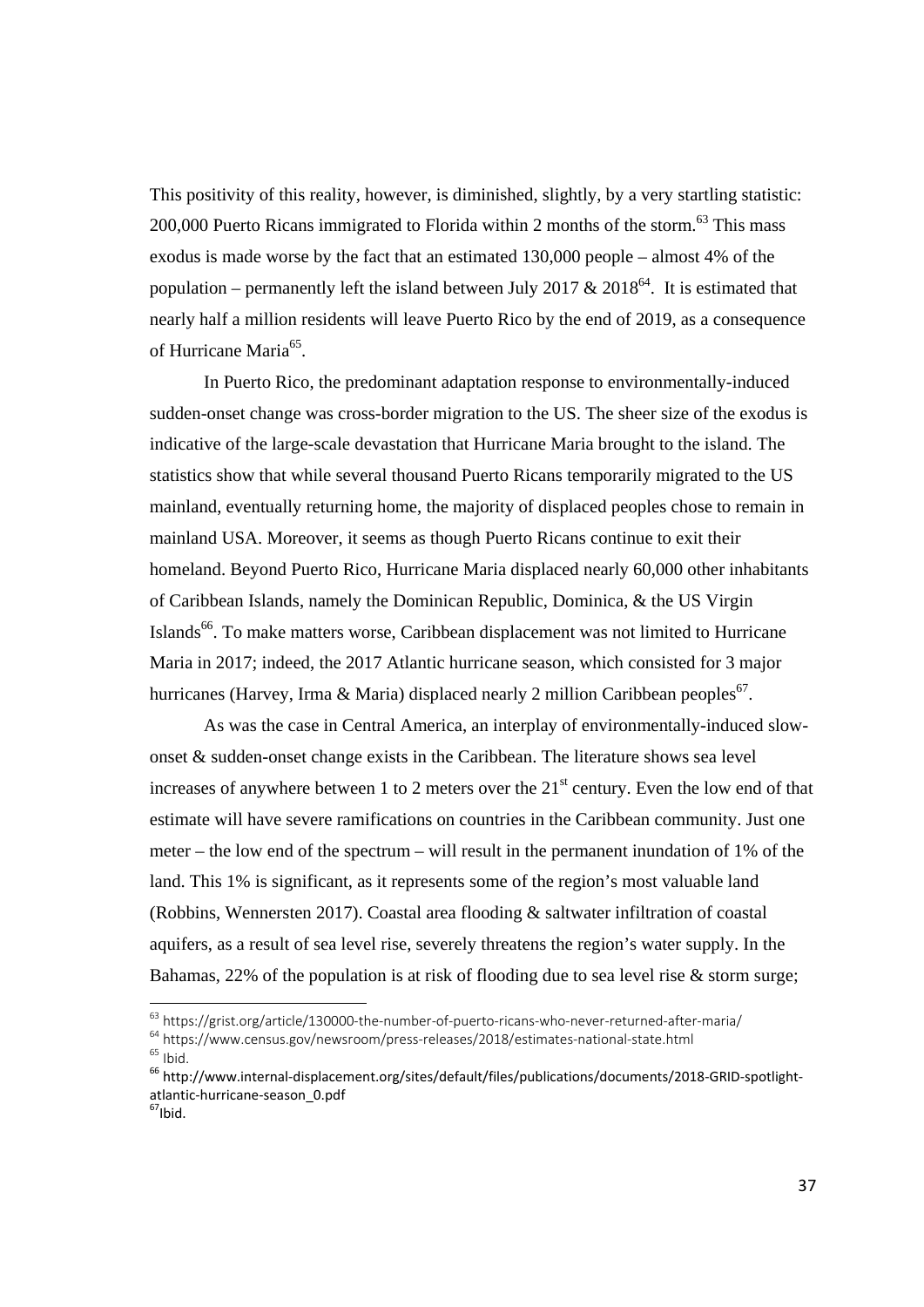this is all but certain as a one-meter rise in sea levels is locked in (Robbins, Wennersten 2017). Millions will be affected by coastal area flooding on Caribbean islands & thus are in jeopardy of being swallowed by the sea, both partially & completely. There will be an environment ripe for migration.

### *iii) Environmentally-induced slow-onset change in the Middle East & the Case of Syria*

Countless history books & historians explain that civil unrest never has a simple nor a single unique cause. An amalgam of inter-related factors gives to rise societal upheavals. The Syrian conflict, turned civil war, is not an exception. Still, the words of a Syrian displaced farmer offer insight into a fundamental driver of the civil war & mass exodus witnessed in Syria in the 2010s. When asked if the conflict was about the drought that had ravaged Syria from 2007-2010, she replied, "Of course. The drought & unemployment were important in pushing people toward revolution. When the drought happened, we could handle it for 2 years, & then we said, 'It's enough.'<sup>568</sup> This drought, in fact, was the worst drought in the instrumental record. It sent the agricultural sector of Syria up into flames; small- & medium scale farmers & herders suffered from zero or near-zero production & nearly all of their livestock was wiped out. For the first since declaring self-sufficiency in wheat, in the mid-1990s, Syria had no choice but to import immense quantities of wheat to feed its people. Food & livestock prices skyrocketed, enrollment in schools dropped by as much as 80%,  $&$  ultimately, 1.5M people were internally displaced by the drought.<sup>69</sup> Most migrated to Syria's already burdened urban centers & hotbeds of discontent began to form. Most importantly, climate change is likely to have been a major contributor to the powerful drought that eventually gave rise to all-out civil war & one of the greatest refugee crises in modern history.

 Findings made by the Proceedings of the National Academy of Sciences of the United States of America show idiosyncratic trends in precipitation, sea-level pressure, &

 $^{68}$  https://www.ncbi.nlm.nih.gov/pmc/articles/PMC4371967/<br> $^{69}$  https://www.ncbi.nlm.nih.gov/pmc/articles/PMC4371967/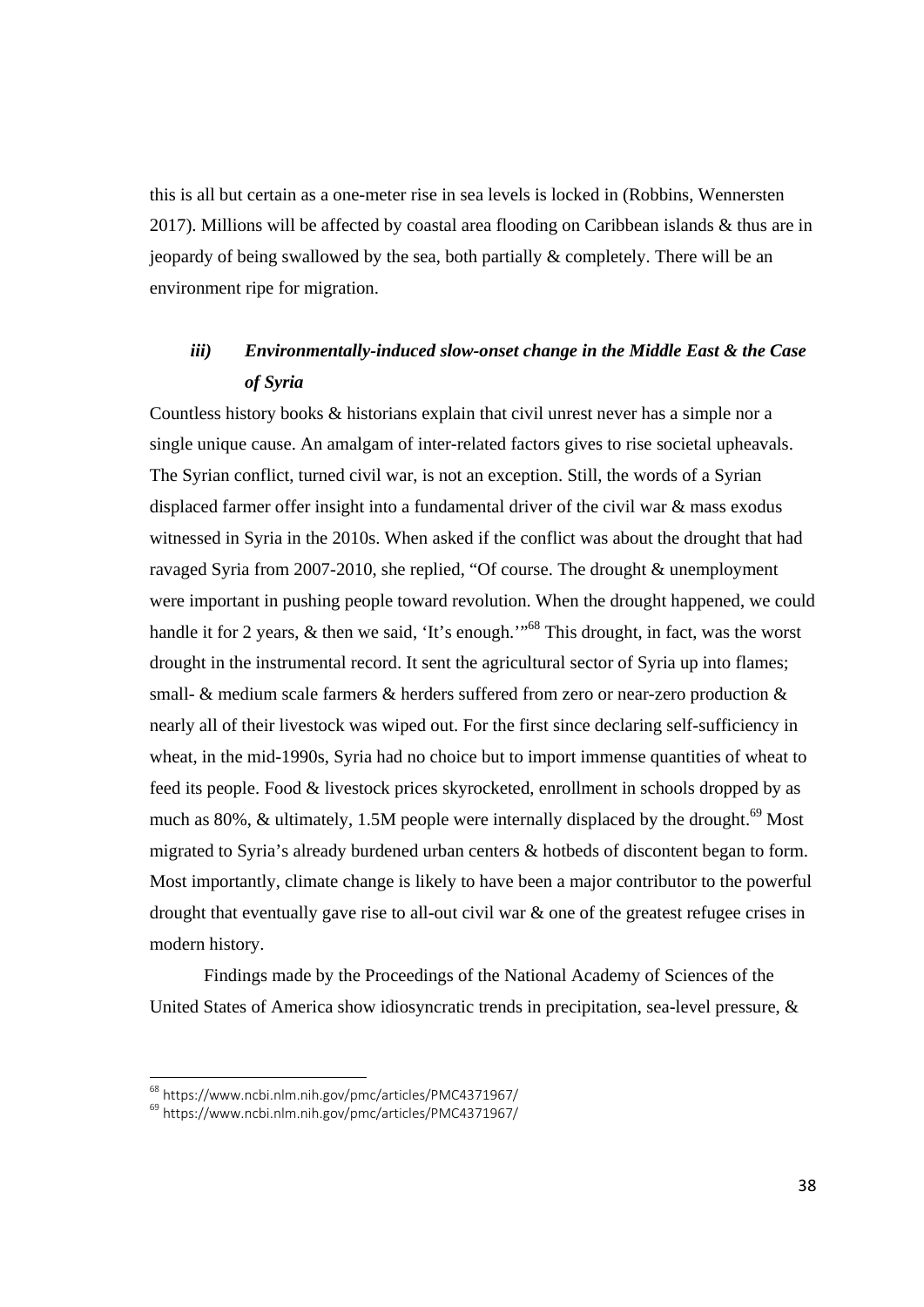temperature over a 100-year time horizon.<sup>70</sup> These trends strongly suggest that anthropogenic alterations of the chemical constituency of the atmosphere has increased the probability of extreme & persistent droughts in the Fertile Crescent (region that extends from the Eastern Mediterranean to Iran) & have made the occurrence of a three-year drought as severe as that of the 2007 - 2010 one, two to three times more likely than by natural variability alone.<sup>71</sup> The study goes on to conclude that human influences on the climate system are complicit in the conflict that currently rages in Syria<sup>72</sup>. The individual trends that the study discovered are quite compelling. The study found that warming in the region since 1901 has surpassed the increase in global mean surface temperatures, with a majority of the increase occurring over the past 20 years.<sup>73</sup> It is notable at this point to acknowledge that three out of the four most severe multiyear droughts have taken place in the past twenty-five years. This particular period also happens to be the period in which external anthropogenic alteration of the Earth's atmosphere has seen its largest increase. The warming of recent decades is concomitant with the three most severe multiyear droughts, & together have served to dry the region during the winter & summer<sup>74</sup>. This is indeed what happened in Syria, as the 2007/2008 was easily the driest on observed records. In fact, statistical modeling in the study found that the Fertile Crescent as a whole has experienced statistically significant winter rainfall reduction  $(13\%)$  since  $1931^{75}$ . In conclusion, statistical  $\&$  climate modeling done in the study generate insights which support the attribution of the century-long downward trend in precipitation & upward trend in surface temperatures to the rise in anthropogenic greenhouse gases & to the role of the latter in the catastrophic early  $21<sup>st</sup>$ -century multiyear Syrian drought.

Syria was exceptionally vulnerable to a severe drought in the first decade of the  $21<sup>st</sup>$ century than in the 1950s. This is because the Fertile Crescent at large never fully recovered from a drought that struck in the late 1990s. In fact, the region has been victim to moderate to severe drought from 1998 to 2009, with 7 of 11 years seeing rainfall below the 1901-

 $\frac{70}{1}$ lhid

<sup>&</sup>lt;sup>71</sup> Ibid.<br><sup>72</sup> https://www.ncbi.nlm.nih.gov/pmc/articles/PMC4371967/<br><sup>73</sup> Ibid.<br><sup>74</sup> Ibid. <sup>75</sup> Ibid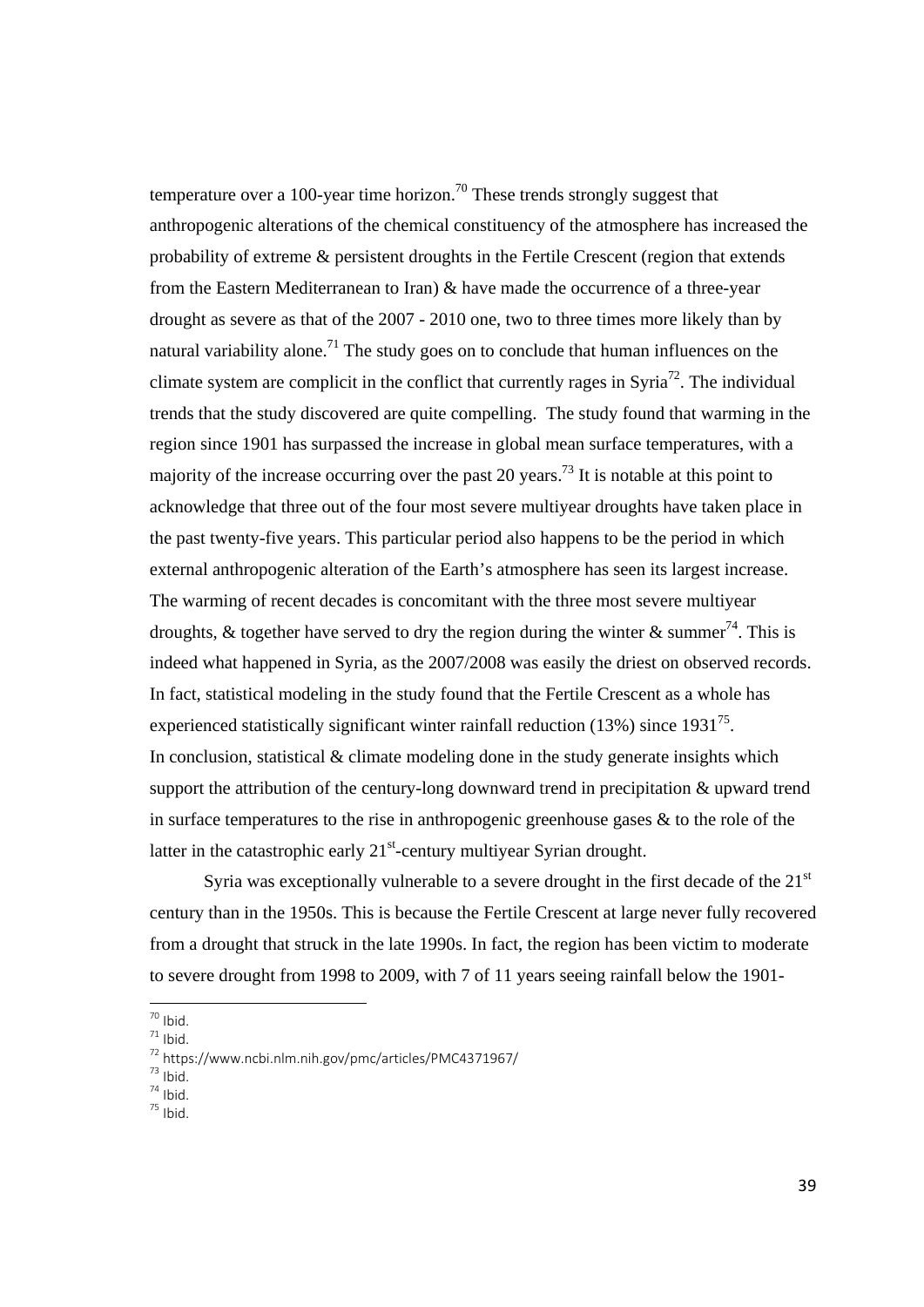2008 normal.76 A study done by the NOAA/Earth System Research Laboratory in Boulder, CO corroborates the aforementioned fact through its 2012 publication of a research paper which suggest that climate change is already beginning to influence droughts in the area by reducing winter rainfall & increasing evapotranspiration (drying of the soil through evaporation & plant transpiration)<sup>77</sup>. Although natural variability on such long-time scales cannot be completely ruled out for this area, the long-term observed trends & the recent increase in the occurrence of multiyear droughts  $\&$  in surface temperature is consistent with the history of anthropogenic alterations of the atmosphere<sup>78</sup>. One thing is for certain, though, & it is the fact that the years of extreme drought in Syria during the late 2000s turned almost  $60\%$ <sup>79</sup> of the nation into a desert & Syrians were thrown into a state of utter chaos.

 A set of pre-existing vulnerabilities existed in Syria before the extreme drought began in 2006. These vulnerabilities were exacerbated in large part by the unusually powerful drought & taken together, contributed to the societal upheavals of early 2011. One of the key pre-existing vulnerabilities was water scarcity. The father of the current president of Syria, Hafez al-Assad had aimed to increase the agricultural output of his country & initiated policies that endangered Syria's water security by over-exploiting already limited land & water resources. One of the critical consequences of his unsustainable policies was the decline of groundwater. For farmers who did not have access to irrigation canals that connect to river tributaries, pumped groundwater supplies over 60% of all water used for irrigation purposes $80$ . The amount of groundwater available to these farmers was significantly diminished as a result of excess extraction & overexploitation. The loss in groundwater supply was effectively a fissure that was widened by the drought.

 $76$  Ibid.

<sup>77</sup> https://journals.ametsoc.org/doi/full/10.1175/JCLI-D-11-00296.1<br><sup>78</sup> Ibid.<br><sup>79</sup> Robbins, Denise, and John R Wennersten. *Rising Tides: Climate Refugees in the 21st Century*. Indiana University Press , 2017.

 $80$  Ibid.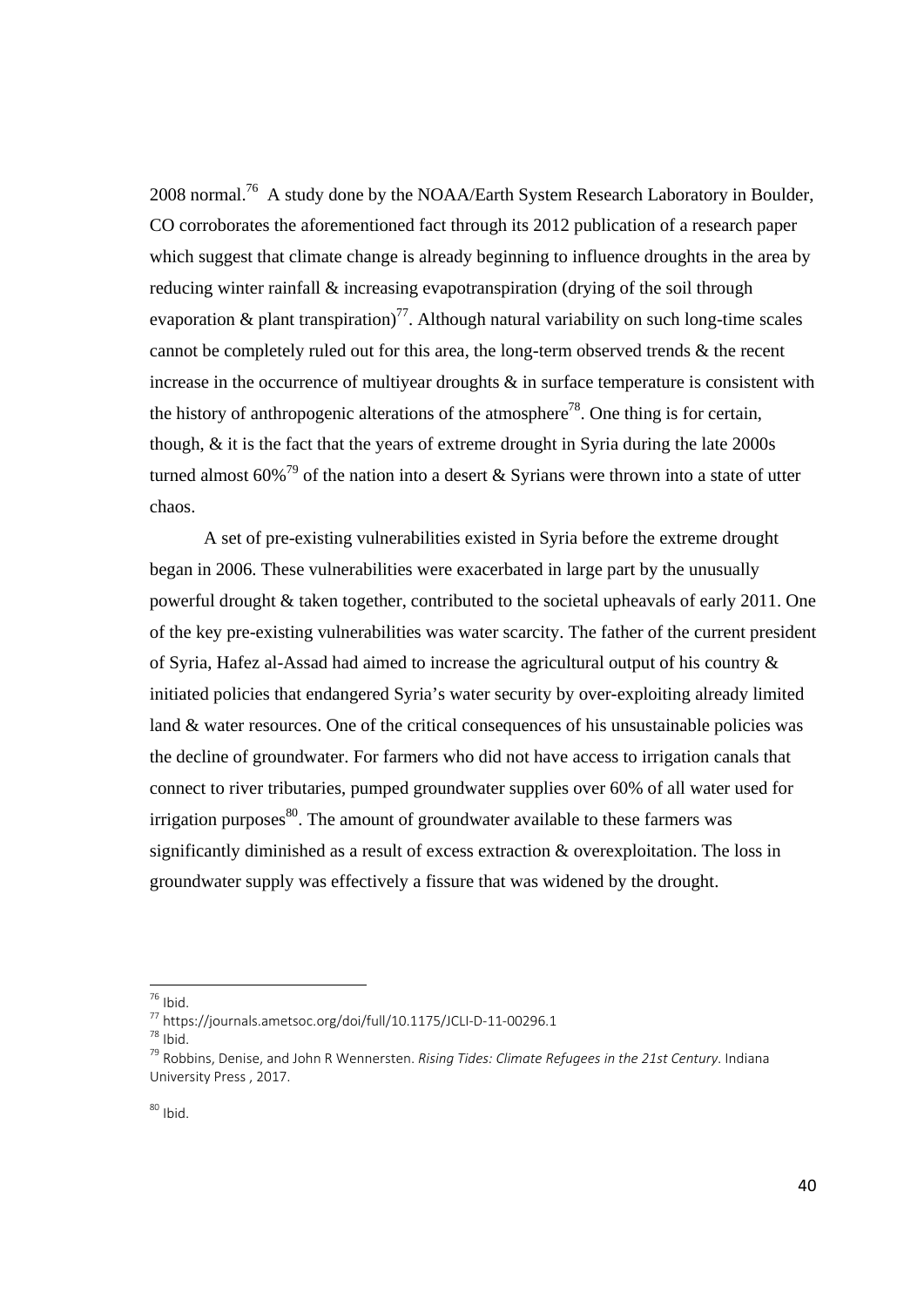In 2003, agriculture accounted for  $25\%$  of Syria's GDP.<sup>81</sup> In 2008, following the driest winter on record for Syria, wheat production collapsed & the share of agriculture also fell by a staggering  $17\%$ .<sup>82</sup> The severe drought, which started in 2006/2007, caused a total meltdown of the agricultural system in the northeastern region of the country. This area, which is often referred to as the "breadbasket", produced over two-thirds of the country's crop yields.<sup>83</sup> The prices of food, livestock feed, & livestock all skyrocketed & it was welldocumented that the drought was the main contributor to the unprecedented price increases. Small- & medium scale farmers & herders were exceptionally hard-hit, with their production being zero or near-zero & the drought wiping out nearly all of their livestock. Farmers overall were devastated, as they are incredibly dependent on the year-year rainfall; two-thirds of cultivated land in Syria is rain fed. This reality, serves as another major preexisting vulnerability that was exacerbated by the drought.

Before Bashar al-Assad took office, Syrians enjoyed generous food & fuel subsidies & had become dependent on them.<sup>84</sup> After Bashar took office in 2000, he removed these subsidies & the removals remained despite the drought. This caused a further destabilization of those most exposed to the adverse effects of the drought. Ultimately, the rural Syrians who had a heavy dependence on year-to-year rains for agricultural production & general welfare, were unable to outlast the severe prolonged drought, & rural farming families migrated en masse to urban areas. It has been estimated that up to 1.5 million people were displaced internally within the drought (Robbins, Wennersten 2017). Many of these migrants responded to the environmentally-induced slow onset by traveling to the outskirts of Syria's urban centers. These cities were already burdened by strong population growth (approximately 2.5% per year) & the influx of approximately 1.2-1.5 million Iraqi refugees between 2003  $\&$  2007<sup>85</sup>, most of whom came to Syria at the latter end of this time frame; the same time as the beginning of the severe drought.

 $81$  Ibid.

 $\frac{82}{83}$  Ibid.<br> $\frac{83}{84}$  Ibid.

<sup>85</sup> United Nations High Commissions for Refugees (2010) *Iraqi Refugees in Syria Reluctant to Return to Home Permanently: Survey* (UN High Comm Refugees, Geneva). Available at unhcr.org/4caf376c6.html. Accessed March 1, 2014.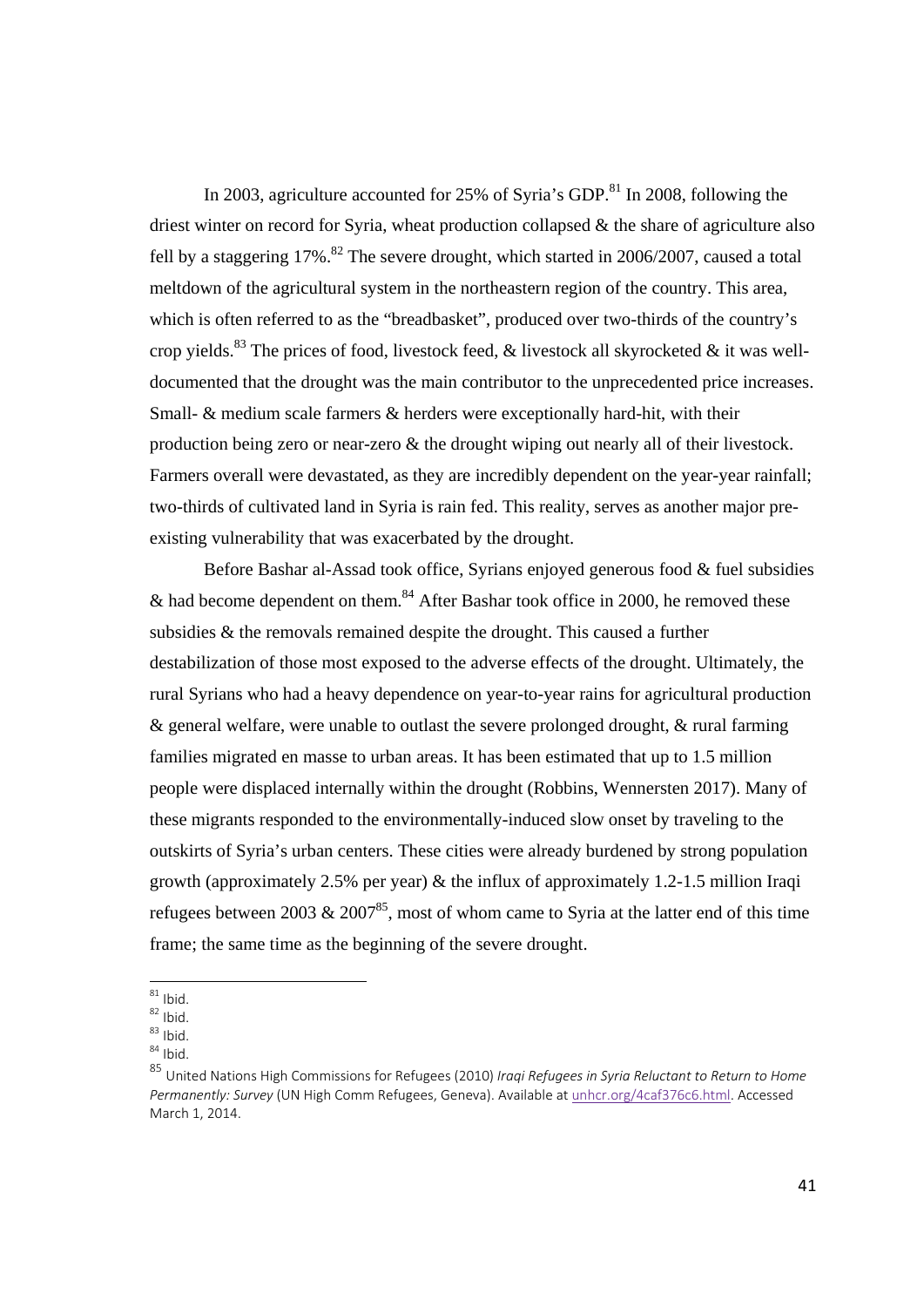By 2010, internally displaced persons & Iraqi refugees accounted for nearly 20% of the urban population of Syria.<sup>86</sup> Furthermore, between 2002  $& 2010$ , the total urban population of Syria increased by more than  $50\%$ .<sup>87</sup> This rate is much higher than the rate of growth for the Syrian population as a whole. Naturally, this population shock in Syria's urban areas intensified the already existing strain on resources. Moreover, the peripheral dwellings of the urban areas, in which the rural migrants lived, were marked by overcrowding, crime, unemployment, & poor infrastructure. All of these issues were neglected by Assad & his government & these peripheral urban dwellings became hotbeds for unrest & discontent. These very issues were also cited as being contributing factors to the unrest that boiled over into all out conflict. Thus, the internal migration that was triggered in response to the prolonged & severe drought exacerbated many of the factors were considered to be catalysts for societal unrest. It is impossible to know whether or not drought was the primary force in breeding instability. What can be known, however, is drought can lead to devastating consequences when coupled with pre-existing acute vulnerability.

 On March 15, 2011, a protest in Der'a calling for the release of children who had been imprisoned for calling for the end of the regime, swelled to several thousands of people. 4 demonstrators were shot dead by security forces & the next day the numbers demonstrating rose to 20,000. The civil war was in full swing. The location of this uprising, which ultimately had reverberations across the nation, is a curious one. Indeed, Der'a, the area home to some of the earliest political unrest, saw a particularly large influx of farmers & young unemployed men who were forced off their lands by crop failures. This reality does not categorically prove that the drought single-handedly gave rise to the exposition of the Syrian Civil War. Rather, it shows how pronounced the environmental dimension of the Syrian conflict is. In fact, the environmental dimension directly relates to the political dimension. S. Saleeby, writing in Jadaliyya, a magazine from the Arabic Studies Institute, explains this connection perfectly by arguing that "the regime's failure to put in place economic measures to alleviate the effects of drought was a critical diver in propelling

 <sup>86</sup> Ibid.<br><sup>87</sup> Ibid.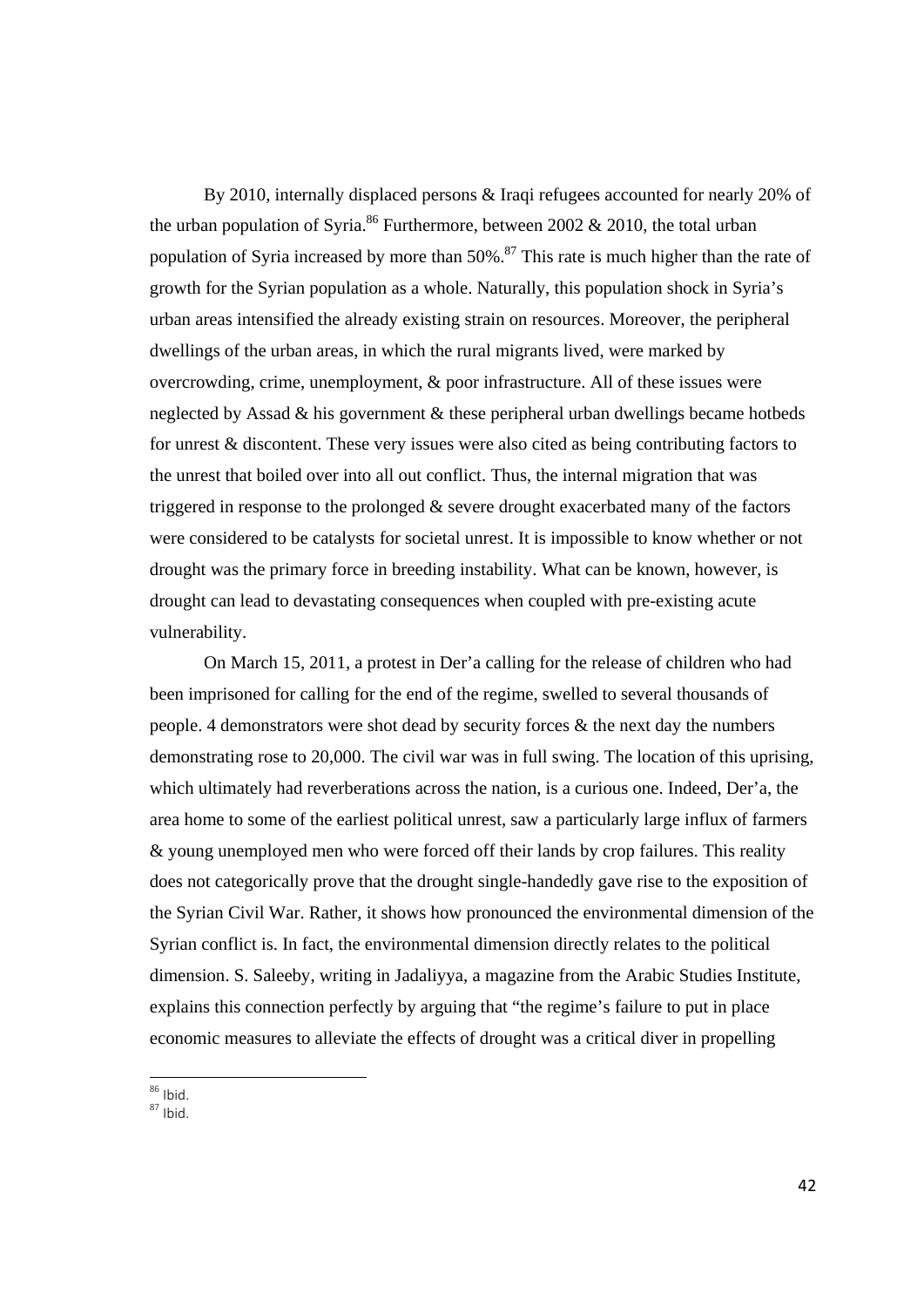massive mobilizations of dissent."<sup>88</sup> The environmental dimension is strengthened by the fact that between 2 & 3 millions of Syria's rural inhabitants were reduced to extreme poverty because of the drought.<sup>89</sup> The 75 to 100% crop failures in some areas likely contributed to this widespread poverty<sup>90</sup>. Furthermore, drought returned in 2011 & the UN estimated that between 2 & 3 million people were affected, with a million driven into food insecurity. Agricultural & food assessments conducted by the FAO in March & August of 2011 & again in June 2012, found that poverty & food insecurity were on the rise<sup>91</sup>. The environmental dimension of the political crisis in Syria is made strong by the aforementioned findings  $\&$  is even considered by the Proceedings of the National Academy of Sciences to have had a "catalytic effect". The study looked into the links between global warming, the drought, & Syria's unrest, & concluding, unequivocally, that global warming contributed to the region's instability<sup>92</sup>.

 The OM II present in Syria is characterized by drought & desertification of arable land & the associated adaptation responses included internal migration to urban centers, regional migration into bordering countries, & eventually, trans-continental migration into Europe. Of course, many of the Syrians who fled to neighboring Jordan, Iraq, Lebanon, Turkey, & eventually Europe were fleeing violence & clashes between rebel forces & government forces. Other were fleeing the violence of radical Islamist groups & constant aerial bombings. None of 4 million Syrian refugees & the six & a half million IDPs reported in November 2015 can be classified as climate migrants. All that can be said, is, anthropogenic-induced long-term changes in the general climate of Syria were concomitant with an extreme drought that intensified the structural fractures of an already precarious region. Furthermore, in temporal terms, the multiyear drought, was quite close to the onset of the Syrian Civil War & the subsequent refugee crisis. The case of Syria as it relates to environmentally-induced slow-onset change, simply demonstrates how environmental

http://www.theatlantic.com/international/archive/2013/09/your-labor-day-syria-reader-part-2-williampolk/279255/.

<sup>&</sup>lt;sup>88</sup> http://www.jadaliyya.com/pages/index/4383/sowing-the-seeds-of-dissent\_economic-grievances-an  $89$  William R. Polk, "Your Labor Day Syria Reader, Part 2," Atlantic, September 2, 2013,

<sup>90</sup> Robbins, Denise, and John R Wennersten. *Rising Tides: Climate Refugees in the 21st Century*. Indiana University Press, 2017<br> $\frac{91}{10}$  Ibid.<br> $\frac{92}{10}$  Ibid.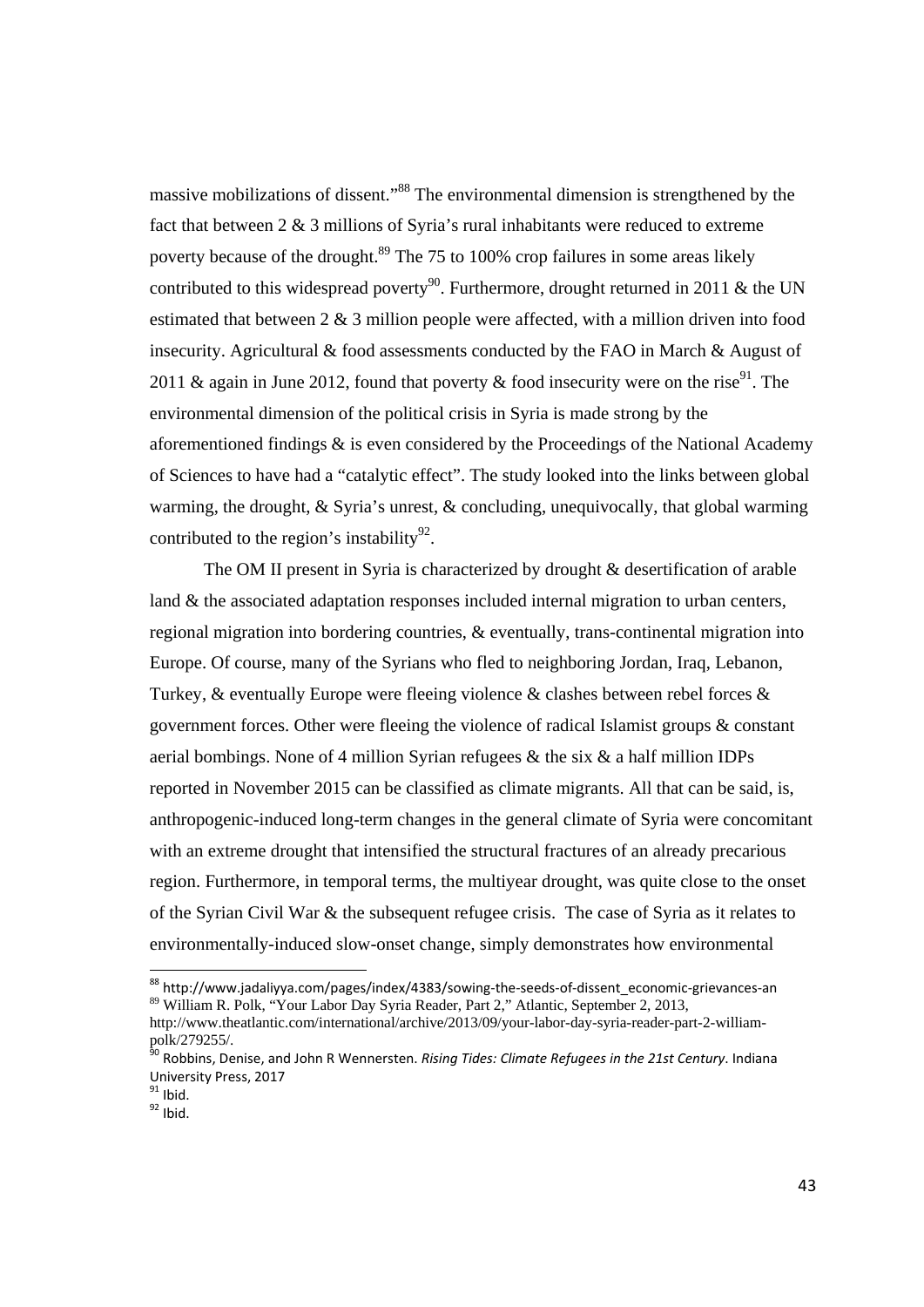factors can play a key role in catalyzing societal upheaval & large-scale migration. Moreover, the case of Syria can perhaps shed light on what can potentially happen in the Middle East at large when environmental factors converge with pre-existing vulnerabilities.

Beyond Syria, the Middle East as a whole, is projected to be disproportionately affected by warming, with an expected warming rate twice as high as the global average<sup>93</sup>. This will place scarce water resources under increased pressure, which – as seen in Syria – can lead to massive agricultural die-offs. Such extreme heat has already taken form in Iraq. A heat wave swept across a large part of the Middle East in the summer of 2015, with temperatures exceeding 120 degrees Fahrenheit & high humidity levels, creating a heat index that reached 159 degrees Fahrenheit in Iraq & over 160 in Iran<sup>94</sup>. The Iraqi government had to initiate a four-day lifesaving holiday in response. This heatwave of 2015 is just a prelude to a devastating future in the Middle East. Many parts of the Middle East will become 'unlivable' because of prolonged heat waves. Prolonged heat waves will be ten to twenty times more common than before. Dr. Karsten Haustein of the Environmental Change Institute in Oxford says that, "What used to be a 1 in 50-100 year event is a 1 in 5 year event now."<sup>95</sup>

The potential for heatwaves in Iraq to breakout into unrest similar to that of seen in Syria is high. There are already hundreds of thousands of refugees  $\&$  1.5 million internally displaced Iraqis.<sup>96</sup> Many of the displace have little to no shelter from the unbearable heat. In fact, the heat wave of 2015 became the subject of protests in Iraq that summer. Iraqis protested against government corruption & power outages. Iraqis did not have access to air conditioning at a when the country was experiencing record heat, & their discomforts transformed into discontent towards the government. This environmentally-induced social unrest can also be found in pre-revolutionary Egypt. Egypt was heavily dependent on wheat

<sup>93</sup> Robbins, Denise, and John R Wennersten. *Rising Tides: Climate Refugees in the 21st Century*. Indiana University Press, 2017<br><sup>94</sup> Nick Wiltgen, "Feels-Like Temp Reaches 164 Degrees in Iran, 159 in Iraq; Days Off Ordered as Mideast Broils

in Extreme Heat Wave," Weather.com, August 5, 2015.<br><sup>95</sup> Freya Palmer, "Extreme Weather Events of 2015: Is Climate Change to Blame?" Climate Home, August 21,

<sup>2015,</sup> http://www.climatechangenews.com/2015/08/21/extreme‐weather‐events‐of‐2015‐is‐climate‐change‐ to-blame/.<br> $96$  Ibid.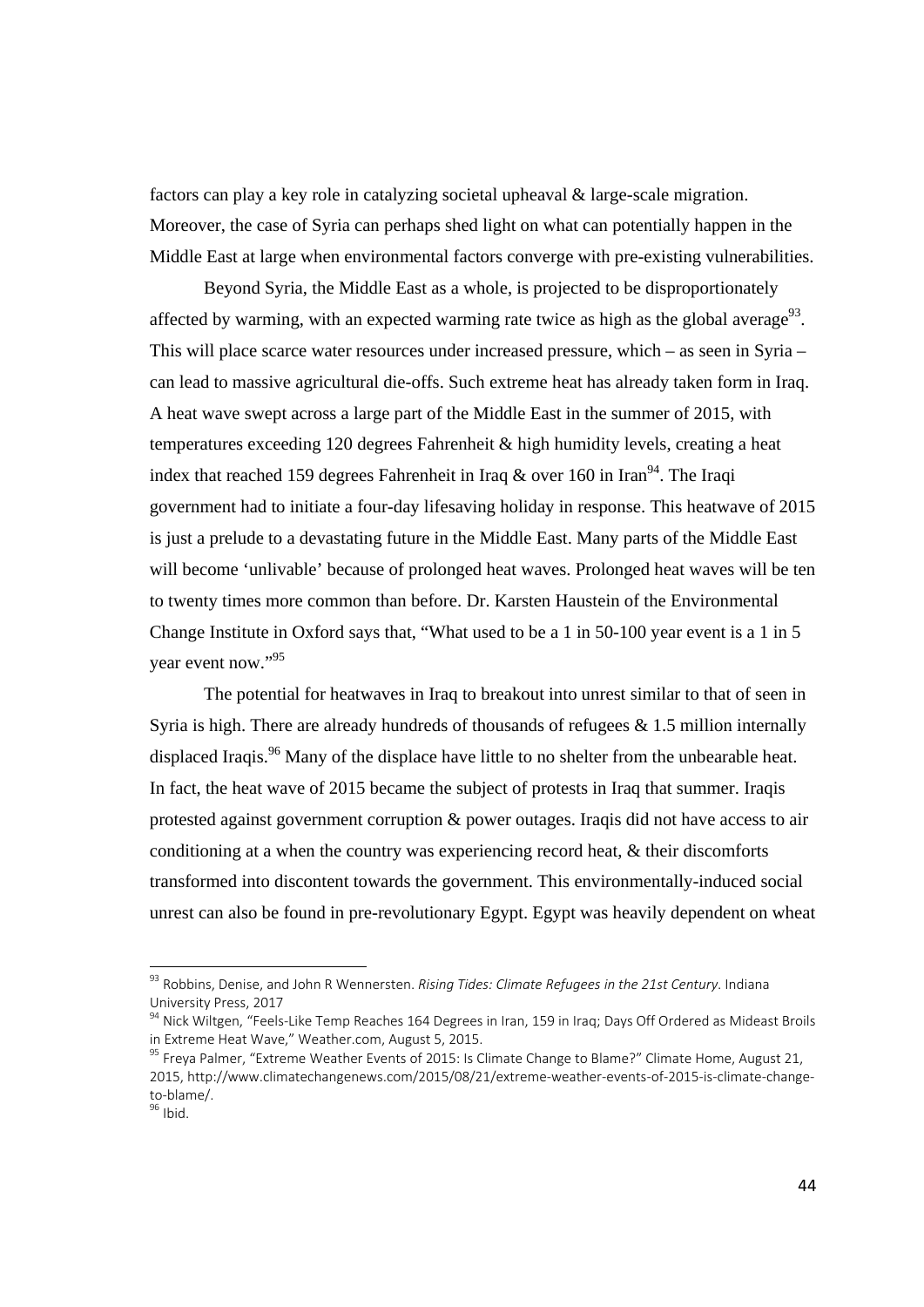imports from China. During the winters before the Arab Spring, China & Russia experienced a once-in-a-century drought. The wheat industry in both regions were devastated & this caused global wheat prices to skyrocket. Egypt was particularly affected, as food prices more than doubled from 2010 to  $2011.^{97}$  To make matters, worse, the Egyptian government took a page out of Bashar al-Assad's book and cut down food subsidies to its citizens. Consequently, food prices was one of the major points of contention during the protests. Indeed, activists waved loaves of bread as a symbol of protest & chanted, "Bread, Human Dignity."98

Over the past 4 decades, about 38 million people in the Middle East have been affected by drought.<sup>99</sup> In the coming decades, the Middle East will be of the most waterstressed regions in the world. The World Resource Institute put together a list of those countries that will be most water stressed in 2040 & the 14 of the 33 countries on the list are Middle Eastern. The US National Intelligence Council acknowledged that as droughts become more frequent, water stresses in the Middle East "will increase the risk of instability & state failure" & "exacerbate regional tensions."<sup>100</sup> This is exactly what happened in Syria, Iraq, & Egypt during the past two decades. The cases of these 3 countries show that droughts having far-reaching impacts. In Syria, after the third consecutive year of drought, in 2010, nearly 1 million people lost their entire livelihoods.<sup>101</sup> The World Bank summarizes brilliantly the story of the Middle East that has been presented in this sector by saying that droughts contribute to a "disaster situation" when "combined with pre-existing conflict." Water scarcity is a case in point; it is "increasingly becoming a cause of conflict, leading communities to fight over water-irrigated pastures & forcing people to leave their homes look for safe access to water."102 Is the world aware of

 $^{97}$  Fatima Bishtawi, "What Ignited the Arab Spring?" Yale News, August 5, 2015,

http://archive.epi.yale.edu/the-metric/what-ignited-arab-spring.<br><sup>98</sup> Ibid. 1998<br><sup>99</sup> World Bank, "Natural Disasters in the Middle East and North Africa: A Regional Overview," January 2014, http://documents.worldbank.org/curated/en/211811468106752534/pdf/816580WP0REPLA0140same0box0 0PUBLIC0.pdf.

<sup>&</sup>lt;sup>100</sup> "Intelligence Community Assessment on Global Water Security," US National Intelligence Council, http://www.state.gov/e/oes/water/ica.<br><sup>101</sup> World Bank, "Natural Disasters in the Middle East and North Africa." <sup>102</sup> World Bank. "Natural Disasters in the Middle East and North Africa."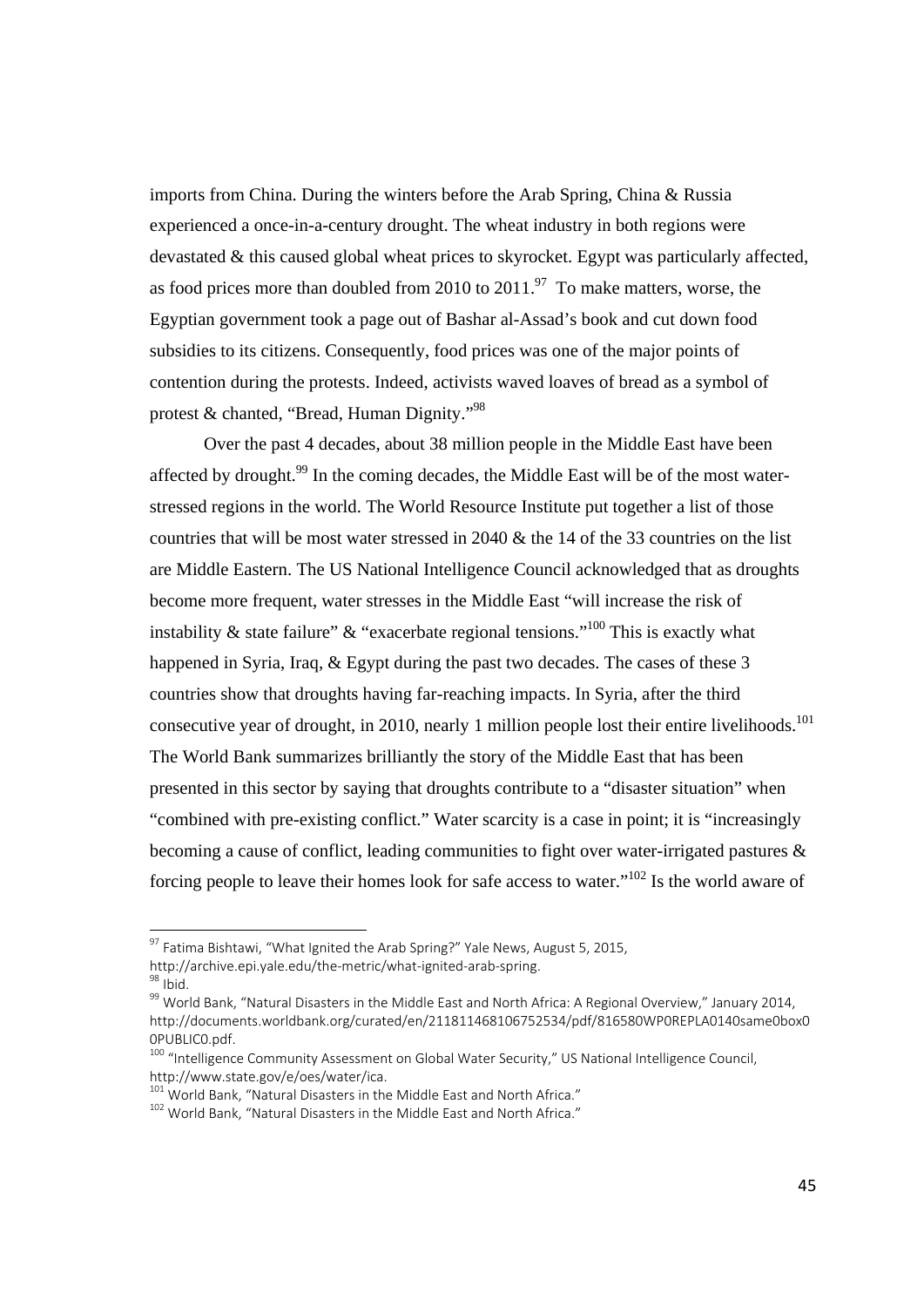the reality of what it will face in terms of future crises as far as water is concerned? Furthermore, is the world prepared to deal with such a calamity?

## **Chapter II: Is the World Prepared to Deal with the Human Face of Climate Change?**  *The Beleaguered USA*

The environmental realities  $\&$  the complexities of the adaptation responses in the US that were presented in the beginning of the first chapter are compounded by the fact that droughts, floods  $\&$  more severe storms could wipe out 2% of the US's GDP by 2030.<sup>103</sup> The US is already hemorrhaging billions of dollars year to year because of extreme weather events. Hurricane Harvey, Irma, & Maria were all billion-dollar disasters & it seems as though these billion-dollar disasters are the new norm. In fact, 2017 marked the first year where 2 category 4 hurricanes made landfall in the same year in the US (Harvey & Maria). Warmer sea-surface temperatures in the Atlantic are contributing to the observed increase in duration, frequency, & intensity of hurricanes in the US. This warming is likely to persist; the marked increase in global CO2 emissions in 2018 adds credence this assertion. Hurricane rainfall rate & hurricane wind speeds are increasing as well; essentially, the strongest storms are getting stronger. This is supported by the fact that the strongest

<sup>103</sup> https://www.theguardian.com/environment/2012/sep/26/climate‐change‐damaging‐global‐economy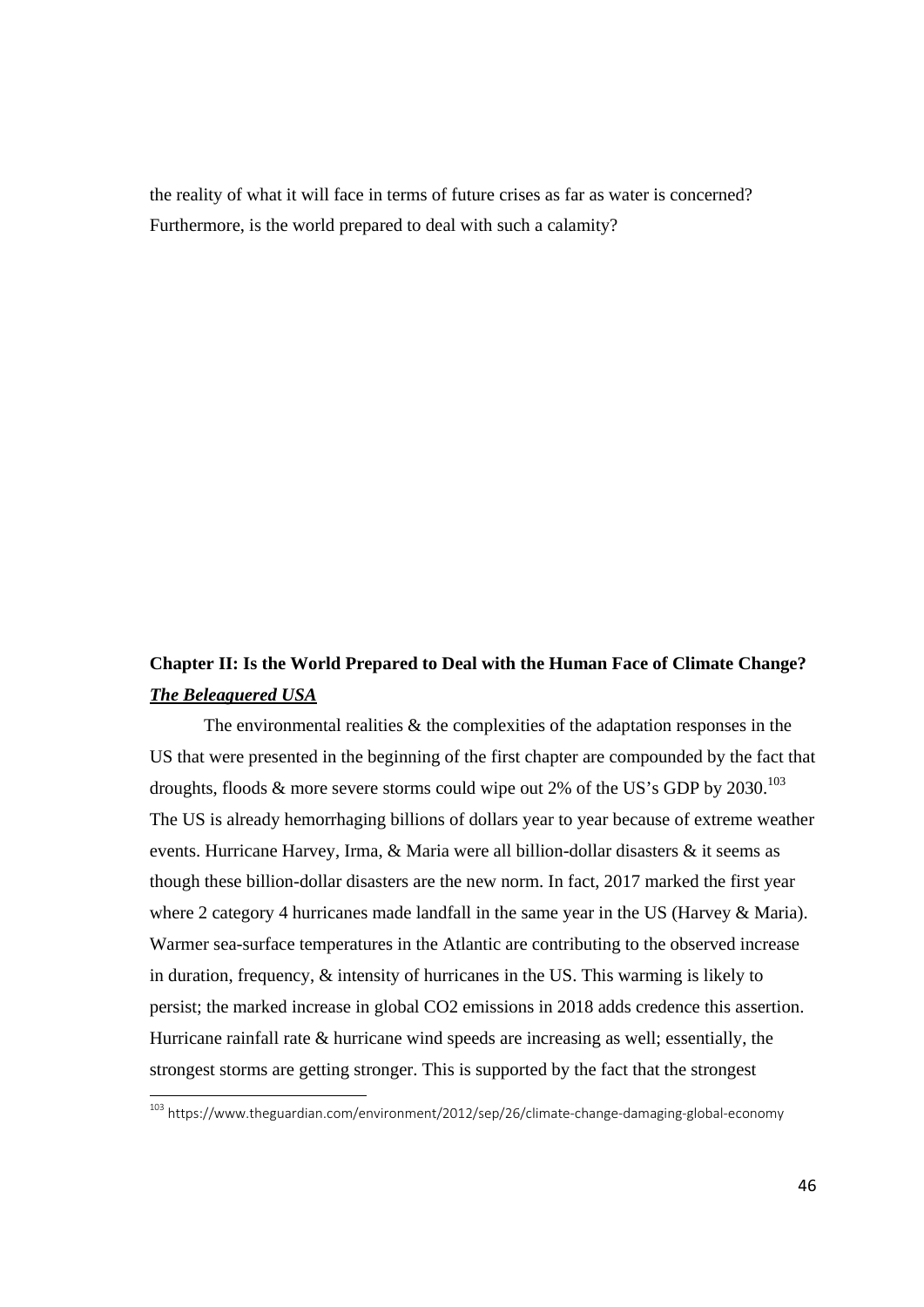hurricanes on record (as measured by sustained wind speeds) for the globe, the Northern Hemisphere, the Southern Hemisphere, the Pacific, & now, with Irma, in the open Atlantic, have all been observed over the past 2 years. This environmental reality spells disaster for the US, a country that has been struggling immensely to contend with slow-onset change  $\&$ sudden-dramatic onset change within its borders, despite being the economic hegemon of the world. To make matters worse, the current US administration has taken a hard stance against the low-carbon transition & any form of climate mitigation. Couple this with the fact that for every decade the US waits to enact climate policy, the net cost for mitigating climate change rises by 40%, with this figure increasing over time, & a clear picture can be seen. The US, beset with difficulties of its own, at this moment in time, is not an ideal position to manage the coming climate crises of the world.

The economic costs of extreme weather events, hurricanes in particular, in the USA are staggering. The aggregate cost of the 16 separate billion-dollar weather events in the US in 2017 was \$306.2B<sup>104</sup>. If costs incurred during Hurricanes Sandy & Katrina are included, the cost of sudden-onset environmental disaster in America rises to \$538B. That is more than half of what the US spends on defense. Furthermore, this aggregate cost does not factor in the costs of other devastating Hurricanes that have occurred during the  $21<sup>st</sup>$ century, such as Hurricane Mathew, which generated estimated insured losses of \$1.5B to \$7B.<sup>105</sup> In terms of insured US coastal properties vulnerable to hurricanes, New York ranks number one with \$2.92 trillion, followed by Florida (\$2.86T), Texas (\$1.17T), Massachusetts (\$849B), & New Jersey (\$713B).<sup>106</sup> Four of these locations have already been devastated by billion-dollar events in the past decade & are also region's that are completely exposed to the negative effects of climate change. Future economic costs are expected to be immense & thus it is a mistake to assume that climate change will not be a problem for affluent countries like the US.

With global warming, the US will continue to face ferocious storm patterns & tidal incursions that will engulf large areas of coastal land. Loss of vital wetland regions, such as

<sup>104</sup> https://coast.noaa.gov/states/fast-facts/hurricane-costs.html<br>105 Ibid. 106 Ibid.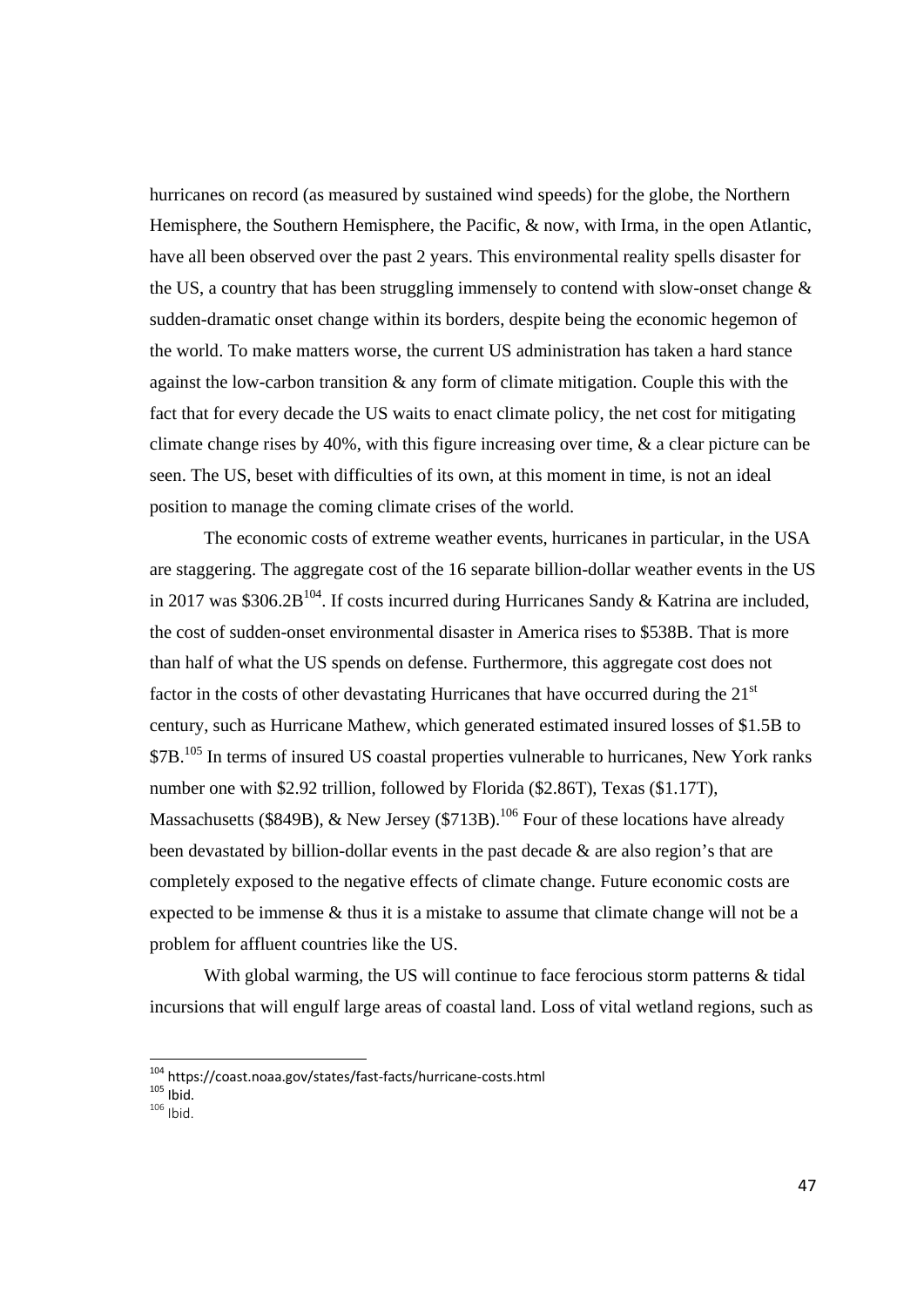Louisiana, may bring about the collapse of ocean fisheries & if the trend of land loss in Louisiana continues, by 2064, rising water will remove a landmass larger than Rhode Island from the state.<sup>107</sup> An interactive map from the National Oceanic & Atmospheric Agency shows that flooding in America will not be confined to Louisiana. The map shows the impact of rising water in critical areas such as Miami, New York, San Juan, or the Florida Keys, which, in a 5ft scenario, will completely vanish into the ocean.<sup>108</sup> In turn, populations from coastal areas will be on the move  $\&$  the US will be face to face with the unprecedented & monumental issues of resettling millions of its own citizens.

The citizens of Isle de Jean Charles were considered to be the US's first "climate refugees". This is, however, disputable when considering all the people who evacuated New Orleans because of Katrina & never retuned; all those forced to leave their homes after Hurricane Sandy. The case of Hurricane Katrina in Chapter I clearly illustrated the limited ability of the US & Americans to adapt to a climate crisis. Among government agencies & media, it was widely assumed that the 1 million evacuees that Katrina created would return to their homes in New Orleans & rebuild their lives. Several hundred thousand did not do so as they had neither a job nor a home to return to. In effect, hundreds of thousands of Americans transformed from evacuees into climate migrants. Most of these climate migrants settled in Texas. Moreover, many of these migrants were poor, African American, or aged, & were not very welcomed.

The state was already gripped by an "us vs them" mentality; a mentality that has its roots in the migration of illegal immigrants from Latin America into US soil. The influx of Katrina climate migrants exacerbated this pre-existing social tension  $\&$  this can be seen in a 2007 survey of 765 Houston-area residents by Rice University sociologist Stephen Klineberg. This survey found that <sup>3</sup>/<sub>4</sub> believed that helping the "refugees" put a "considerable strain" on the community  $\& 2/3$  blamed evacues for a recent surge in violent

<sup>107</sup> Miller, Todd. *Storming the Wall: Climate Change, Migration, and Homeland Security*. City Lights Books,  $2017.$ <sup>108</sup> Ibid.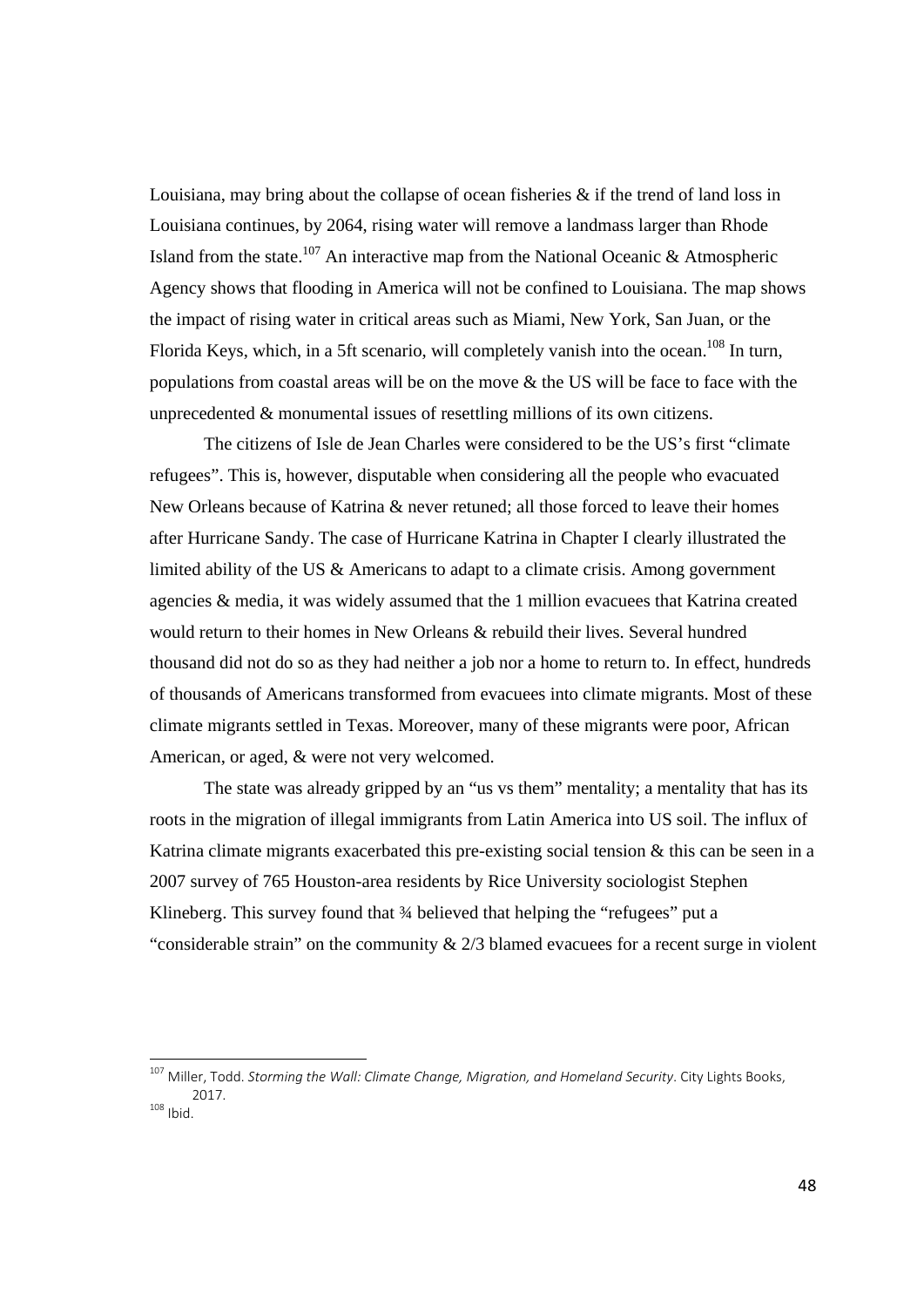crime.<sup>109</sup> Half thought that Houston would be worse off if evacuees stayed. Klineberg observed that the arrival of 150,000 refugees, 90% of whom were black, did contribute to "a palpable rise in social tensions."110 The climate-induced social tension against fellow Americans witnessed in Texas shows how the US not only has significant economic costs & detrimental environmental realities to deal with, but also has intra-border social conflicts to contend with as well.

Chapter I Sec. II illustrated the immensity of the scale  $\&$  scope of the response to Superstorm Sandy. The economic, political,  $\&$  institutional clout of the USA's public  $\&$ private sectors amalgamated with the resources  $\&$  solidarity of individual citizens to lessen the extent of climate-induced displacement. In spite of the admirable efforts previously illustrated, there are several less-than-favorable realities associated with the aftermath of Superstorm Sandy. According to the Furman Center for Real Estate and Urban Policy, 55 percent of the storm-surge victims in New York City were very-low-income renters, whose incomes averaged \$18,000 per year. Max Weselcouch, the center's data manager, explained that "these households were vulnerable before the storm, and programs to assist them will need to take their need for affordable housing into account in order for them to fully recover from the storm's damage." The disproportionately detrimental effects of climate change & climate disasters on the poor populations of post-Katrina Louisiana can also be observed in the case of post-Superstorm Sandy New York & New Jersey. The resettlement strategy of the low-income renters in New York City in the wake of Sandy differed from those who had the resources necessary for adequately responding to the impacts of the climate disaster. According to reports, thousands of these displaced peoples did not have sufficient income to qualify for the available apartments or existing disaster programs. They also lacked the means to find affordable housing. Analyses show that housing assistance after extreme weather events often favors middle-class victims, particularly homeowners. Even when low-income people own their own homes, there are often discrepancies in the aid they receive. These socioeconomic fault lines are intensified by the

 $110$  Ibid.

<sup>&</sup>lt;sup>109</sup> Stephen Kleinberg, "Four Myths about Katrina's Impact on Houston," August 26, 2015, https://urbanedge.blogs.rice.edu/2015/08/26/four-myths-about-katrinas-impact-onhouston/#.WI9647YrKRs.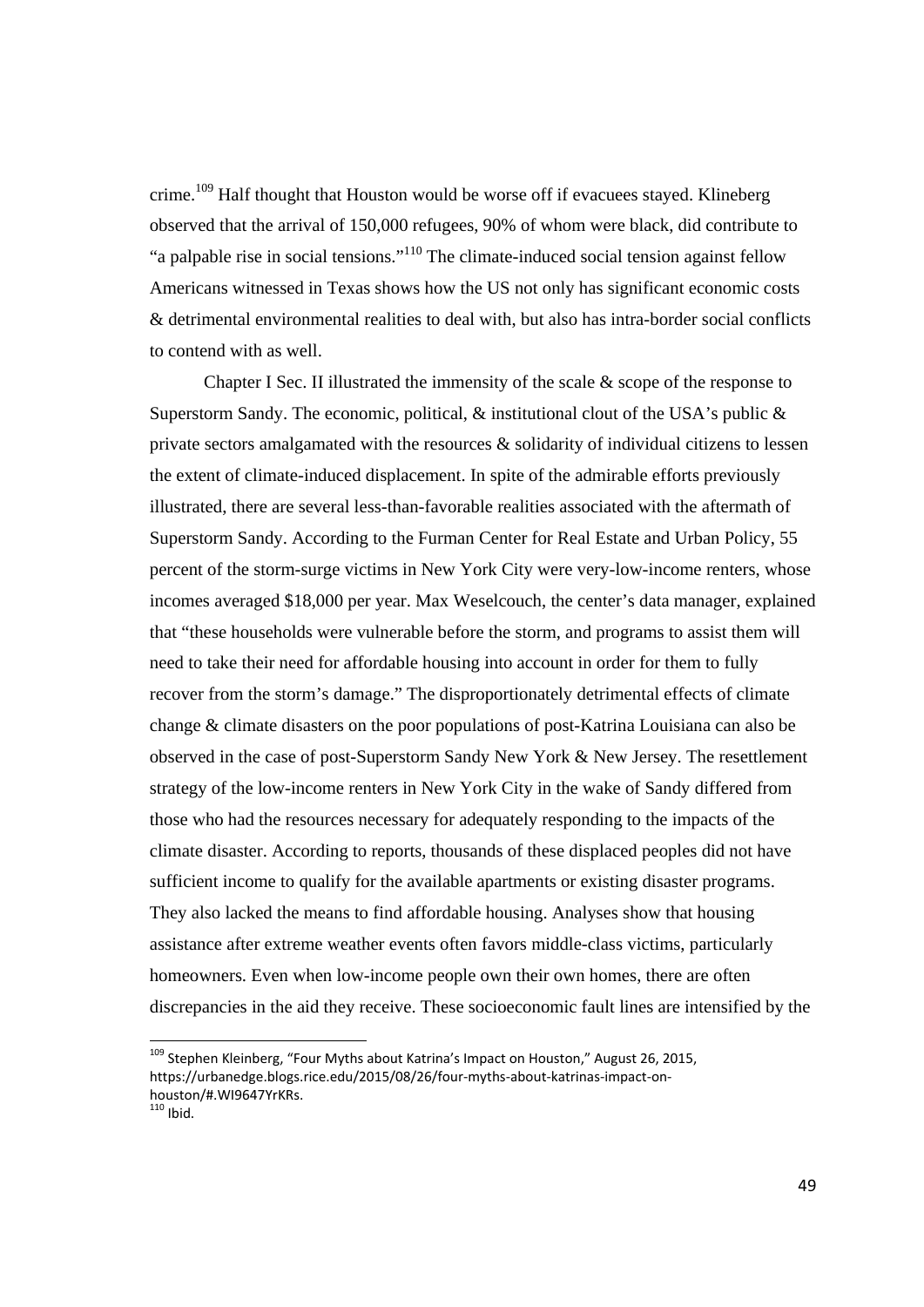fact that the poor often hold low-paying non-salaried jobs.<sup>111</sup> Whereas federal labor laws offer more protections for salaried workers, hourly workers are vulnerable to the possibility of not being paid lost wages that result from businesses being shut down because of a storm. Moreover, individuals who lose their jobs due to extreme weather qualify do not qualify for regular unemployment insurance benefits. Instead, people who lose their jobs to extreme weather qualify for unemployment benefits through other federal programs & the minimum weekly amount of these benefits is half of the average benefit amount in the state $112$ .

In conclusion, the hurricane displaced as many as 776,000 people from their communities & despite the successes of the various reconstruction programs, 39,000 people still remained displaced at the end of 2015 (3 years after the storm). As was the case in Louisiana, low-income communities bore the worst outcomes<sup>113</sup>. Analysis of the adaptation measures that were launched by federal, state  $\&$  local governments  $\&$  the bottom-up support from community organization, volunteers, & nonprofits shows that while there was a substantial & meaningful deployment of labor, resources, & concerted recovery initiatives, many citizens of New York City & New Jersey struggled to cope with the adverse impacts of Superstorm Sandy. The stories of Hurricane Katrina & Superstorm Sandy tell us that even the world hegemony is incredibly vulnerable to the disastrous effects of climate change & extreme weather events. Despite having the capacity to carry out collective & comprehensive efforts aimed toward climate mitigation & adaptation, the United States  $\&$  the regions that have been studied thus far struggle immensely, both in the short & long term, to deal with the catastrophic economic & social costs of environmentally-induced sudden dramatic onset change. Moreover, it can be said that environmental factors alone do not determine the nature of migration & adaptation as vis a vis climate change. The cases of Hurricane Katrina & Superstorm Sandy demonstrate that

 $111$  Ibid.

<sup>112</sup> U.S. Department of labor, "Disaster Unemployment Assistance (DUA)," available at http://workforcesecurity.doleta.gov/unemploy/disaster.asp (last accessed August 2013).<br><sup>113</sup> Tracey Ross, "A Disaster in the Making" (Washington: Center for American Progress, 2013), available at

https://www.americanprogress.org/wp‐content/up‐ loads/2013/08/LowIncomeResilience‐2.pdf.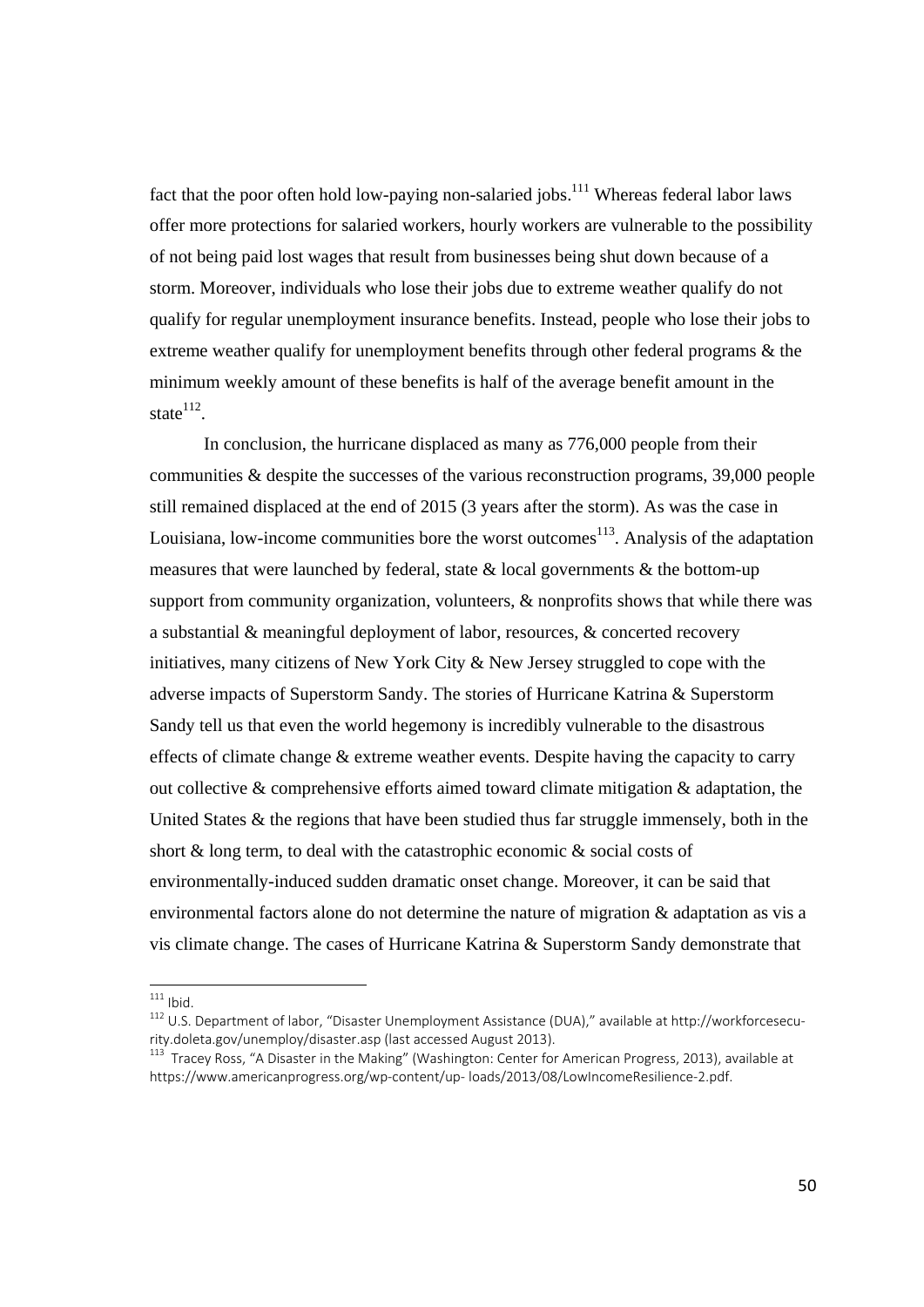pre-existing factors, such as one's income-level, demographics & the competence of public & private actors, contribute greatly to the outcomes of those who are impacted by extreme weather events. It seems that if climate mitigation  $\&$  adaptation policy is to be designed prudently, it must weigh the aforementioned pre-existing factors heavily in the strategy development process. For example, households that were most damaged by Hurricane Katrina & Superstorm Sandy were primarily inhabited by low-income citizens. In other words, in both cases, poorer peoples were living in areas that were exceptionally vulnerable to environmental distortions. These people are affected to a greater extent by such weather events because their resources to confront hazards are scarce & because their existing socioeconomic conditions are far more precarious than the more affluent segments of the population (i.e. lower quality housing – generally in less-than-desirable neighborhoods that lack quality services  $\&$  are supported by suboptimal infrastructure). Moreover, the tendency of reconstruction & adaptation efforts to favor wealthier segments of affected populations further worsens the impact of extreme weather events on the poor. Thus, any adaptation policy that is formulated in response to an extreme weather event, by default, will experience a significant degree of failure. This is because underlying fundamental & structural issues have been ignored & these pre-existing fissures are exacerbated by environmental distortions. If such underlying flaws are not treated as a primary point of concern, states like New York, New Jersey, & Louisiana & the USA at large will continue to be plagued by somewhat ineffective climate adaptation policy & exorbitant economic costs. The US's internal issues are compounded by the climate crisis in the Dry Corridor.

 The US was overwhelmed with a border crisis in both 2014 & 2016, with primarily Central American migrants from the "Dry Corridor" attempting to cross from Mexico into the US. Furthermore, Ch. I Sec. II explained how climate factors played a critical role in driving the mass migrations of 2014  $& 2016$ . The US was completely overwhelmed  $& 2016$ unprepared to deal with both crises. In the case of 2014, the system that the US congress had in place for dealing with immigrants at the southern border was built for 8,000 kids – not 50,000. Makeshift facilities were thrown together at military bases to accommodate all of the children. Immigration courts were inundated with removal proceedings & children as a result were left to wait for over a year for a hearing. Existing Health & Human Services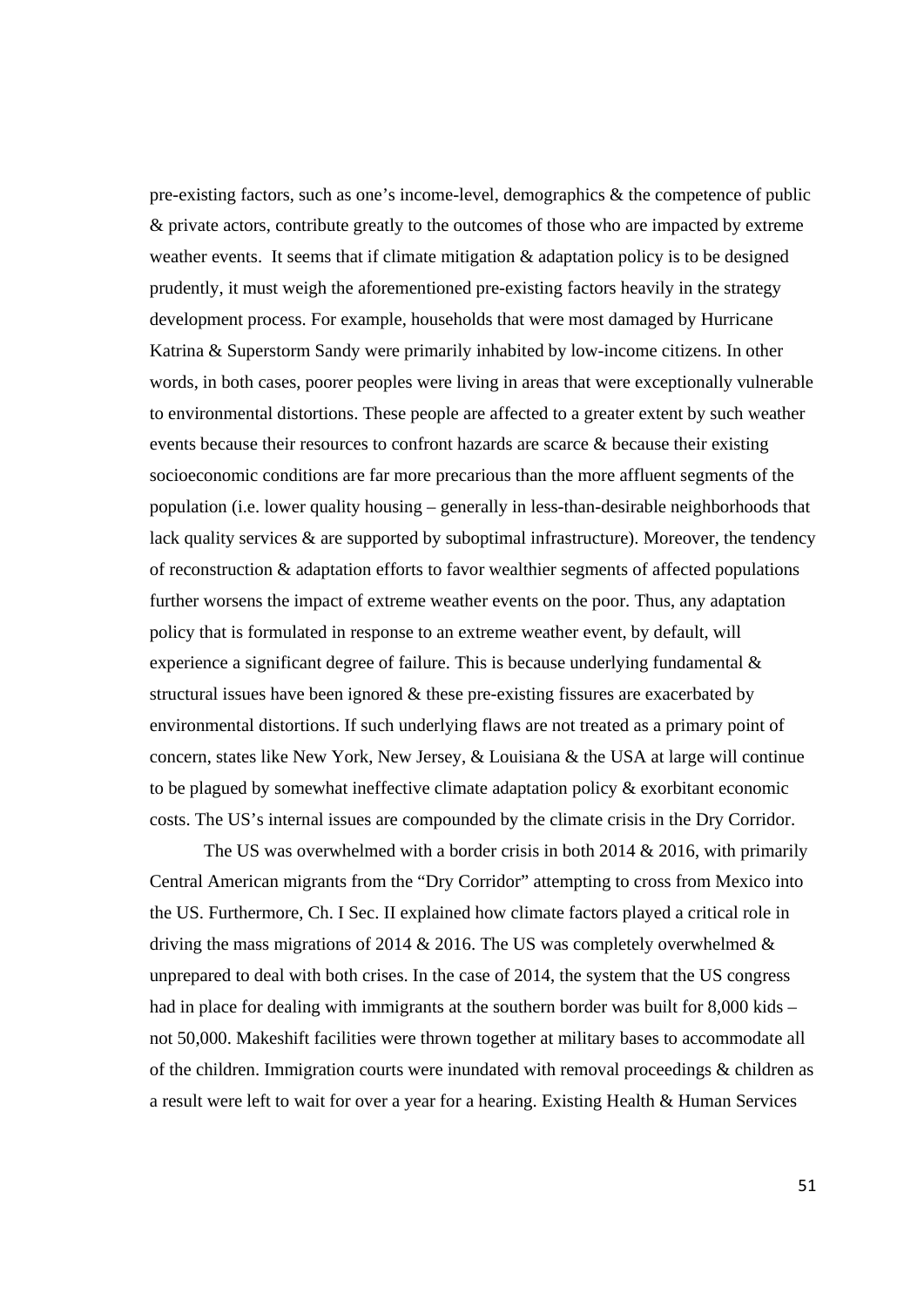centers were at maximum occupancy in Texas, California & Oklahoma & the federal government had to request  $$1.57B$  in emergency funding to house, feed, process  $\&$ transport the children.<sup>114</sup> The separate influx families compounded the issues facing Border Patrol – as they were already completely occupied with the surge in unaccompanied minors. The government ended up building detention facilities to house the hundreds of migrant families.<sup>115</sup>

 Ultimately, the US's long-term policy for stemming the surge in Central American migration was one of hardline deterrence (it is worth noting that a hardline deterrence strategy was present even earlier in the 2010s & was a response to a surge in Central American migration). In essence, the US aimed to deal with the issue near its roots  $\&$ prevent migrants from ever reaching their border. The US converted the entire country of Mexico into a border & deployed a multilayered enforcement apparatus that encompasses a wide swath of Mexico (Miller, 2017). Washington both supports & insists on Mexico guarding its borders since the upsurge of northbound Central American immigration in the early 2010s. Mexico increased the speed of its freight trains thus making it difficult to hitch a ride or cross the tracks. Mega facilities & "super checkpoints" are peppered throughout Mexico & armed up with state-of-the-art technology that can detect objects through walls. If a migrant is lucky get on a train, they are then faced with the multi-layer security apparatus of the US (Miller, 2017. The US has also transferred millions of dollars to Central America, as a part of its Merida Initiative, in an effort to restrain immigration from the origin countries themselves (Miller, 2017). A project born out of this initiative was called "Rescue Angels" & was reported on by Cindy Carcamo in 2014 in the Los Angeles Times. She reported that Honduran National Police set up road blockades on border areas to prevent Honduran children from leaving their own country.<sup>116</sup>

 The Obama administration's attempt at stemming the immigration from Central America in 2014 ultimately failed. Two years later, another border crisis formed, again

<sup>114</sup> https://www.brookings.edu/blog/up-front/2014/07/02/the-surge-in-unaccompanied-children-fromcentral-america-a-humanitarian-crisis-at-our-border/<br><sup>115</sup> https://www.vox.com/2014/10/10/18088638/child-migrant-crisis-unaccompanied-alien-children-rio-

grande‐valley‐obama‐immigration

<sup>116</sup> Miller, Todd. *Storming the Wall: Climate Change, Migration, and Homeland Security*. City Lights Books, 2017.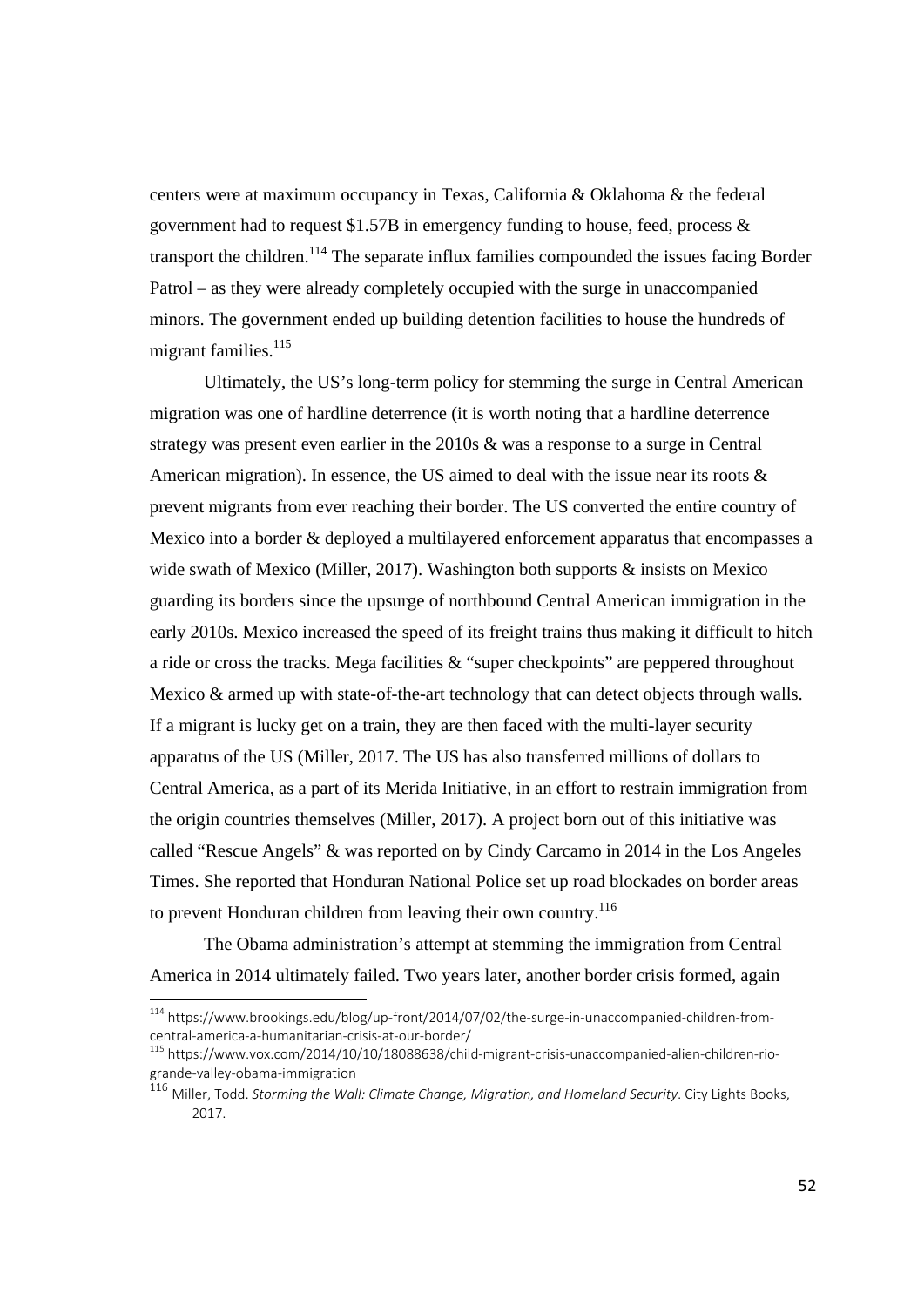seemingly driven in large part by environmental factors. Yet again, US Border Controls were overwhelmed & President Obama was forced to order another emergency response. Many of the same patchwork measures that were deployed in 2014 were repeated in 2016 & the US doubled-down on its enhanced security strategy. Fast forward to 2018, & the very same phenomenon manifested, again: apprehensions of Central American migrants skyrocketed. As was the case in 2014 & 2016, children & families compromised the migrant caravans. Unsurprisingly, environmental factors were prominent forces driving the migration. In July 2018, El Salvador declared a severe drought that affected tens of thousands of corn farmers. The government of Honduras declared a state of emergency one month later, citing a lack of water for agriculture. Indeed, the months of June & July registered lower-than-average  $\&$  drier-than-average conditions.<sup>117</sup> The incumbent President of the USA has responded to this recent border crisis with a strict "zero-tolerance" policy. Thousands of children were separated from their families & were placed in squalid conditions. Impromptu settlements, yet again, were set up to house the influx of unaccompanied minors. Countless reports have revealed that the detained minors are languishing & the circumstances surrounding their housing arrangements are horrendous. Children are crammed into rooms, are reportedly subject to mistreat & sexual abuse, & do not receive adequate healthcare. Worst of all, detained minors have died while in the custody of US Border Patrol. Furthermore, the US government is struggling immensely to reunite children with their families. The border crisis, along with pre-existing circumstances, has emboldened President Trump to erect a new & improved border wall. The border wall has become arguably the most pivotal & contentious component of American domestic politics. Immigration policy vis a vis the US's southern neighbors has divided the country along partisan lines & there appears to be no real solution on the horizon other than a doubling down on the deterrence strategy, which has proven to be a largely fruitless endeavor.

 Lacking political & economic will to truly fight the impact of global warming, leaders in the Western Hemisphere are preparing to avoid & control human displacement as

<sup>117</sup> https://reliefweb.int/report/el-salvador/fao-and-wfp-concerned-about-impact-drought-most-vulnerablecentral‐america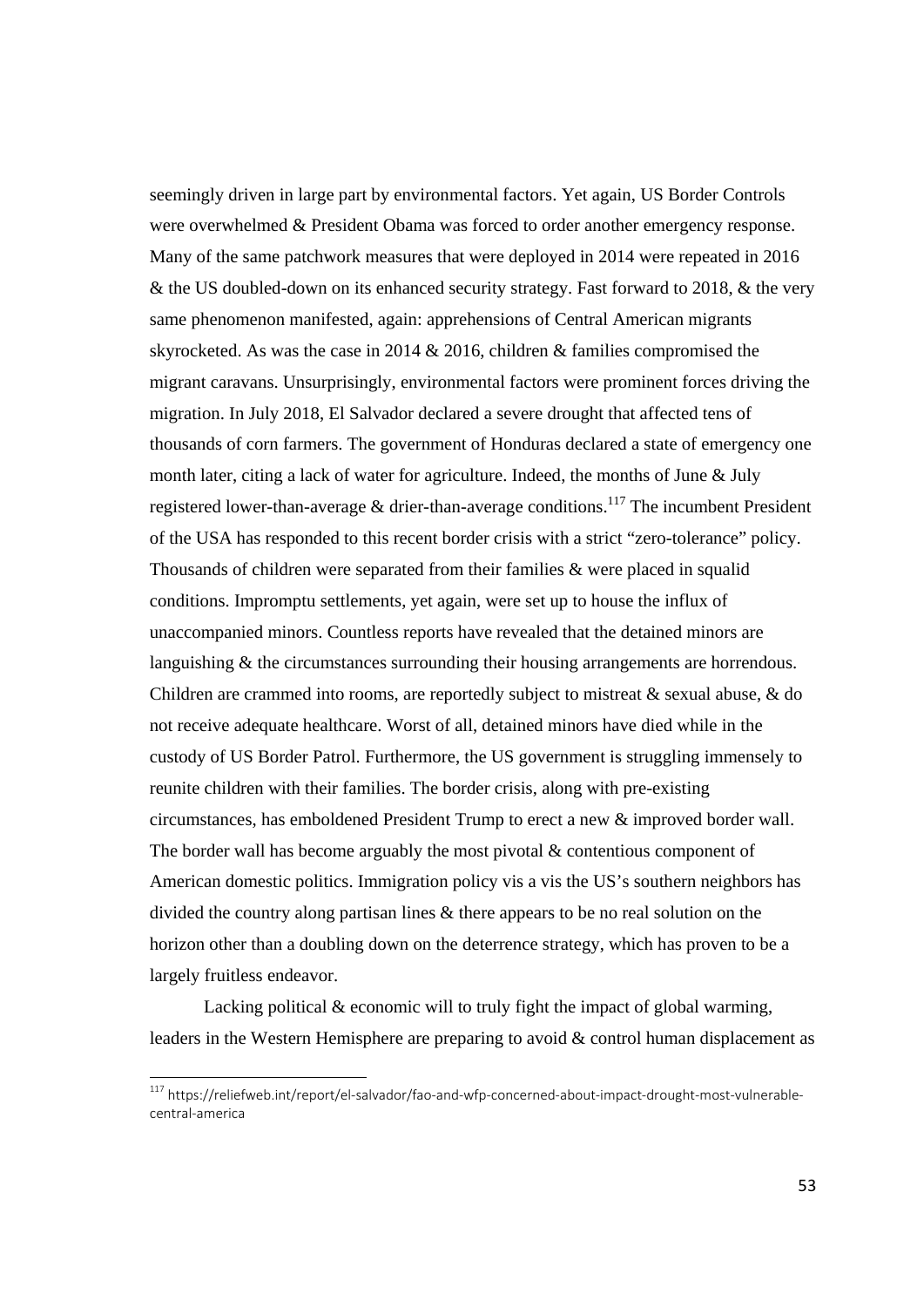a result of catastrophes through ramped-militarization & the so-called war on drugs in indigenous territories.<sup>118</sup> Include the increased  $\&$  increasing border controls in Central America, on the Mexican divide, & the ever-fortified US border enforcement regime, a disconcerting reality appears.

With displacement set to be a perpetual reality for Central America, the standard response of the US to displacement caused by intensifying environmental destabilization – or anything else – will be one of militarized borders, armed guards, surveillance, incarceration, & forced expulsions. In conclusion, the US has its hands completely full with environmental crises at home & near its borders. These realities reduce the capacity of the US to aid in climate mitigation & adaptation throughout the world. This is especially problematic when considering how dependent the rest of the world is on the US. Indeed, the US contributes hundreds of millions more than any other country to the UN; \$674.2M to be precise. This amount accounts for some 22% of the organization's total budget (as of 2019) & no other country comes anywhere close.<sup>119</sup> The US also contributes the most to the IMF, approximately  $$83B$  (as of 2019).<sup>120</sup> The US has been the top contributor to the International Development Association (arm of the World Bank aiding the poorest regions of the world) since its establishment in  $1960$ <sup>121</sup> Moreover, the US holds the most voting power in the World Bank Group at large. The US's dominance in international institutions is perhaps most completely illustrated by a Brookings Institution study that looked at the funding composition of 53 multilaterals. Again, the US, in absolute terms, was the largest contributor, by a huge margin, accounting for  $22\%$  of all resources.<sup>122</sup> Lastly, & arguably most importantly, the US, out of all the countries in the world, contributes the most to foreign & humanitarian aid (as of  $2017$ )<sup>123</sup>. The US is clearly the primary actor in all matters related to foreign aid & international development & already

 $118$  Ibid.

<sup>&</sup>lt;sup>119</sup> https://howmuch.net/articles/united-nations-budget-contributions-by-country-2019<br><sup>120</sup> https://www.britannica.com/topic/International-Monetary-Fund<br><sup>121</sup> https://uk.reuters.com/article/uk-worldbank-money-ida/britain

<sup>122</sup> https://www.brookings.edu/blog/order-from-chaos/2018/01/09/who-actually-funds-the-un-and-othermultilaterals/

<sup>123</sup> https://www.globalcitizen.org/en/content/humanitarian‐aid‐report‐2017‐2/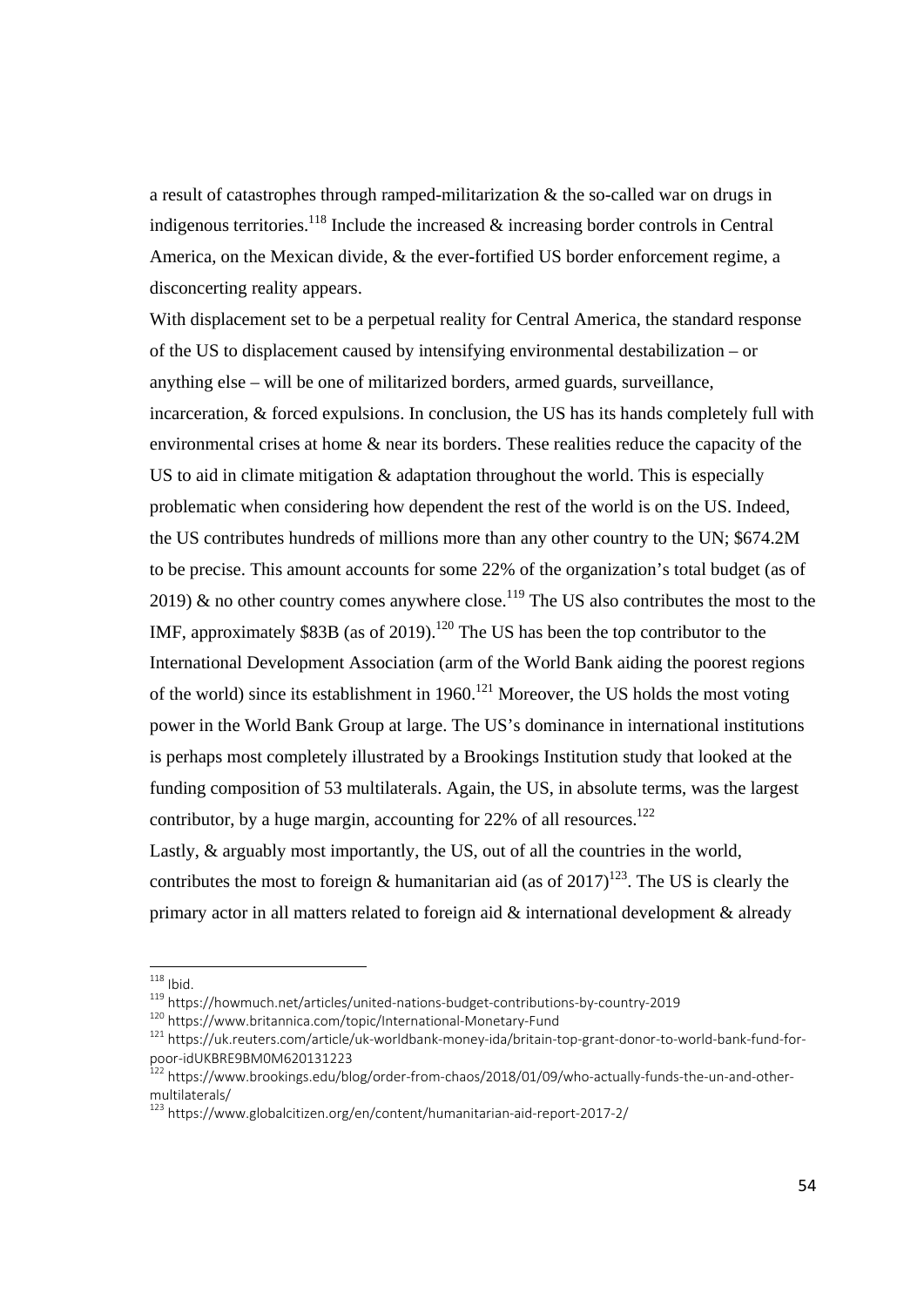bears a significant financial burden when it comes to assisting those regions of the world that are in the most need of help. The addition of an international climate mitigation/adaptation dimension to this already existing burden seems unlikely given the fact that the US has to contend with the economic  $\&$  social costs of climate change  $\&$ extreme weather both at home & down south, in Central America. The aforementioned institutions, at the moment, serve as the principal conduits for building environmental resilience in the most at-risk regions of the world. Taken together, it is plausible that these US-dependent global institutions  $\&$  the US will not be able to adequately ameliorate the human face of climate change worldwide. Thus, the water-scarce & drought-stricken regions of sub-Saharan Africa, the drowning pacific Island states, & the sinking Bangladeshis, are likely to be pushed further into the peripheries of climate policy. These developing regions are rife with systematic poverty, corruption, economic hardship & are woefully unprepared to handle the cosmic levels of internal displacement & environmental catastrophes that lie on the horizon, on their own. The US, however, is not the only Atlantic democracy that stands to struggle in aiding these regions; the EU stands shoulder to shoulder with their comrade.

#### *A Fragmented Europe*

"Looking at the past few years, it's the issue of migration that has brought the EU to the edge of the abyss."124 These are the words of Franks Timmermans, vice president of the European Commission. The issue of migration into Europe reached its flashpoint in 2015, with the Syrian Refugee Crisis. In the first 9 months of 2015, more than 487,000 people arrived on Europe's Mediterranean shores, with most of the being Syrian. Many entered into Greece via the land that connects it to Turkey & others opted for the dangerous option of sailing to Greece through the Mediterranean. European nations were completely overwhelmed with the immense surge in migration. Europe was, & still is, recovering from the financial crisis that devastated the Eurozone 5 years earlier & was also contending with the arduous Greek Debt Crisis, so, their capacity to handle such a large issue was challenged. Greece, who was receiving most of the migrants, had its economic

<sup>124</sup> https://www.dw.com/en/world-refugee-day-migration-problems-help-populists-prosper-in-europe/a-44263784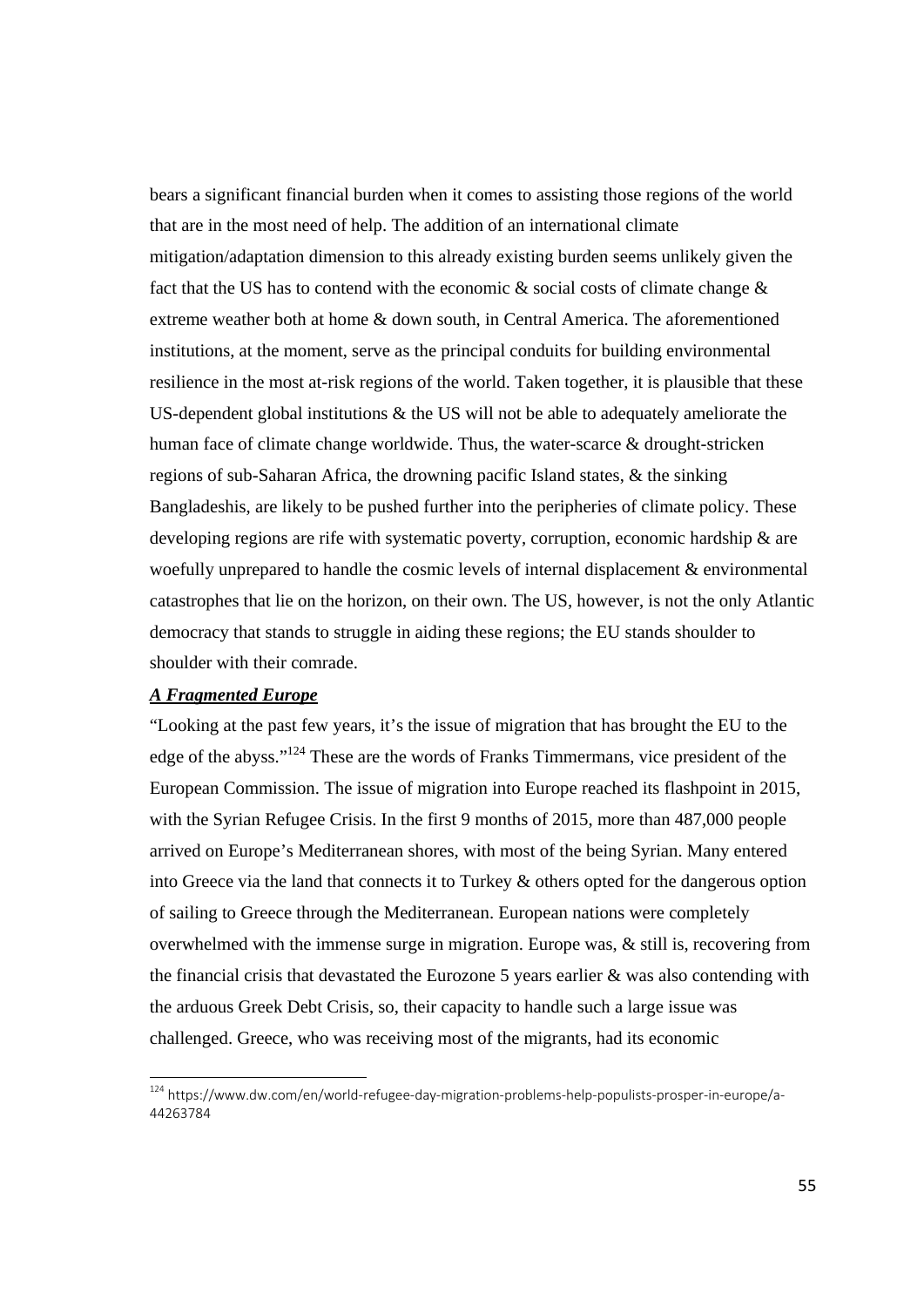shortcomings made worse by the refugee crisis. The Dublin Regulation, which mandates that the country in which the refugee first arrives must process the asylum requests, put even more strain on Greece. Greece, however, was not the end destination for these migrants. It was just the beginning, as refugees would travel through the transit countries of the Balkans, hoping to reach the more affluent Northern European countries. It is here, where, Mr. Timmerman's words come into play.

 Many European countries took a page out of the US's strategy book & implemented a policy of deterrence. Eastern European countries & countries along the Balkan route built & extended border barriers. Hungary, notoriously, took the hardest stance against the Middle-Eastern migrants, erecting a high-tech fence that has thermal detection capabilities & confining migrants to shipping containers that have been converted into shelters. Countries like Germany & Sweden deployed a more amicable policy. Germany went as far as to resettle nearly one million Syrian refugees. Ultimately, the migration crisis divided Europe into two camps: those who will accept refugees & those who will reject them. Political crisis was the end result.

 The sudden & gargantuan flow of people into Europe materially impacted the domestic politics of many European countries. It gave rise to new tensions, exacerbated pre-existing ones between EU member states, & has completely reshaped the political landscape. The inability of the EU to effectively handle the immigration crisis of 2015 resulted in a renationalization of Europe. Populist parties in Italy, Hungary, Austria, Poland, Germany, Czech Republic, France & Sweden used the surge of immigrants as fuel for their xenophobic rhetoric. Indeed, a leader of Germany's right-wing populist part, AfD, described the influx of refugees as being a gift to his party.<sup>125</sup> His sentiment had much merit, as evidenced by the rise of the AfD in Germany, Lega & the 5 Star Movement in Italy, & the National Rally Party in France. The rise of these populist & anti-immigrant parties was concomitant with the refugee crisis. The strength of these parties & the unresolved migration issues have both contributed to a crisis of government in Germany & have endangered EU cohesion.

 $125$  Ibid.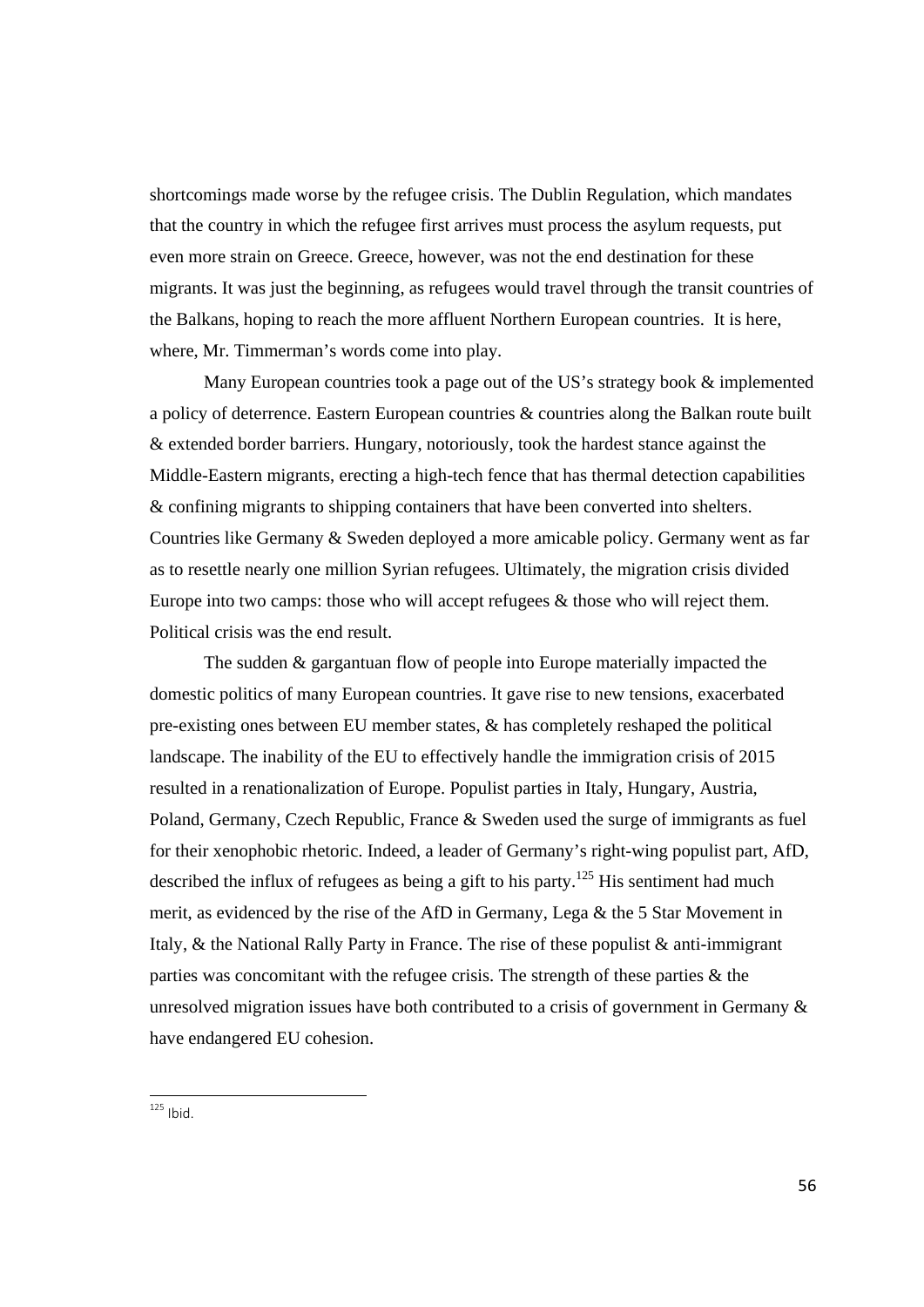Any attempts progress on any matter at the European level has been difficult in such an embroiled political environment. The 2015 migration crisis essentially exposed the weaknesses of the European project & the issue of migration is likely to remain & intensify. The crisis of 2015 prompted Europe, & Germany in particular, to ask the question of how to control a future potential influx of migrants into Europe, not just from the Middle East, but from the global south. Indeed, sub-Saharan Africans have been flooding into Italy through the Libya - Mediterranean Sea route, contributing immensely the Italian & Pan-European isolationism. In a nutshell, the solution includes the externalization of Europe's borders into foreign territory & foreign aid. The idea is to build up security measures in places like Niger to prevent West-African migrants from ever reaching Libya & its smugglers & use development funds to help build resilience in critical areas like Turkey, so that it can adequately manage the 3 million-plus Syrian refugees it hosts.

The future of Europe seems tenuous. Even if Europe can survive and manage the effects of the 2015 immigration crisis, millions more will be coming from Eritrea, Libya  $\&$ Africa at large. The UN Environment Program has said that "no continent will be affected by the effects of climate change as much as Africa (Robbins, Wennersten 2017). What will the 350M-600M Africans, who are projected by the IPCC, to be water-stressed by the  $2020s$  do?<sup>126</sup> Conventional wisdom says that they will likely follow existing migratory corridors as a form of adaptation. Global warming & extreme weather contributed to a deep unraveling in political stability in Syria but also has the possibility to do more in Africa & elsewhere. Many regions in the Middle East face threats from global warming that could create another refugee crisis. If the world can barely handle the Syrian crisis, what will happen when this phenomenon becomes more widespread (Robbins, Wennersten 2017)?

<sup>&</sup>lt;sup>126</sup> M. Boko, I. Niang, A. Nyong, et al., Climate Change 2007: Impacts, Adaptation, and Vulnerability, Contribution of Working Group II to the Fourth Assessment Report of the Intergovernmental Panel on Climate Change, M. L. Parry, O. F. Canziani, J. P. Palutikof, P. J. van der Linden, and C. E. Hanson, eds. (Cambridge, UK: Cambridge University Press, 2007), 433–67.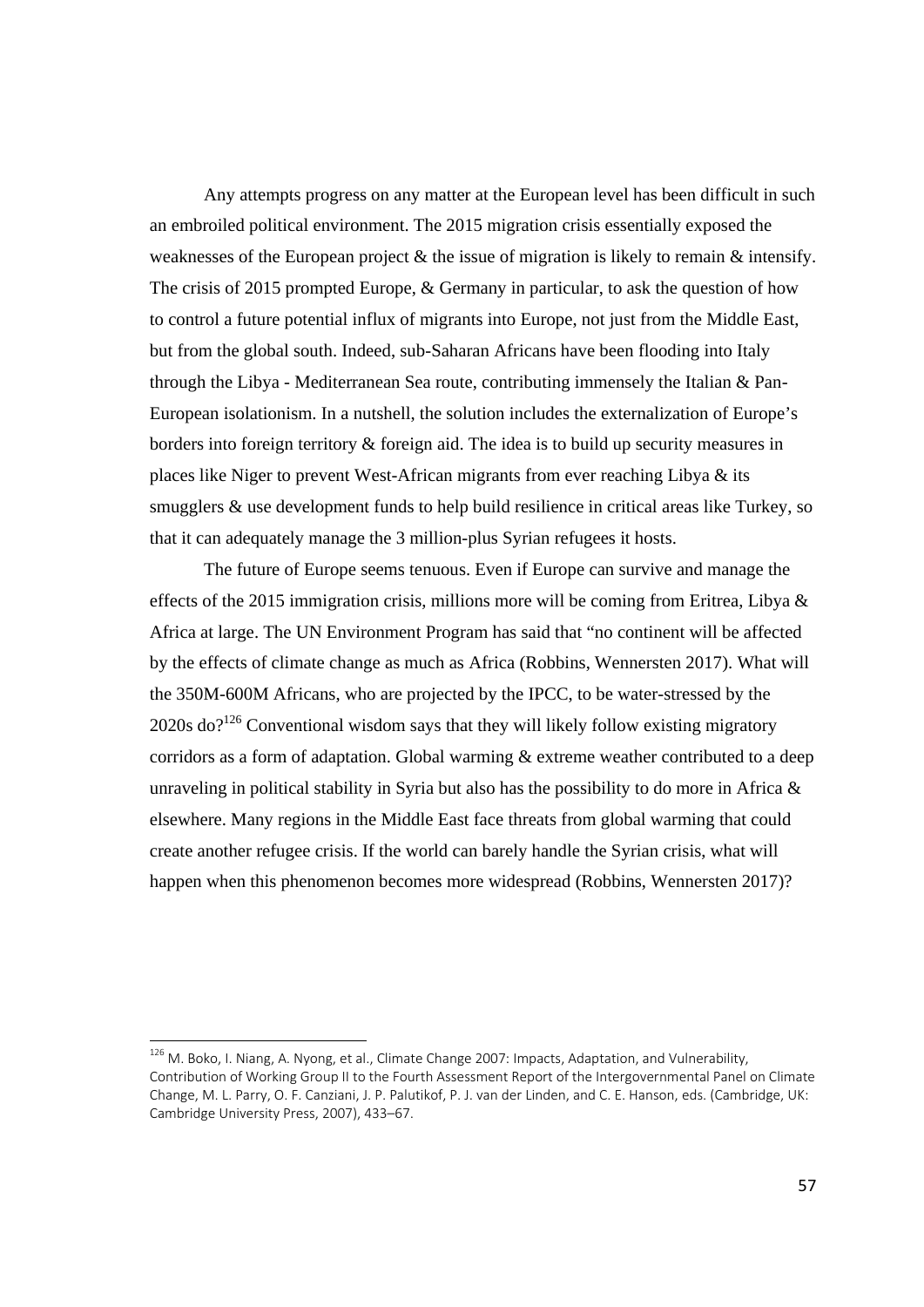#### **Conclusion**

This paper has explained in detail the environmental realities as they relate to climate change in critical regions of the world. Furthermore, this paper sought to determine what the environmentally-induced migrations  $\&$  adaptations looked like in these regions. The US is home to both of the overarching manifestations of climate migrants defined by this paper. An analysis of examples of each OM in America showed that the US is quite challenged when dealing with environmental catastrophe & these challenges are likely to persist in the future. Moreover, the environmental reality as it relates to climate change in Central America & the Caribbean compounds the difficulties that exist within America. Without a clearly defined, meaningful, & sustainable climate mitigation policy for both itself  $\&$  its southern neighbors, the US has its hands full in the Western Hemisphere  $\&$  its capacity to ameliorate the human face of climate change globally, appears to be limited.

The case of Syria showed how climate change & extreme weather can contribute to political unrest & societal upheaval in geopolitically fragile regions of the world. The ensuing migration crisis exposed the fragility of the European heartland & with climate change set to root itself far & wide in the Middle East & Africa as the century progresses, the preparedness of Europe in dealing with the human face of climate change also appears to be tenuous. The Western world at large lacks a well-articulated, systematically-defined, & concerted approach to the problem of environmentally induced migration & adaptation. Furthermore, the notion of environmentally displaced persons is unlikely to ever be incorporated within the existing framework of the Refugee Convention as there is no official definition of what constitutes a 'climate refugee' or 'climate migrants'. People who are forced to engage in cross-border migration as an adaptation mechanism are thus likely to be invisible in the international system. The existing international legal paradigm simply does not suffice to address the millions of people that will be on the move throughout the world as a result of climate change & extreme weather. In order to deal with the resettlement of millions of climate migrants throughout the century, a new legal regime is required, along with several internationally agencies that are specifically designed to deal with this task. At the moment, meaningful steps in this direction are not being taken. This global issue requires a global solution, yet nation-states are continuing the status-quo vis a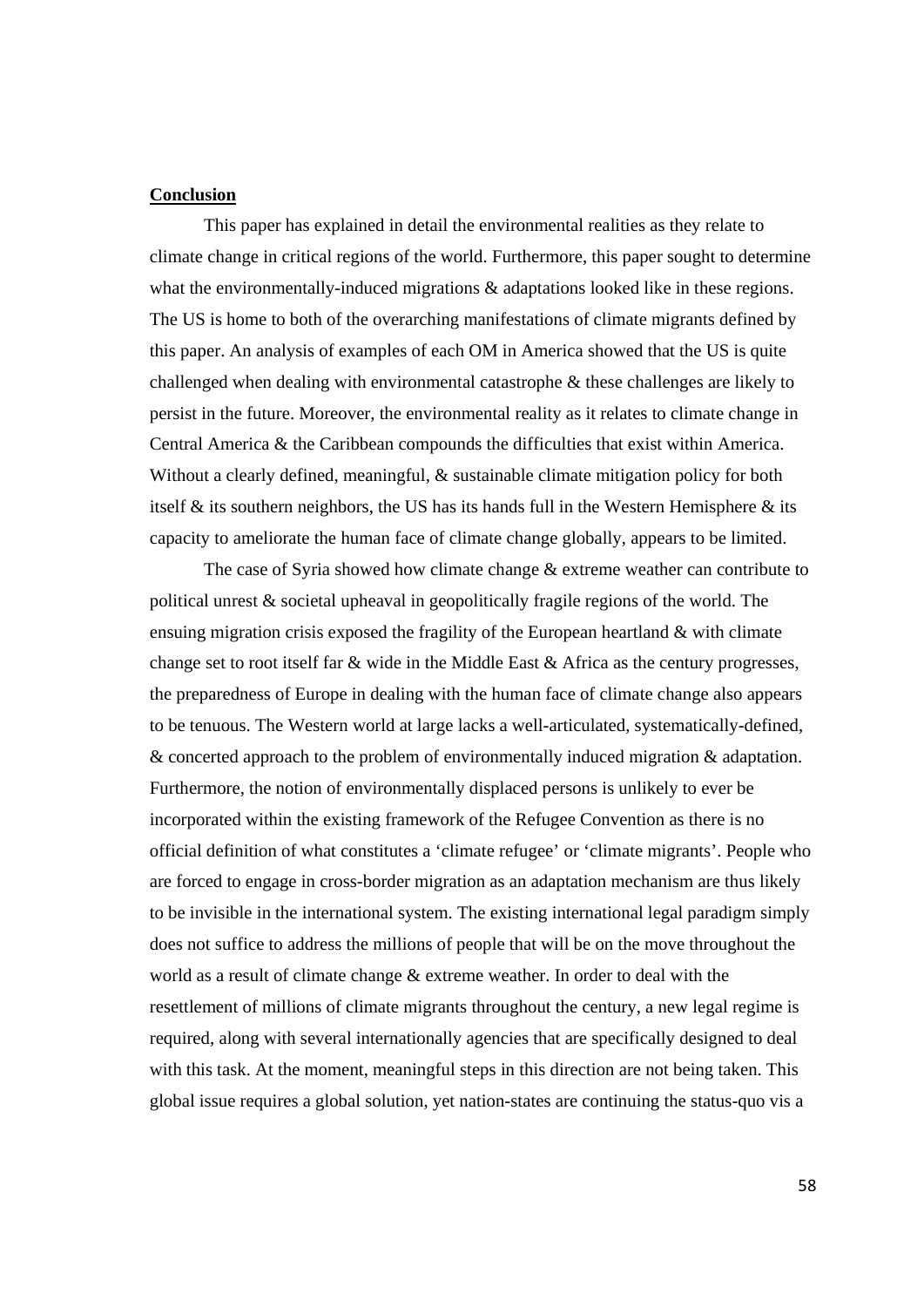vis preservation of national sovereignty & individual interests. Consequently, the world is seemingly unprepared to deal with the human face of climate change.

#### **Bibliography**

Andrew Freedman, "This Louisiana Tribe Is Now America's First Official

Climate Refugees," Mashable, February 18, 2016,

http://mashable.com/2016/02/18/america-first-climate-

refugees/#BdWnBWOIHiqL.

Bárcena, Alicia, et al. "Atlas of Migration in Northern Central America." *Food & Agriculture Organization of the United Nations*, 2018, repositorio.cepal.org/bitstream/handle/11362/44288/1/S1801071\_en.pdf.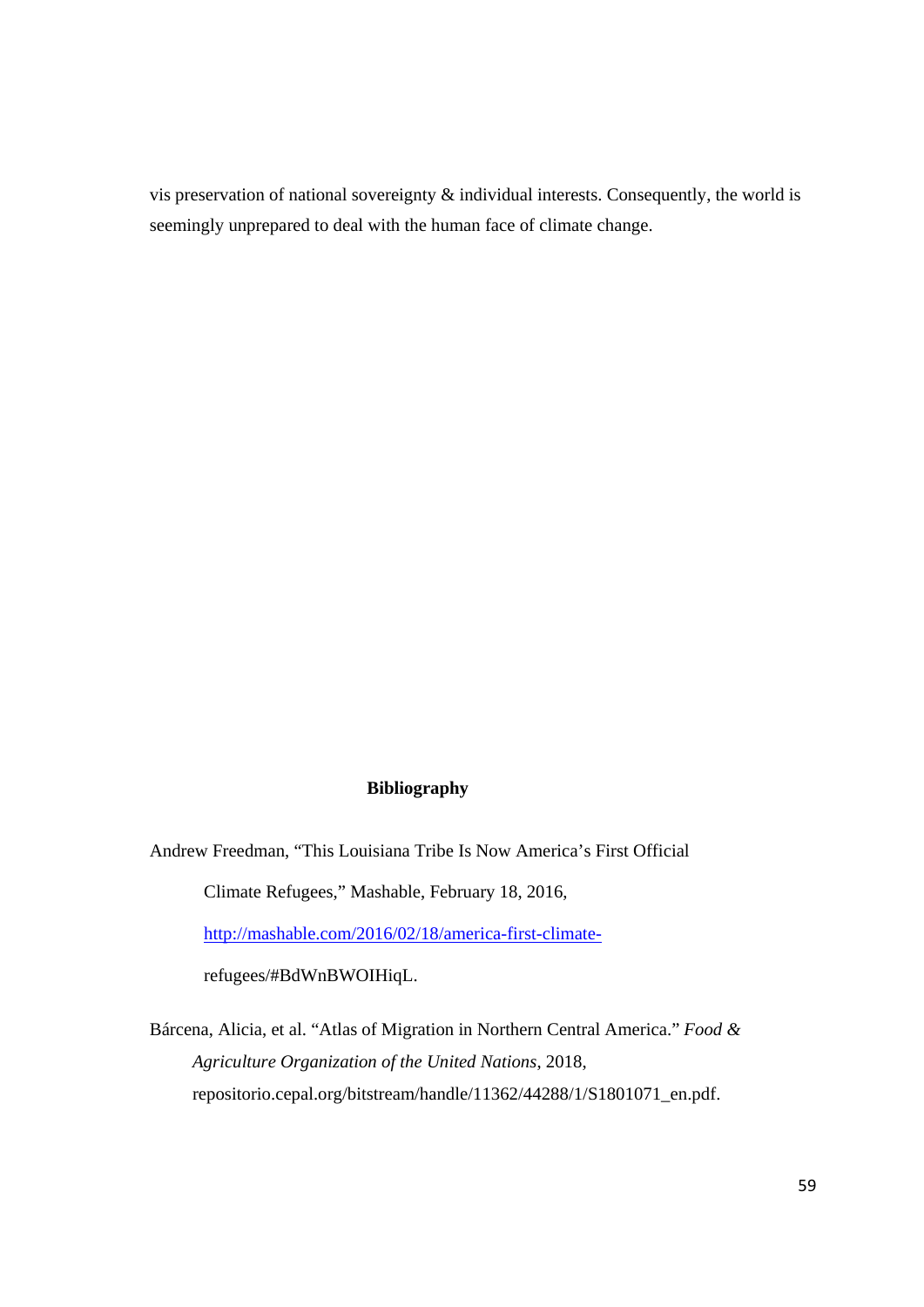- Bob Marshall, "New Research: Louisiana Coast Faces Highest Rate of Sea-Level Rise Worldwide," The Lens, February 21, 2013.
- Baussan, Danielle, and Miranda. *Center for American Progress*, Oct. 2015, cdn.americanprogress.org/wpcontent/uploads/2015/10/27134743/SandyClimateDisplacement.pdf.
- Cohn, D'Vera, et al. "Immigration From Guatemala, Honduras, El Salvador Up." *Pew Research Center's Hispanic Trends Project*, Pew Research Center's Hispanic Trends Project, 4 June 2018, www.pewhispanic.org/2017/12/07/rise-in-u-s-immigrants-from-el-salvadorguatemala-and-honduras-outpaces-growth-from-elsewhere/.
- Cusick, Daniel. "Hurricane Maria Contributed to Nearly 5,000 Deaths, Researchers Say." *Scientific American*, 30 May 2018, www.scientificamerican.com/article/hurricane-maria-contributed-to-nearly-5-000 deaths-researchers-say/. Deutsche Welle. "World Refugee Day: Migration Problems Help Populists

Prosper in Europe | DW | 19.06.2018." *DW.COM*, www.dw.com/en/worldrefugee-day-migration-problems-help-populists-prosper-in-europe/a-44263784.

Fatima Bishtawi, "What Ignited the Arab Spring?" Yale News, August 5, 2015, http://archive.epi.yale.edu/the-metric/what-ignited-arab-spring.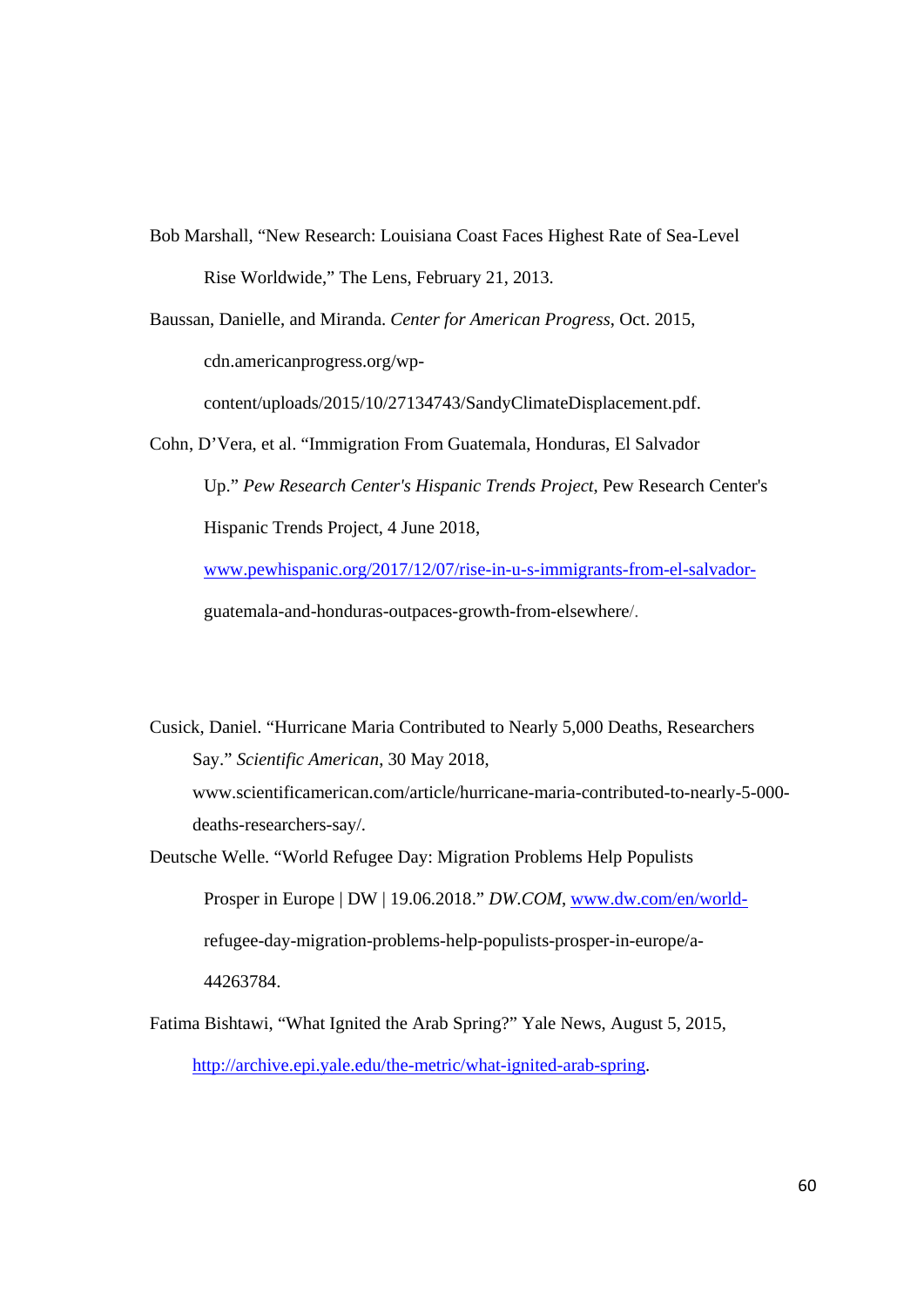- "FAO and WFP Concerned about the Impact of Drought on the Most Vulnerable in Central America." *World Food Programme*, www1.wfp.org/news/fao-and-wfp-concernedabout-impact-drought-most-vulnerable-central-america.
- Frey WH, Singer A, Park D. Metropolitan Policy Program report. Washington, DC: The Brookings Institution; 2007. Resettling New Orleans: The first full picture from the census
- Freya Palmer, "Extreme Weather Events of 2015: Is Climate Change to Blame?" Climate Home, August 21, 2015,

http://www.climatechangenews.com/2015/08/21/extreme-weather-events-of-2015 is-climate-change-to-blame/.

- Fussell, Elizabeth. "The Long Term Recovery of New Orleans' Population after Hurricane Katrina." *The American behavioral scientist* vol. 59,10 (2015): 1231- 1245. doi:10.1177/0002764215591181
- "GIEWS Update: Central America Continuation of El Niño Conditions Raises Concerns over Planting and Early Development of the 2019 Main Season Maize Crop in Central America (30 April 2019) - Guatemala." *ReliefWeb*, reliefweb.int/report/guatemala/giews-update-central-america-continuationel-ni-o-conditions-raises-concerns-over.
- Hoerling, Martin, et al. "On the Increased Frequency of Mediterranean Drought." *Journal of Climate*, vol. 25, no. 6, 2012, pp. 2146–2161.,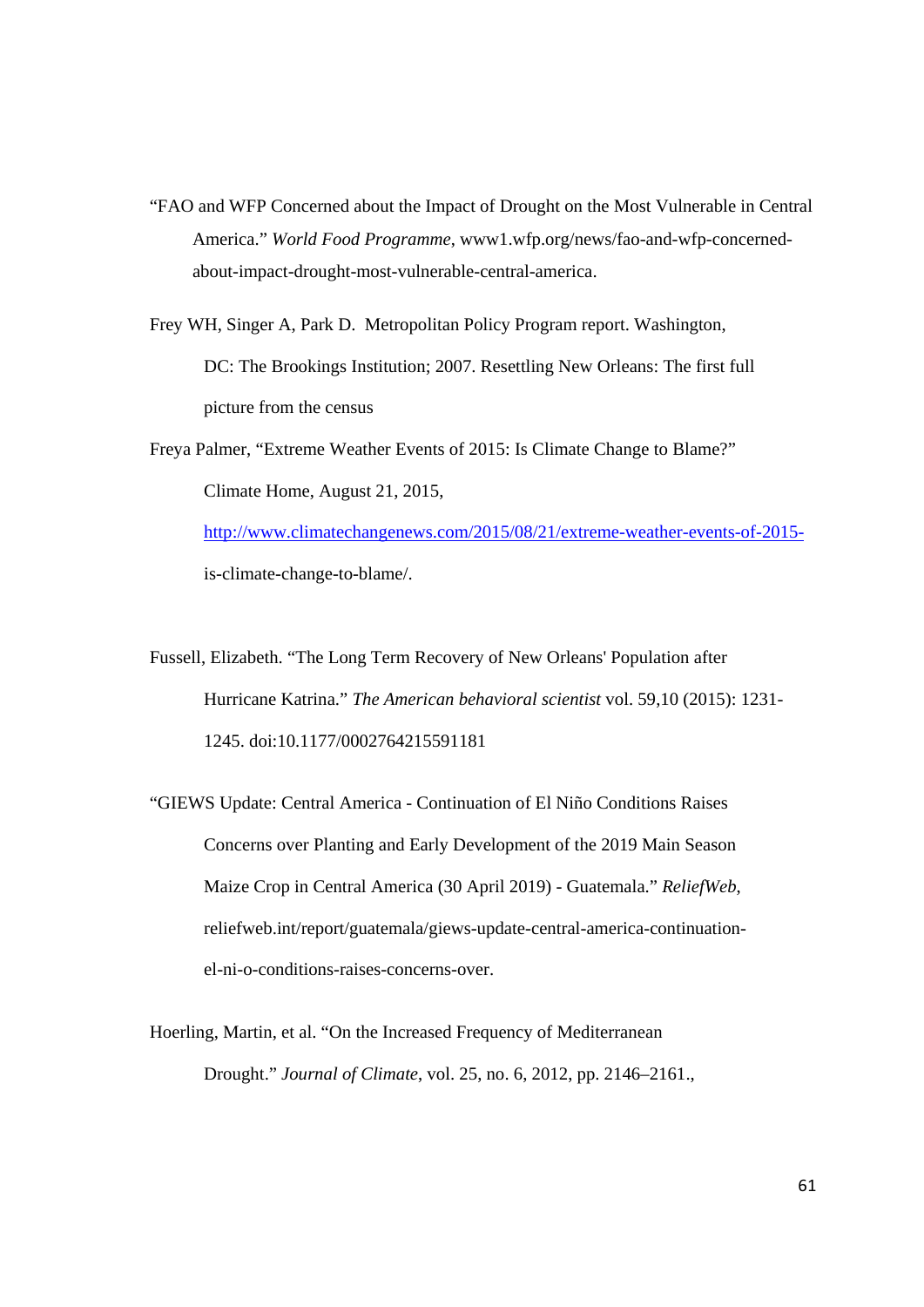doi:10.1175/jcli-d-11-00296.1.

- Kelley, Colin P., et al. "Climate Change in the Fertile Crescent and Implications of the Recent Syrian Drought." *NCBI*, 2 Mar. 2015, www.ncbi.nlm.nih.gov/pmc/articles/PMC4371967/.
- Kleinberg, Stephen, "Four Myths about Katrina's Impact on Houston," August 26, 2015, https://urbanedge.blogs.rice.edu/2015/08/26/four-myths-aboutkatrinas-impact-on-houston/#.WI9647YrKRs.
- Levy, Adam. "Hurricane Maria Rain Amount Chances Are Boosted by Climate Change." *Scientific American*, 26 Apr. 2019, www.scientificamerican.com/podcast/episode/hurricane-maria-rain-amount-chancesare-boosted-by-climate-change/.
- Lind, Dara. "The 2014 Central American Migrant Crisis." *Vox*, Vox, 10 Oct. 2014, www.vox.com/2014/10/10/18088638/child-migrant-crisis-unaccompanied-alienchildren-rio-grande-valley-obama-immigration.
- Lopez. "7 Facts about Hurricane Katrina That Show Just How Incompetent the Government Response Was." *Vox*, Vox, 28 Aug. 2015, www.vox.com/2015/8/23/9191907/hurricane-katrina.
- "Major Crop Losses in Central America Due to El Niño." *FAO*, www.fao.org/news/story/en/item/328614/icode/.
- Maura McDermott , "NY Rising: Nearly 2,400 LIers hit by Sandy to Get 82.8M in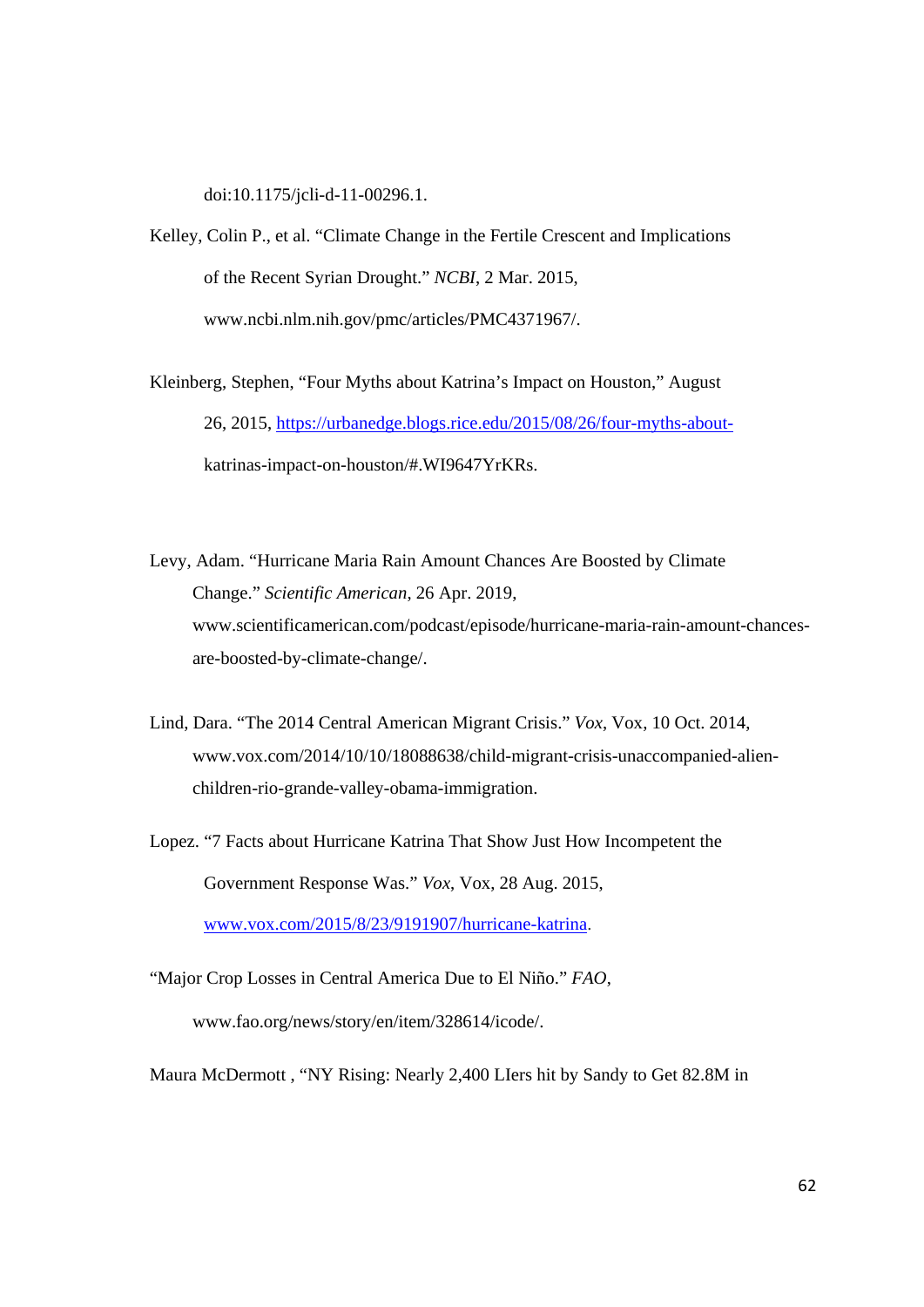Federal Funds," *Newsday*, December 17, 2013, available at http://www.newsday. com/classifieds/real-estate/ny-rising-nearly-2-400 liers- hit-by-sandy-to-get-82-8m-in-federal-funds-1.6630534.

- Marchildon, Jackie. "These 5 Countries Gave the Most Humanitarian Aid in 2017." *Global Citizen*, www.globalcitizen.org/en/content/humanitarian-aid-report-2017-2/.
- McAdam, Jane. *Climate Change & Displacement Multidisciplinary Perspectives*. Hart Publishing; Reprint Edition, 2012.
- McQuillan, Lawrence. "International Monetary Fund." *Encyclopædia Britannica*, Encyclopædia Britannica, Inc., 1 May 2019,

www.britannica.com/topic/International-Monetary-Fund.

- Miller, Todd. *Storming the Wall: Climate Change, Migration, and Homeland Security*. City Lights Books, 2017.
- M. Boko, I. Niang, A. Nyong, et al., Climate Change 2007: Impacts, Adaptation, and Vulnerability, Contribution of Working Group II to the Fourth Assessment

Report of the Intergovernmental Panel on Climate Change, M. L. Parry, O.

F. Canziani, J. P. Palutikof, P. J. van der Linden, and C. E. Hanson, eds. (Cambridge, UK: Cambridge University Press, 2007), 433–67.

Milman, Oliver, et al. "The Unseen Driver behind the Migrant Caravan: Climate Change." *The Guardian*, Guardian News and Media, 30 Oct. 2018, www.theguardian.com/world/2018/oct/30/migrant-caravan-causes-climate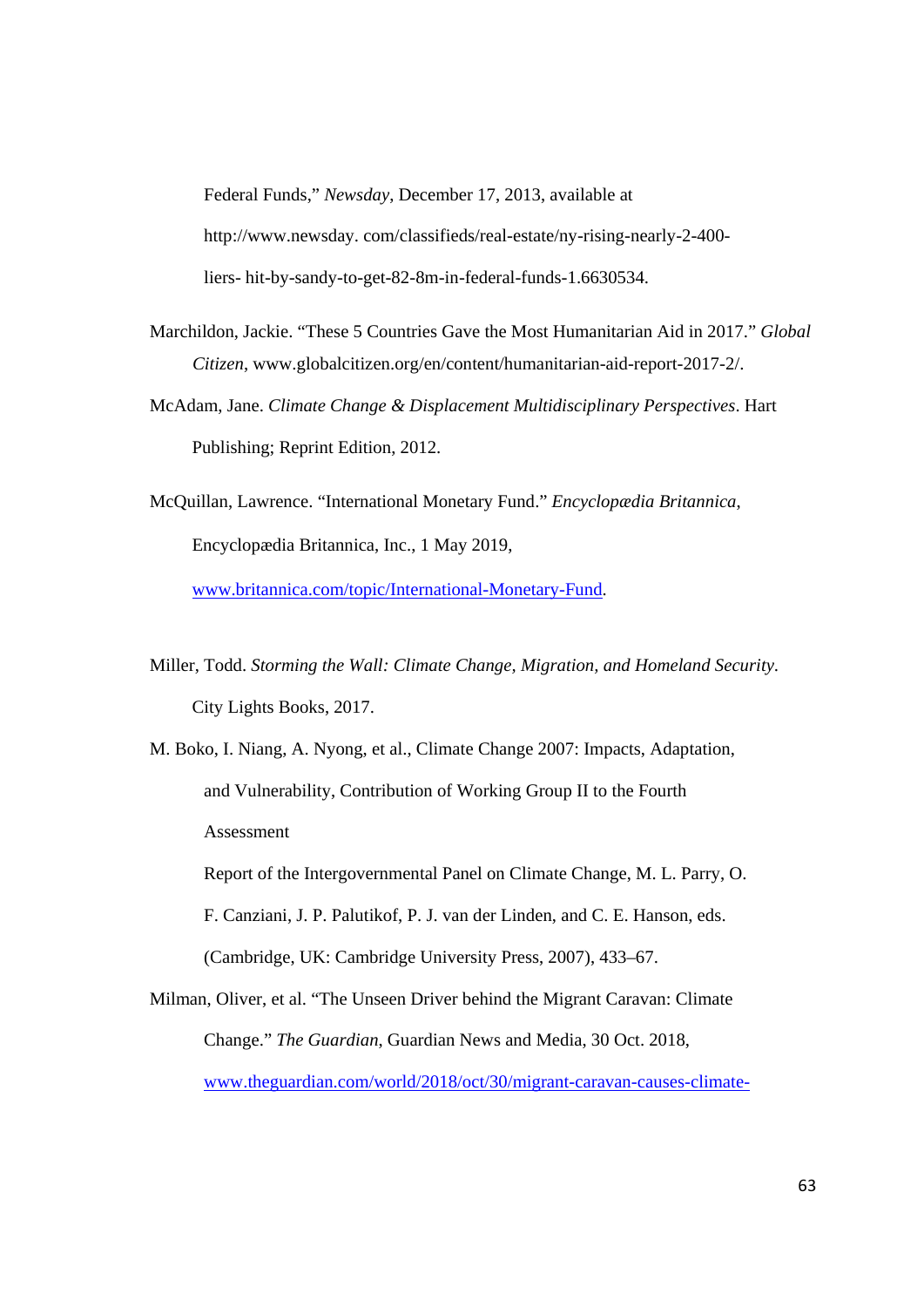change-central-america.

Miranda Shafer, "How Hurricane Sandy Impacted New York City's Immigrants," Feet in 2 Worlds, October 29, 2013, available at http://fi2w.org/2013/10/29/how-hur-ricane-sandy-impacted-new-york-citysimmigrants/.

Nathaniel Rich, "The Most Ambitious Environmental Lawsuit Ever," New York

Times, October 2, 2014,

http://www.nytimes.com/interactive/2014/10/02/magazine/mag- oillawsuit.html?  $r=0$ .

Nick Wiltgen, "Feels-Like Temp Reaches 164 Degrees in Iran, 159 in Iraq; Days Off Ordered as Mideast Broils in Extreme Heat Wave," Weather.com, August 5, 2015.

Palencia, Gustavo , "Drought Leaves up to 2.81 Million Hungry in Central America: U.N.," Reuters, September 4, 2014

Robbins, Denise, and John R. Wennersten. *Rising Tides: Climate Refugees in the 21st Century*. Indiana University Press, 2017, *Indiana University Press*, www.iupress.indiana.edu/product\_info.php?products\_id=808357.

Ross, Tracey, "A Disaster in the Making" (Washington: Center for American Progress, 2013), available at https://www.americanprogress.org/wp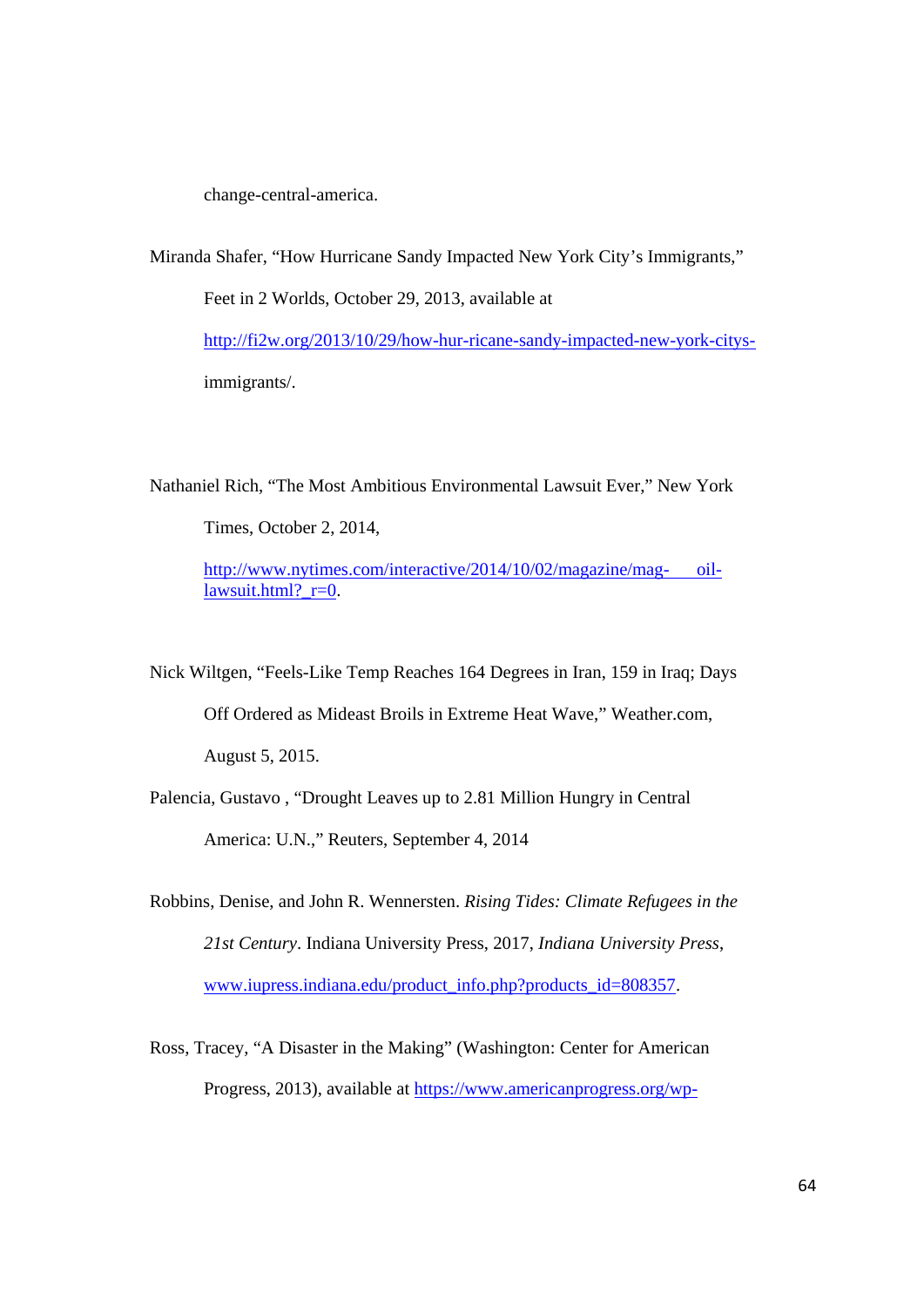content/up- loads/2013/08/LowIncomeResilience-2.pdf.

Sastry, Narayan, and Jesse Gregory. "The Location of Displaced New Orleans Residents in the Year after Hurricane Katrina." *Demography*, U.S. National Library of Medicine, June 2014,

www.ncbi.nlm.nih.gov/pmc/articles/PMC4048822/.

- "Sea Level Rise Accelerating in U.S. Atlantic Coast," USGS.gov, June 24, 2012, https://www.usgs.gov/news/sea-level-rise-accelerating-us-atlantic-coast.
- Sue Sturgis, "Losing Its Land to the Gulf, Louisiana Tribe Will Resettle with Disaster Resilience Competition Award Money," Facing South (February 9, 2016)

https://www.facingsouth.org/2016/02/losing-its-land-to-the-gulf-louisiana-tribewill-r.html.

Terri Hansen, "Biloxi-Chitimacha-Choctaw Get \$48 Million to Move Off of Disappearing Louisiana Island," Indian Country Today, February 5, 2016

The Nansen Initiative. *DISASTERS AND CROSS-BORDER DISPLACEMENT IN CENTRAL AMERICA: EMERGING NEEDS, NEW RESPONSES*. Dec. 2013, www.nanseninitiative.org/wp-

content/uploads/2015/02/FINAL\_Background\_Paper\_Central\_America\_EN. pdf.

Tilove, Jonathan "Five Years after Hurricane Katrina, 100,000 New Orleanians Have Yet to Return," Times-Picayune, August 24, 2010,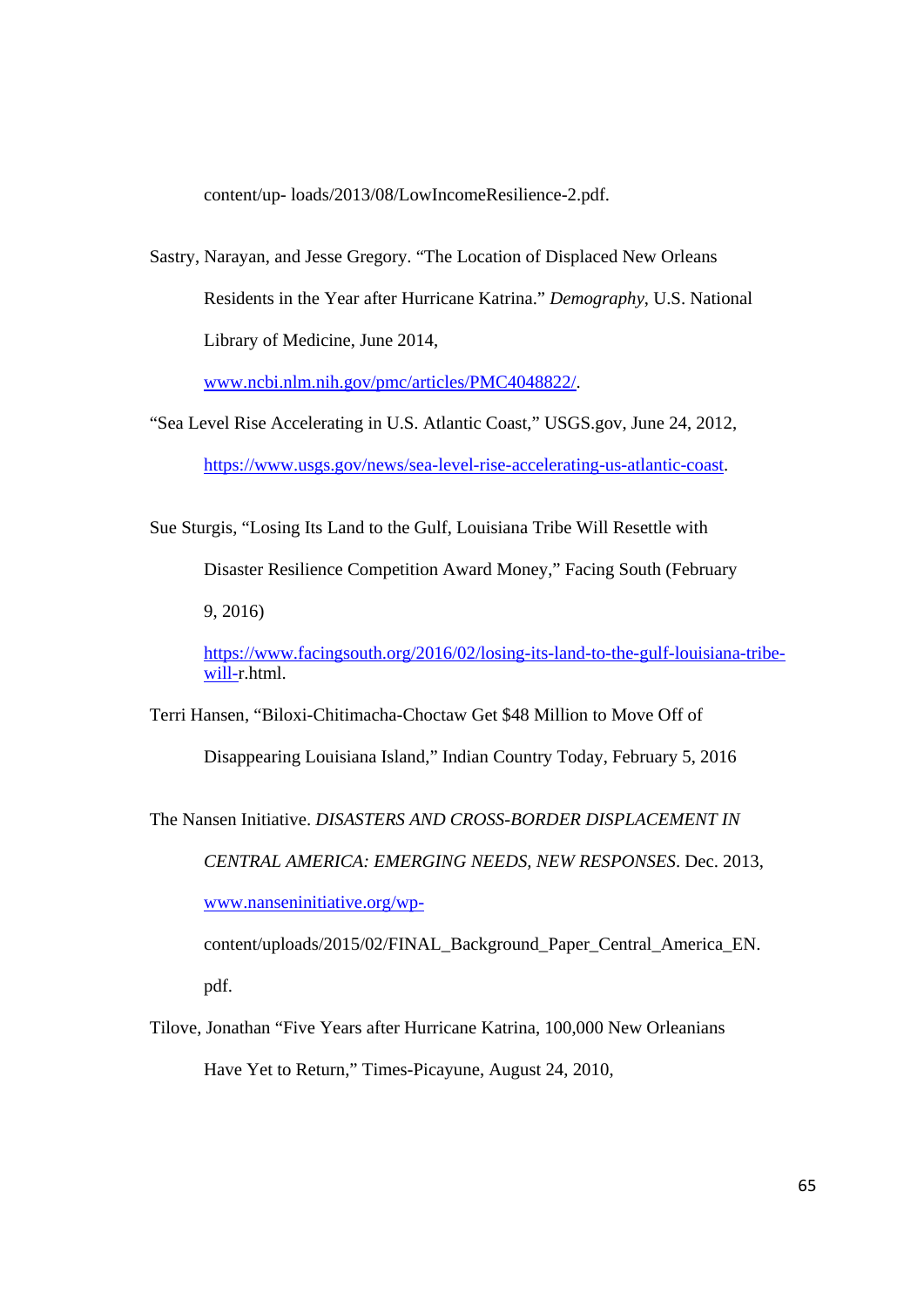"Visualize the World's Funding for the United Nations." *HowMuch*,

howmuch.net/articles/united-nations-budget-contributions-by-country-2019.

Yukhananov, Anna. "Britain Top Grant Donor to World Bank Fund for Poor." *Reuters*, Thomson Reuters, 23 Dec. 2013, uk.reuters.com/article/ukworldbank-money-ida/britain-top-grant-donor-to-world-bank-fund-forpoor-idUKBRE9BM0M620131223.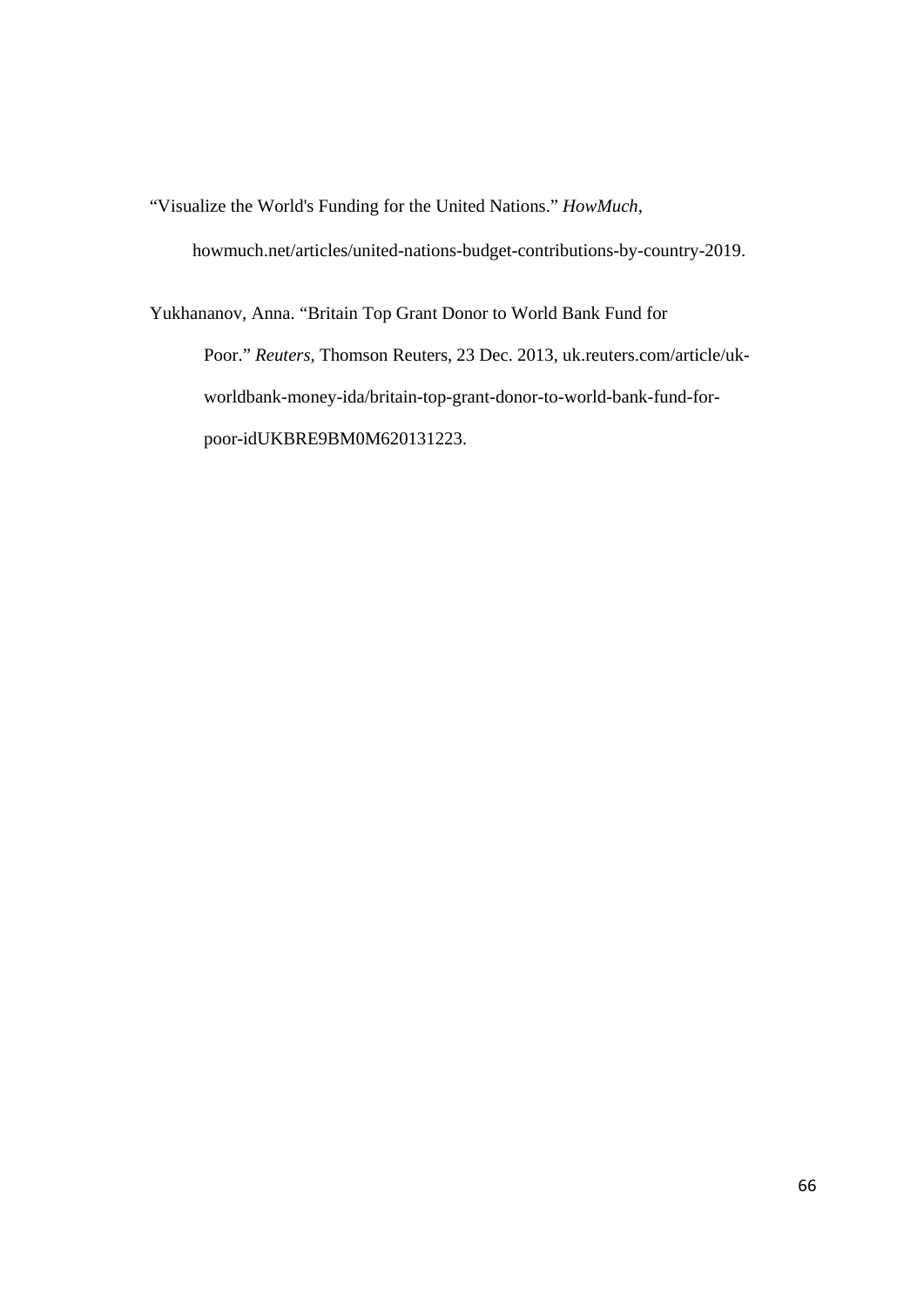"Mapping Migration Patterns post-Katrina," Times-Picayune, http://www.nola.com/katrina/index.ssf/page/mapping\_migration.html. Economics and Statistics Administration, *Economic Impact of Hurricane Sandy* (U.S. Department of Commerce, 2013), available at http://www.esa.doc.gov/ sites/default/files/sandyfinal101713.pdf. https://www.fema.gov/media-library-data/20130726-1923-25045-7442/sandy\_fema\_aar.pdf https://cdn.americanprogress.org/wp-content/uploads/2015/10/27134743/SandyClimateDisplacement.pdf NYC Build it Back, "Frequently Asked Questions" avail- able at http://www.nyc.gov/html/recovery/html/faq/ faq.shtml (last accessed July 2015). Ibid. Ibid. Ibid. Ibid State of New Jersey Department of Community Affairs, "Sandy Recovery: Christie Administration Launches Two New Affordable Housing Programs for Low- to Moderate-Income Families Impacted By Superstorm Sandy"; Ironbound Community Corporation, "Hurricane Sandy/Disaster Relief." Alliance for a Greater New York, "ALIGN 2014 Impact Report" (2014), available at http://www.alignny.org/wp- content/uploads/2015/08/ALIGN-2014-Impact-Report. pdf. Fair Share Housing Center and others, "The State of the Sandy Recovery" (2014), available at http://www. hcdnnj.org/assets/documents/report%20state%20 of%20sandy.pdf. http://www.fao.org/news/story/en/item/328614/icode/ Ibid. Ibid. https://www.vox.com/2014/10/10/18088638/child-migrant-crisis-unaccompanied-alien-children-rio-grandevalley-obama-immigration Ibid. Ibid https://www.theguardian.com/world/2018/oct/30/migrant-caravan-causes-climate-change-central-america https://openknowledge.worldbank.org/bitstream/handle/10986/24664/6C000Central0A00for0Central0Americ a.pdf?sequence=1&isAllowed=y Ibid https://www.pewhispanic.org/2017/12/07/rise-in-u-s-immigrants-from-el-salvador-guatemala-and-hondurasoutpaces-growth-from-elsewhere/ Source: United Nations, Department of Economic and Social Affairs. Population Division (2017). Trends in International Migrant Stock: The 2017 revision (United Nations database, POP/DB/MIG/ https://www.washingtonpost.com/politics/flow-of-central-americans-to-us-surging-expected-to-exceed-2014 numbers/2016/09/22/ee127578-80da-11e6-8327-f141a7beb626\_story.html?utm\_term=.93aedc815668 https://www1.wfp.org/news/new-study-examines-links-between-emigration-and-food-insecurity-dry-corridorel-sa Ibid. https://insight.wfp.org/driven-away-from-home-by-climate-change-e37a65871f36 Ibid. https://www.pewhispanic.org/2017/12/07/rise-in-u-s-immigrants-from-el-salvador-guatemala-and-hondurasoutpaces-growth-from-elsewhere/ https://repositorio.cepal.org/bitstream/handle/11362/44288/1/S1801071\_en.pdf http://www.worldbank.org/en/topic/migrationremittancesdiasporaissues/brief/migration-remittances-data https://www1.wfp.org/news/fao-and-wfp-concerned-about-impact-drought-most-vulnerable-central-america https://reliefweb.int/report/guatemala/giews-update-central-america-continuation-el-ni-o-conditions-raisesconcerns-over Ibid. Ibid. https://en.wikipedia.org/wiki/Hurricane\_Mitch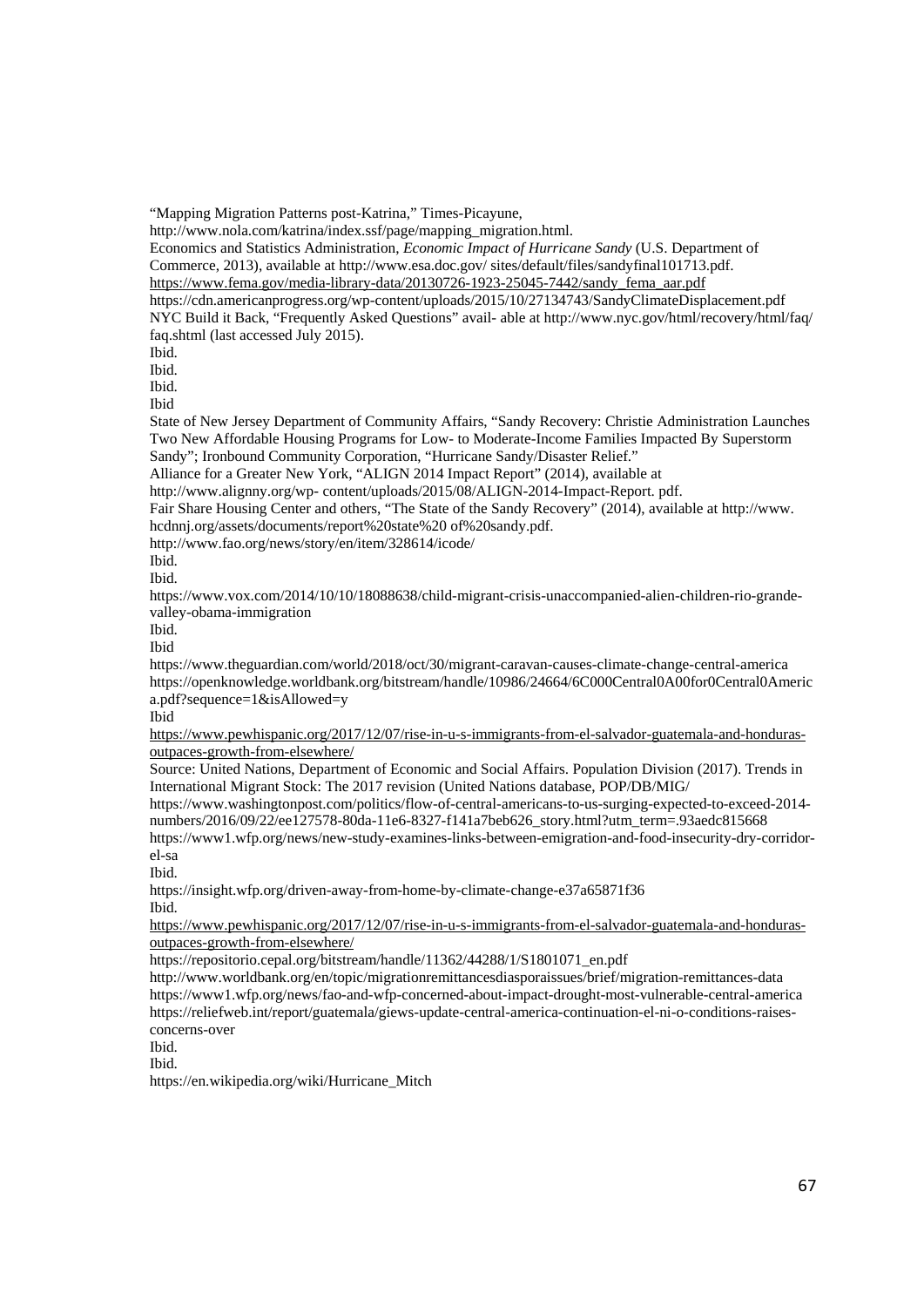http://www.nanseninitiative.org/wp-

content/uploads/2015/02/FINAL\_Background\_Paper\_Central\_America\_EN.pdf

Ibid.

http://www.nanseninitiative.org/wp-

content/uploads/2015/02/FINAL\_Background\_Paper\_Central\_America\_EN.pdf

Ibid Ibid

https://www.scientificamerican.com/article/hurricane-maria-contributed-to-nearly-5-000-deaths-researcherssay/

https://coast.noaa.gov/states/fast-facts/hurricane-costs.html

https://www.scientificamerican.com/podcast/episode/hurricane-maria-rain-amount-chances-are-boosted-byclimate-change/

https://agupubs.onlinelibrary.wiley.com/doi/epdf/10.1029/2019GL082077?referrer\_access\_token=2\_GgUwE oFyqgSPRp0sBmW8OuACxIJX3yJRZRu4P4ervOzpSOBv\_qfvOVb\_zjKlNtYYyIyTa1UUubkYWFAQFLR- \_k8-KVBCDFlgb91rYmvobSeWjzIfRVcxVjupQPPyIMuGWFG\_GrbN5AsUSM\_sX9cw%3D%3D https://www.mercycorps.org/articles/united-states/quick-facts-hurricane-marias-effect-puerto-rico https://grist.org/article/130000-the-number-of-puerto-ricans-who-never-returned-after-maria/ https://www.census.gov/newsroom/press-releases/2018/estimates-national-state.html Ibid. http://www.internal-displacement.org/sites/default/files/publications/documents/2018-GRID-spotlightatlantic-hurricane-season\_0.pdf Ibid. https://www.ncbi.nlm.nih.gov/pmc/articles/PMC4371967/ https://www.ncbi.nlm.nih.gov/pmc/articles/PMC4371967/ Ibid. Ibid. https://www.ncbi.nlm.nih.gov/pmc/articles/PMC4371967/ Ibid. Ibid. Ibid. Ibid. https://journals.ametsoc.org/doi/full/10.1175/JCLI-D-11-00296.1 Ibid. Ibid. Ibid. Ibid. Ibid. Ibid. United Nations High Commissions for Refugees (2010) *Iraqi Refugees in Syria Reluctant to Return to Home Permanently: Survey* (UN High Comm Refugees, Geneva). Available at unhcr.org/4caf376c6.html. Accessed March 1, 2014. Ibid. Ibid. http://www.jadaliyya.com/pages/index/4383/sowing-the-seeds-of-dissent\_economic-grievances-an http://www.theatlantic.com/international/archive/2013/09/your-labor-day-syria-reader-part-2-williampolk/279255/. Ibid. Ibid. Ibid.

World Bank, "Natural Disasters in the Middle East and North Africa: A Regional Overview," January 2014, http://documents.worldbank.org/curated/en/211811468106752534/pdf/816580WP0REPLA0140same0box00 PUBLIC0.pdf.

"Intelligence Community Assessment on Global Water Security," US National Intelligence Council, http://www.state.gov/e/oes/water/ica.